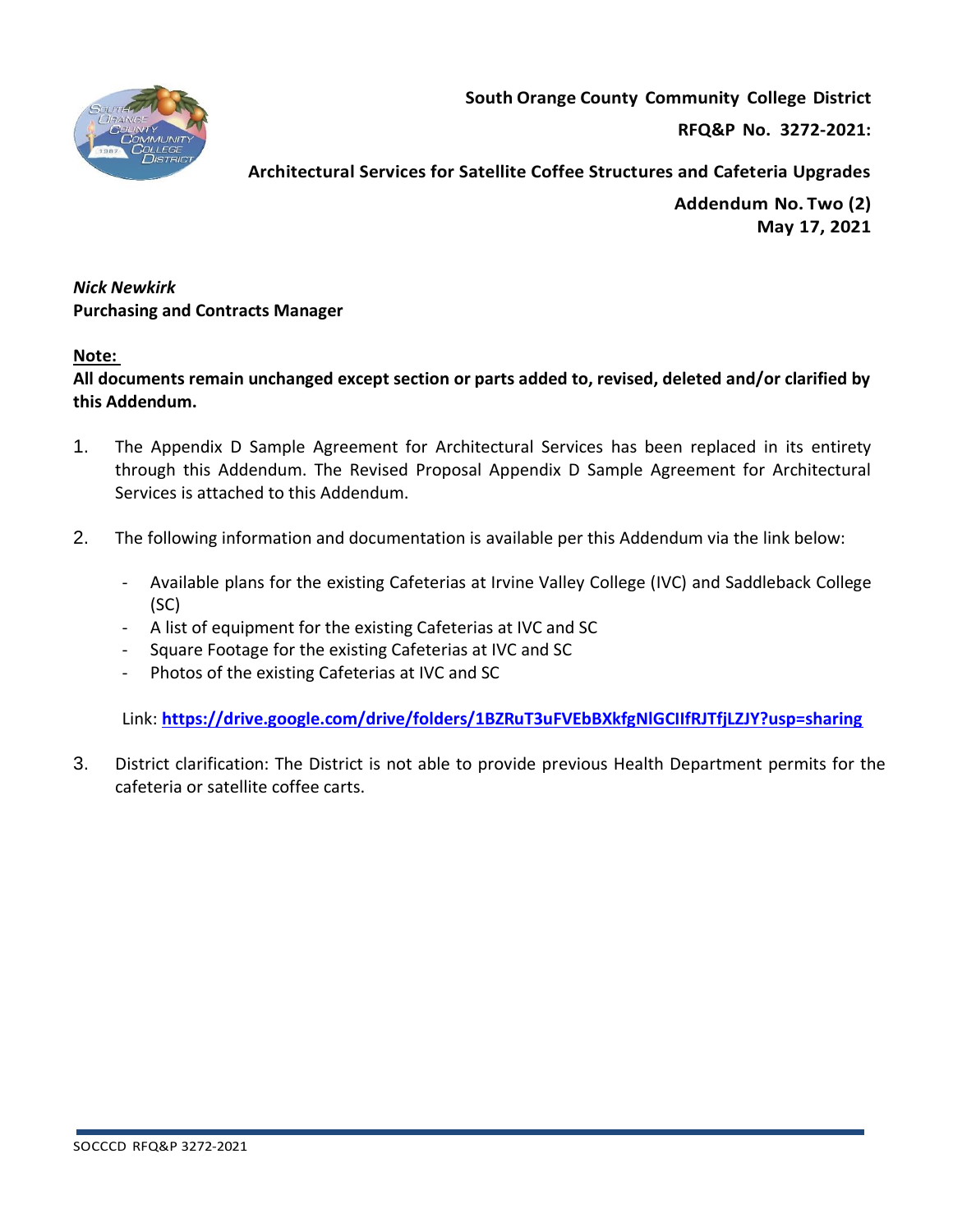

**SOUTH ORANGE COUNTY COMMUNITY COLLEGE DISTRICT SAMPLE ARCHITECTURAL SERVICES AGREEMENT**

This Architectural Services Agreement ("Agreement") is between **South Orange County Community College District [[ Campus Location ]]** ("District"), a California community college district and political subdivision of the State of California, and **[[ Name (Primary Second Party) ]]** ("Architect"). District and Architect are also referred to collectively as the "Parties" and individually as Party.

WHEREAS, District is authorized by Section 53060 of the California Government Code to contract with and employ any persons for the furnishing of special services and advice in financial, economic, accounting, engineering, legal or administrative matters, if such persons are specially trained and experienced and competent to perform the special services required; and

WHEREAS, District desires to obtain Architectural Services for **[[ Location ]] [[ Project Name ]]**, hereinafter referred to as "Project"; and

WHEREAS, Architect is specially trained and fully licensed as required by the State of California, experienced and competent to provide Architect services in conformity with the laws of the State of California; and

NOW, THEREFORE, the parties hereto agree as follows:

### **1. SCOPE OF CONSULTANT'S SERVICES.**

- A. **Services.** The Consultant's services shall consist of those services performed by the Consultant and Consultant 's employees as enumerated in this Agreement, along with all aspects of services as identified in **[[ RFQ&P Title ]]**, referenced herein and made a part hereof as Attachment A and Consultant's Proposal, referenced herein and made a part hereof as Attachment B. The Agreement, Attachment A and Attachment B shall collectively be defined as the "Services." The Parties understand and agree that the Agreement along with the Fee and Rate Proposal (Attachment C) and Criteria and Billing for Extra Work (Attachment A) shall be the prevailing and governing documents and that Attachments A and B are intended to cooperate and be complementary.
	- a. The Architect's Services consist of the following and further delineated in Attachment B Architect's Proposal, and include civil, landscape, structural, mechanical, plumbing, fire-life safety, telecommunication, security, furniture, fixtures & equipment (FF&E), audio-visual (AV), acoustic, AutoCAD & BIM operator, cost estimator, etc. services necessary to produce a reasonably complete and accurate set of construction documents except those engineering services provided by the District.
	- b. The Project shall be designed in accordance with the District's sustainability goals. The Architect shall comply with all applicable federal, state and local laws, statutes, ordinances, codes, rules and regulations currently existing and as amended, enacted, issued or adopted in the future and which are applicable to this Project.
	- c. The Architect shall investigate existing conditions or facilities and make measured drawings of such conditions or facilities. The Architect shall review any prepared reports and provide updates as necessary.
	- d. Determine the agencies who have jurisdiction over essential buildings and coordinate with and implement the requirements of the regulatory agencies, i.e.: State Chancellor's Office, Division of the State Architect, Health Department, Orange County Fire Authority, etc.
	- e. The names of qualified sub-consultants shall be submitted to the District for approval prior to commencement of work. The Architect shall ensure that each sub-consultant places his or her name, seal and signature on all drawings and specification that they prepare. The Architect is responsible for the management of their consultants in order to meet the scheduling terms of this Agreement. The District reserves the right to reject the use of any sub-consultants. Nothing in the forgoing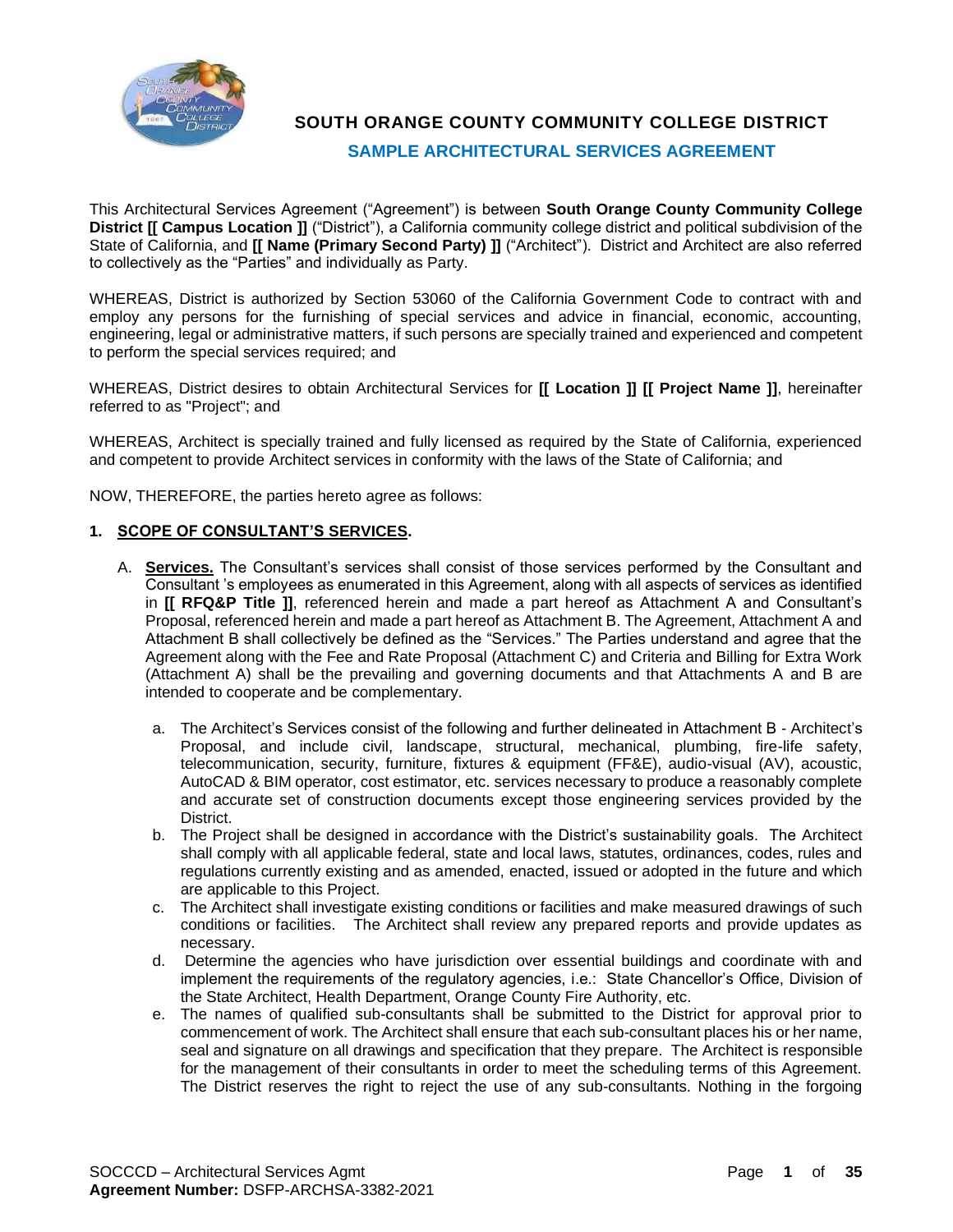procedure shall create any contractual relationship between the District and any sub-consultants employed by the Architect under terms of this Agreement.

- f. Architect shall hire a 3rd party Cost Estimator at Architect's own expense to provide project cost estimation services for each phase/task of the design process for this Project. The construction cost shall be the total estimated cost to the District of all elements of the Project designed or specified by the Architect.
- g. Architect will be responsible to prepare a tentative construction schedule based on the environmental conditions of the site.
- h. Cooperate with other professionals employed by the District for the design, coordination or management of other work related to the Project.
- i. Chair, conduct and take minutes of weekly coordination meetings during the entire design phase with sub-consultants, Architect shall invite the District and/or its representative to participate in these meetings. Architect shall keep a separate log to document design/coordination comments generated in these meetings. These documents shall be turned over to the District for inclusion in the overall Project documentation
- j. Participate in Executive level meetings, required at each design phase.
- k. Review site surveys, subsoil data, chemical, mechanical and other data logs of borings, record documents, etc., furnished to Architect pursuant to this Agreement and advise the District whether such data are sufficient for purposes of design, or whether additional data are necessary. Architect shall advise whether additional data are needed and, if so, recommend the manner in which it be provided and services obtained.
- l. Be responsible for the professional quality, technical accuracy and the coordination of all studies, reports, projections, master plans, designs, drawings, specifications and other services furnished by Architect under this Agreement. Architect shall, without additional compensation, correct or revise any errors or omissions in its studies, reports, projections, master plans, design, drawings, specifications and other services.
- m. Architect will be responsible for Schematic and Design Development phase documents to describe the size and character of the Project as to engineering systems and materials and inclusive of all other design disciplines required for a complete Project scope.
- n. Architect will be responsible for Construction Documents based on the approved Design Development drawings and any further adjustments authorized by the District. These documents will consist of all drawings and specification setting forth in detail the requirements for the construction of the Project.
- o. If required by Project Scope, the Architect shall develop a grading and drainage plan that is MS4 Compliant and a site plan from engineering information showing a final development of the site, this drawing will also include a horizontal and vertical control plan and a utility infrastructure plan. The services described in this Subparagraph shall be provided by a professional civil engineer who is to subcontract with the Architect. If design increases run-off into storm drain systems, the civil engineer must comply with all requirements of the South Orange County Hydromodification Requirements.
- p. If providing interior design and other similar services are required by the Project scope, the Architect will be responsible for color coordination including furnishing, fixture, furniture & equipment specifications. Architect is required to establish a template floor plan to demonstrate that each space houses the required functions. Such floor plans will include furniture layout for functions and adhere to all ADA circulation requirements. The District shall procure furnishing and moveable equipment. The value for this equipment will not be included in the estimate for construction cost.
- q. The Architect will support the District with the Bid Phase by assisting with development of the bidding procedures and supplementary conditions to the construction contract. Architect will also assist with any items requiring interpretation of the drawings or specifications during the bidding period and perform evaluation on any requests for Substitution. Corrective action will be taken in the form of an addendum prepared by the Architect and reviewed by the District prior to release.
- r. During the Construction Phase, the Architect will provide Construction Administration services commencing with the award of the contract and terminating at either at DSA Certification or upon the issuance of the final Certificate of Payment by the Contractor.
- s. Construction Administration services will include at minimum: attendance at all construction meetings, site visitation to review progress and provide quality control checks, review of all submittals/shop drawings, response to requests for interpretation, preparation of any drawings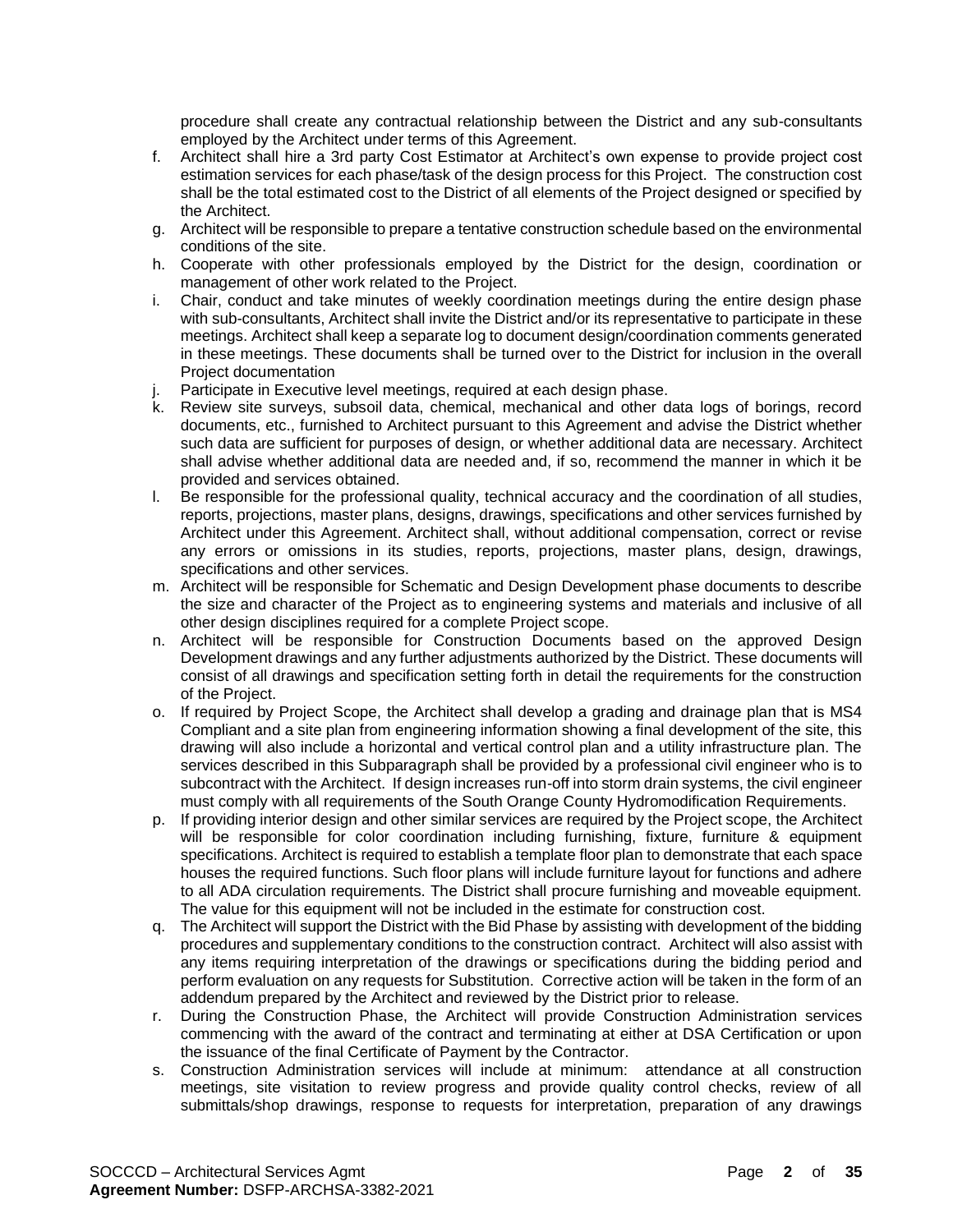related for clarification, inclusive of DSA CCD's, review of contractor pay applications, preparation of punch list, review of Contractor change requests, issuance of any other documents necessary for any government authority, and DSA closeout and certification. Architect is to provide electronic Record Drawings to the District.

# **B. Task 1: Programming Phase.**

- a. Project Initiation
	- i. Within the first week following execution of the contract, meet with the District and their representatives to prepare a detailed task analysis and work plan for documentation in a computer-generated Project schedule. This task analysis and work plan will identify specific tasks including as necessary, but not limited to: interviews, data collection, analysis, report preparation, planning, architectural programming, schematic design preparation and estimating that are part of the work of the Project. Also identified will be milestone activities or dates, specific task responsibilities, required times for completion and additional definition of deliverables.
		- (a) Architect's work plan shall include allowances for the periods of time required for District's review and approval of submissions and for approvals by authorities having jurisdiction over the Project. Architect's work plan, when approved by District, shall not be exceeded by Architect except when District and Architect mutually agree, in writing, to a revised Project schedule. The District's review and approval time is no less than two weeks.
		- (b) Review the developed work plan with the District and their representatives to familiarize them with the proposed tasks and schedule and develop necessary modifications.
	- ii. Participate in a general Project kick-off meeting to include the Architect's sub-consultants, and District staff.
		- (a) The Project kick-off meeting will introduce key team members from the District and the Architect to each other defining roles and responsibilities relative to the Project.
		- (b) Identify and review pertinent information and/or documentation necessary from the District for the completion of the Project.
		- (c) Review and explain the overall Project goals, general approach, tasks, work plan and procedures and deliverable products of the Project.
		- (d) Review and explain the task analysis and Project work plan for all parties present; determine any adjustments or fine tuning that needs to be made to the work plan.
		- (e) Review documentation of the Project kick-off meeting prepared by the Architect and comment prior to distribution.
- b. Development of Architectural Program
	- i. Perform pre-design investigations to establish appropriate guidelines around which and within which the Project is to be designed. Identify design issues relating to functional need, directives and constraints imposed by regulatory codes.
	- ii. Complete information check list identifying critical issues affecting Project completion and certification; significant site considerations; applicable planning and zoning requirements; applicable code requirements; applicable fire and life safety requirements; sanitary and storm sewer service requirements; electrical power service and requirements; heating, ventilating and air conditioning requirements; natural gas availability and requirements; and domestic and fire water service requirements.
	- iii. Conduct architectural program meeting with the District selected Project committee.
	- iv. Develop probable construction cost for the Project; probable costs are to be based on the developed functional architectural programs as approved by the District.
	- v. Probable costs prepared by the Architect:
		- (a) All costs are to be based on current bid prices, with escalation rate and duration clearly identified as a separate line item; rate of cost escalation and projected bid and construction dates are to be as approved by the District.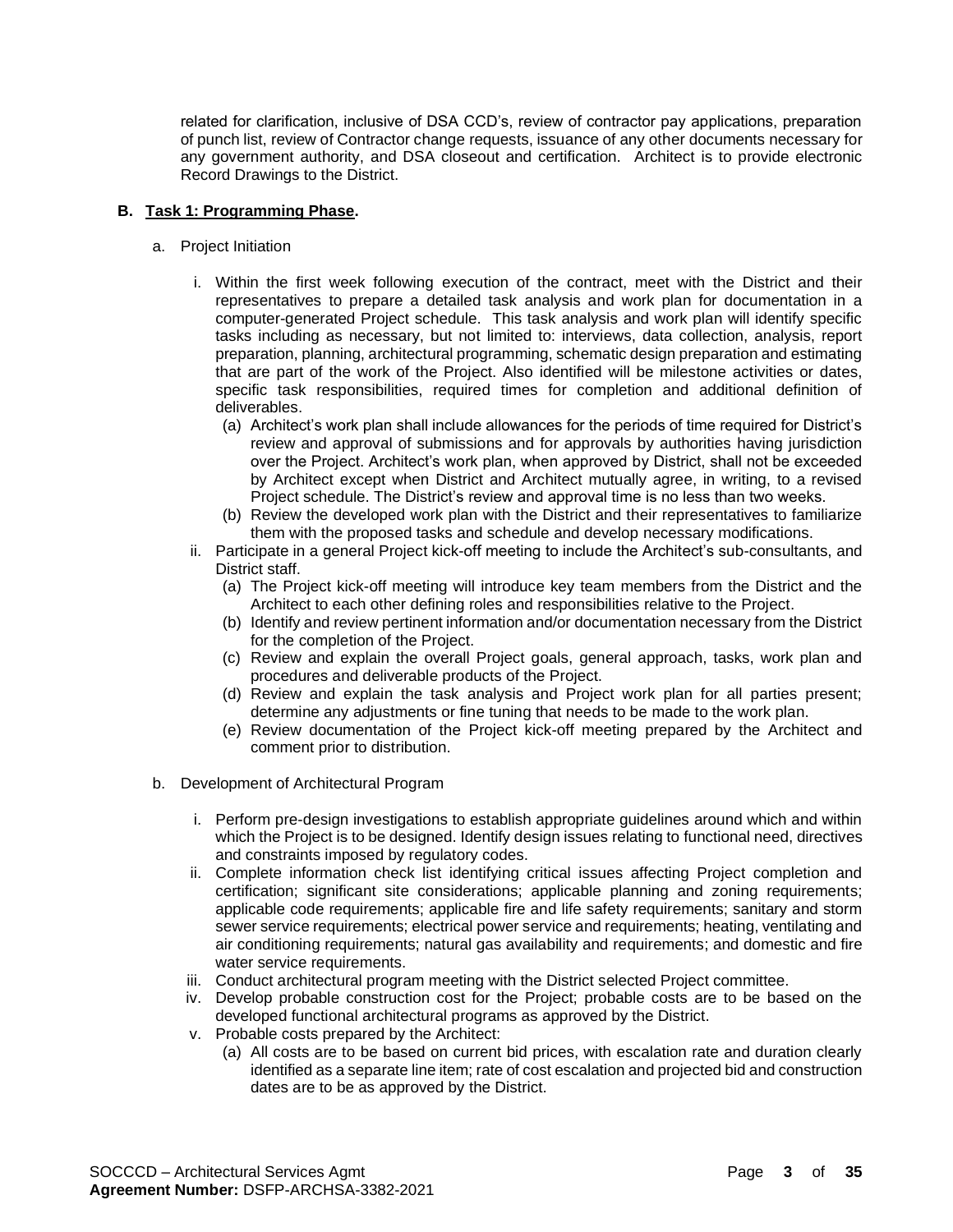- (b) Contingencies for design, bidding or construction, if included in the probable costs, are to be included as individual line items, with the percentage and base of calculation clearly identified.
- (c) All construction probable costs developed per the above should additionally be presented in and summarized by the Construction Specification Institute (CSI) category.
- (d) One week prior to the submittal of documents, the Architect's proposed cost format must be submitted to the District for review and approval.
- (e) Architect shall submit a unit cost breakdown for two types of new building cost models ranging from a low end per square foot cost for the District's consideration, to high end per square foot cost. The unit cost shall not include the site work, the general contractor's overhead and profit, and general condition. (Include separate line items for additional upgrades/condition assessment scope and possible alternate reductions).
- (f) Mechanical, electrical, civil, landscaping and estimating sub-consultants shall participate in the progress meeting as appropriate and shall provide input and feedback into the development of the probable cost.

### c. Site Planning

- i. Document and take into consideration existing physical characteristics of the proposed site such as topography, drainage, plant coverage, views to and from the proposed site, current site usage and potential for future development and facility expansion. In addition, Architect shall design the foundation of the Project in accordance with recommendations of the District's soil consultant as provided by the District. Architect must notify the District in time to prepare this soil report for Architect's use.
- ii. Review the existing conditions. Analyze the proposed site's existing conditions relative to potential effect on circulation, access, parking, constructability, facility expansion and future development potential.
- iii. Review proposed plans and confer as necessary with the local jurisdiction to obtain their advisory input regarding zoning, water service, fire protection, site access, mass transit and other areas of site design related to the city services or governance.
- iv. Develop a Site Plan showing in detail the elements of the proposed facility and its supporting elements of site development, including the appropriate accommodations of projected parking, resolution of access and on-site circulation, and existing or proposed commitments of land to other uses.
- d. Meetings
	- i. During the Architectural Programming Design Phase, it is anticipated that approximately **INSERT # OF MEETINGS** will be convened between the District and the Architect. These meeting will not exceed one day in duration and will be held on the Project's campus location. Decisions made at such meetings and subsequently approved by the District shall be binding. Any revisions or reconsiderations of such decisions shall constitute a change in the scope of services of the Architect.

#### e. Deliverables

- i. In addition to the standard electronic deliverables, the Architect shall provide to the District the following quantities of materials resulting from the work of the Project:
	- (a) 8 copies of Program Report. (A written program prepared by Architect that incorporates the District's program planning, design objectives, constraints, and criteria including space requirements, relationships, flexibility, expendability, special equipment and systems and a comparison between developed program and the Final Project Plan (FPP) program, include narrative explaining any deviations). if appropriate.
		- (i) 8 copies of Site Plan
		- (ii) 2 copies of Project Probable Cost
		- (iii) 2 copy of Information Checklist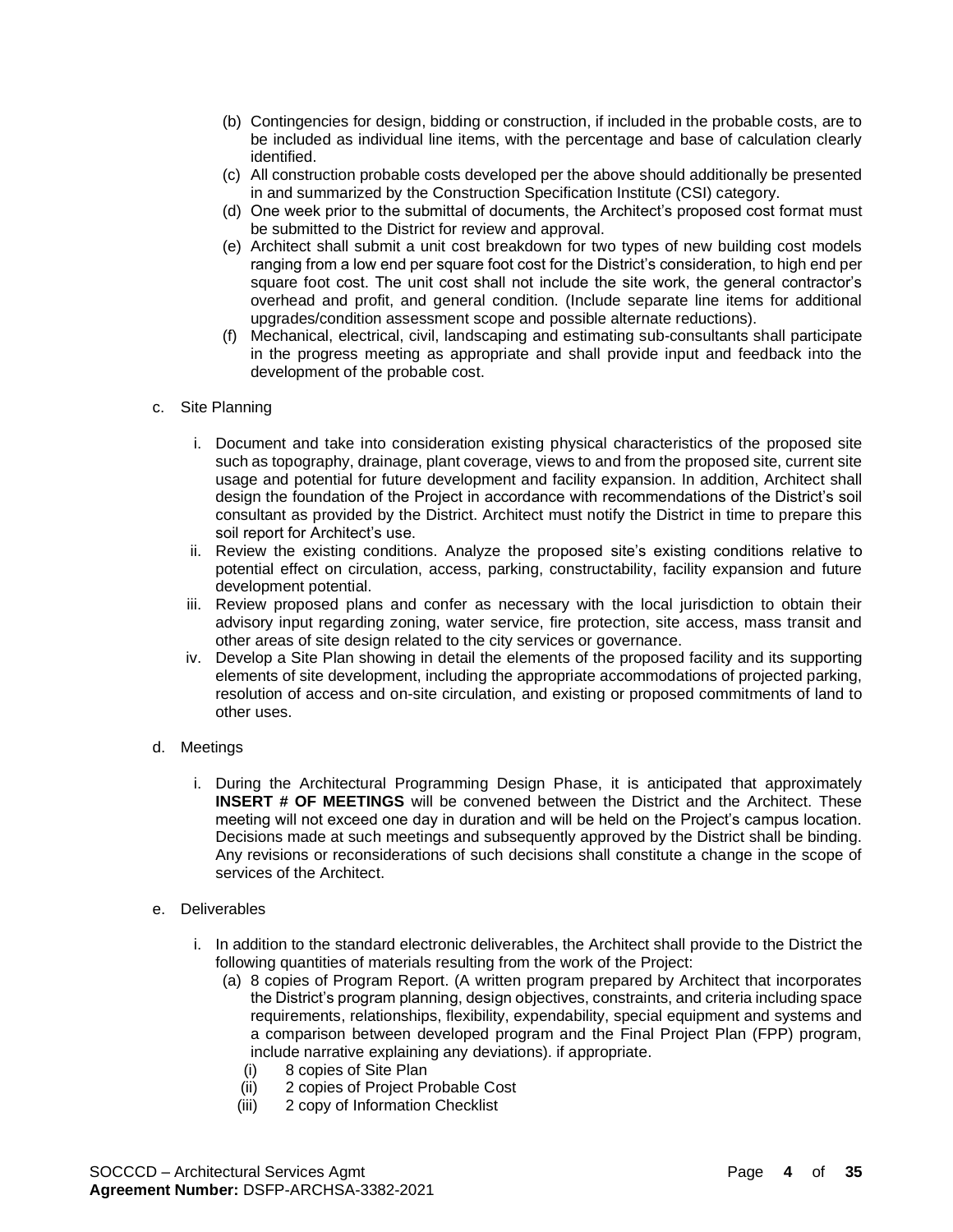- ii. Architect along with sub-consultants shall present and review with the District the summary and detail of Task I work.
- f. Project Cessation Provisions
	- i. Upon completion and review of the functional and Architectural program and master site planning, no further work shall be done unless and until the District has approved Task I as complete and has given a written Notice of proceed to Architect for Task II.

# **C. Task 2: Schematic Design Phase**.

- a. Upon written authorization from the District, to proceed with the Schematic Design Phase, the Architect shall prepare for the District's review a Schematic Design Study as follows:
	- i. Architectural:
		- (a) Scaled floor plans showing overall dimensions, identifying the various major areas and their relationship. Include circulation and room-by-room tabulation of all net usable floor areas and a summary of gross floor area. Also, provide typical layouts of major equipment or operational layout.
		- (b) Preliminary building exterior elevations and sections in sufficient detail to demonstrate design concept indicating location and size of fenestration.
		- (c) Identify proposed roof system, deck, insulation system and drainage technique.
		- (d) Site plan with building located and minimum one (1) foot contour grade intervals. All major site development, such as paving, utilities and outside facilities shall be shown, including property lines, adjacent existing structures, walls and fences fifty feet beyond the Project.
		- (e) Building design shall pay particular attention to orientation, solar consideration and passive energy techniques and shall exceed all adopted energy regulations by 15%.
		- (f) Identify minimum finish requirements, including ceiling, floors, walls, doors, windows, and types of hardware.
		- (g) Identify code requirements, include occupancy classification(s) and type of construction.
	- ii. Structural:
		- (a) Layout structural systems with dimensions and floor elevations. Identify structural systems (pre-cast, structural steel with composite deck, structural steel bar joists, etc.); with preliminary sizing identified.
		- (b) Identify foundation systems (fill requirements, piles, caissons, spread footings, etc.); with preliminary sizing identified.
	- iii. Mechanical:
		- (a) Provide "Basis of Design Narrative"
		- (b) Calculate block heating, ventilation and cooling loads including skin versus internal loading.
		- (c) Select a minimum of two (2) HVAC systems that appear compatible with loading conditions for subsequent life cycle costing.
		- (d) Show selected system on drawings as follows:
			- (i) Single line drawing(s) of all mechanical equipment spaces, ductwork and pipe chases.
			- (ii) Location and preliminary sizing of all major equipment and duct work in allocated spaces
			- (iii) Schematic piping
		- (iv) Temperature control zoning.
	- iv. Electrical:
		- (a) Provide "Basis of Design Narrative"
		- (b) Calculate overall approximate electrical loads.
		- (c) Identify proposed electrical system for service, power, lighting, low voltage and communication loads.
		- (d) Show system(s) selected on drawings as follows:
			- (i) Single line drawing(s) showing major distribution system.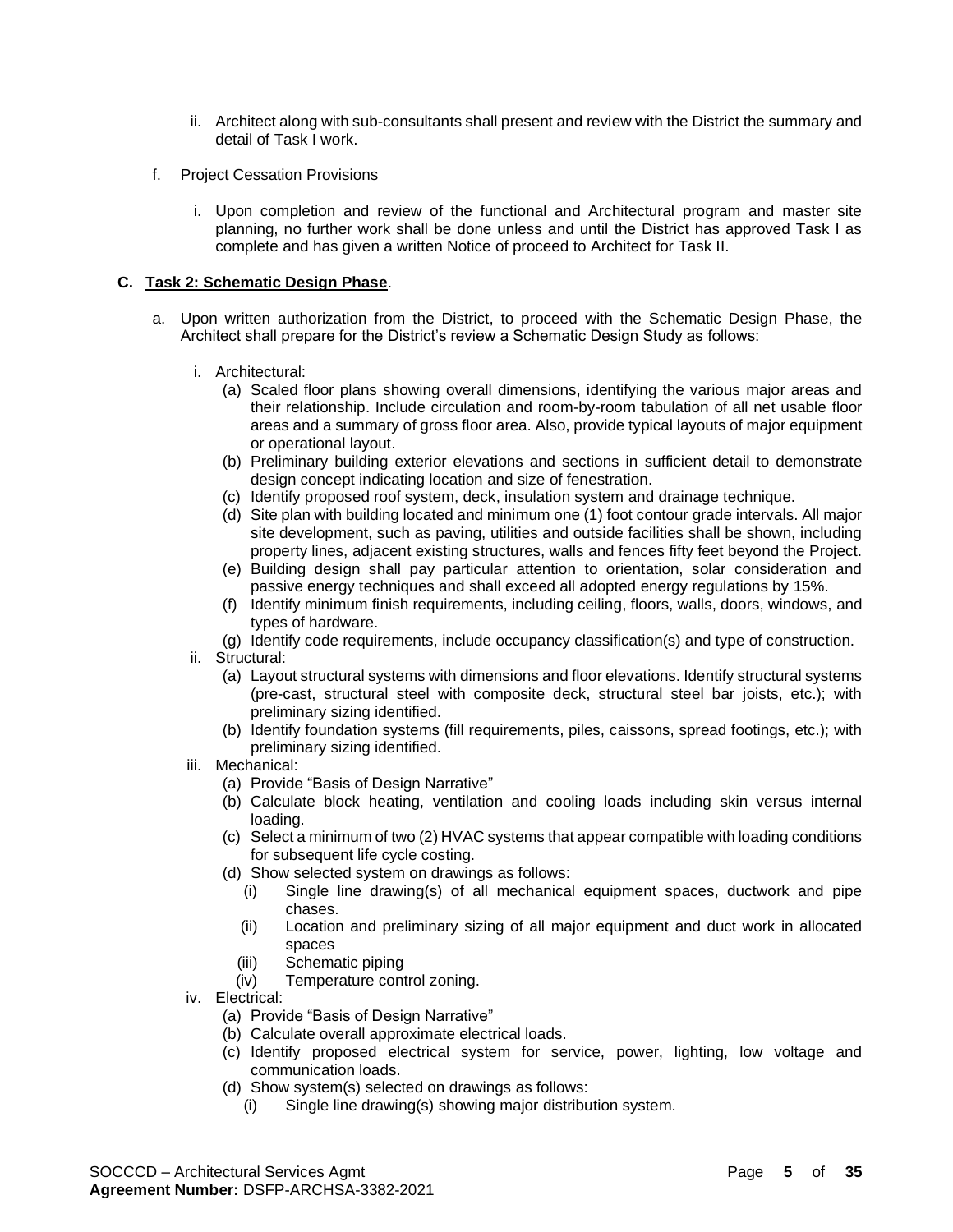- (ii) Location and preliminary sizing of all major electrical systems and components including:
	- (1) Load centers
	- (2) Main panels
	- (3) Switch gear
- (e) Identify and define the scope of data/telephone system.
- v. Civil:
	- (a) Development of on and off-site utility systems such as sewer, domestic water, storm drain, firewater lines, fire hydrants, reclaimed water and hydronic lines.
	- (b) Identify surface improvements including roadways, parking (with assumed wheel weights) preliminary finish grades and drainage.
	- (c) Coordinate finish floor elevations with architectural site plan.
- vi. Landscaping:
	- (a) Development and coordination of landscape design concepts entailing analysis of existing conditions, proposed components and how the occupants will use the facility. Include location and description of planting, ground improvements and visual barriers.
- vii. CASp:
	- (a) Review all design documents for conformance with accessibility.
- viii. Specifications:
	- (a) Outline specifications of proposed architectural, structural, mechanical and electrical materials, system and equipment and their criteria and quality standards. Architect is to use District's standardized equipment/material list for new construction and modernization in development of the Project design and specifications.
- ix. Probable Costs:
	- (a) Schematic Probable costs: This probable cost consists of unit cost applied to the major items and quantities of work. The unit cost shall reflect the complete direct current cost of work. Complete cost meaning labor, material, waste allowance, sales tax and subcontractor's mark-up. Probable costs shall include 15% Design Contingency.
	- (b) General conditions shall be applied separately. This probable cost shall be prepared by specification section and summarized by the Construction Specification Institute (CSI) category.
	- (c) The probable cost shall separate the Project's building cost from site and utilities cost. Architect to submit to the District the cost estimating format for prior review and approval.
	- (d) Escalation: all probable costs shall be priced out at current market conditions. The probable costs shall incorporate all adjustments as appropriate, relating to mid-point construction, contingency, and cost index (i.e. Lee Saylor Index).
- b. Meetings
	- i. During the Schematic Design Phase, the Architect shall be available for as many meetings as reasonably necessary as dictated by the District Project Manager. Meetings will convene between the District and the Architect to address specific design issues and to facilitate the decision-making process. Such meetings shall be held at the Project Campus or remotely as stipulated by the District Project Manager. Decisions made at such meetings and subsequently approved by the District shall be binding. Any revisions or reconsideration of such decisions shall constitute a change in the scope of services of the Architect.
- c. Deliverables
	- i. In addition to the standard electronic deliverables, the Architect shall provide to the District the following quantities of materials resulting from the work of the Project:
		- (a) (8) Schematic Design Package submittal with alternatives
		- (b) (2) Probable Cost
		- (c) (2) A statement indicating changes made to the program design
		- (d) (1) DSA correspondence including emails, meeting notes, etc. to date.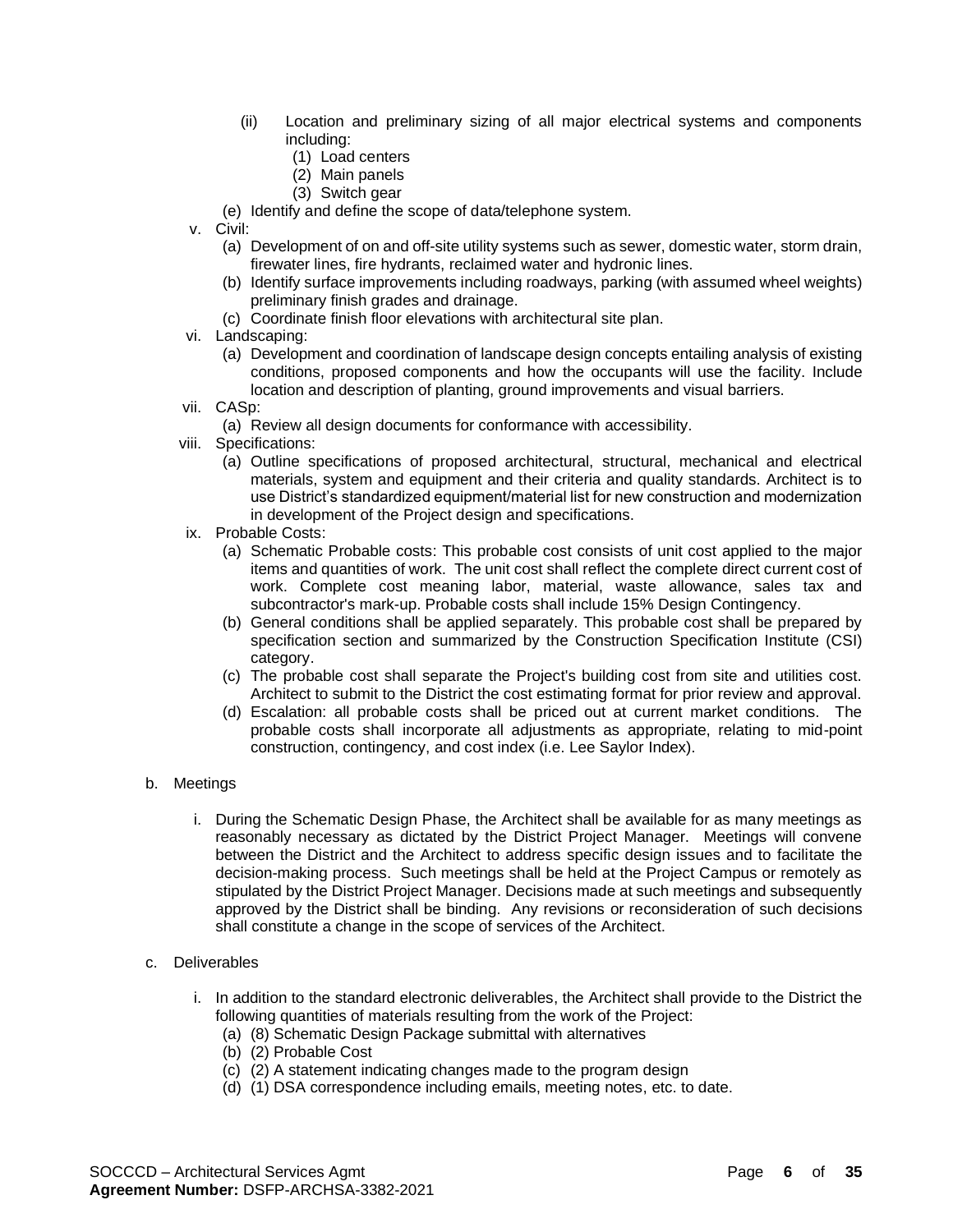- d. Presentation
	- i. Architect along with his sub-consultants shall present and review with the District the detailed Schematic Design. The schematic design studies shall be revised within the program parameters until a final concept has been accepted and approved by the District at no additional cost to the District.
- e. Project Cessation Provisions
	- i. Upon completion of the schematic design study, the District shall have the right to terminate this Agreement upon written notice of such termination to Architect. The District shall pay the Architect only the fee associated with the services provided under the Schematic Design Phase.

### **D. Task 3: Design Development Phase (50% DD & 100% DD Stages).**

- a. Upon written authorization by the District to proceed with the Design Development Phase, Architect shall prepare, from the Schematic Design Phase documents approved by the District, Design Development Phase broken down into two stages; 50% DD, which is the State Chancellor's Office Preliminary Planning Package. This submittal will be followed by the 100% DD stage. Each stage is consisting of the following:
	- i. Architectural:
		- (a) Scaled, dimensioned floor plans with final room locations including all openings.
		- (b) 1/8" scale building sections showing dimensional relationships and materials.
		- (c) Site plan completely drawn with beginning notes and dimensions including grading and paving.
		- (d) Preliminary development of details and large-scale blow-ups.
		- (e) Legend showing all symbols used on drawings.
		- (f) FF&E
			- (i) Floor plans identifying all fixed and major movable equipment and furniture.
				- (1) Architect is required to establish a template floor plan to demonstrate that each space houses the required functions. Such floor plans will include furniture layout for functions and adhere to all ADA circulation requirements.
				- (2) Facilitate coordination meetings necessary to arrive at final solution.
			- (ii) Develop binder including the following:
				- (1) Categories
					- 1. Owner Furnished, Contractor installed
					- 2. Moving Existing equipment
					- 3. Information Service Equipment needs
					- 4. Owner Procured with Supplier Installation
				- (2) Cut Sheets
				- (3) Cost Estimating/ Budget Development
			- (iii) Coordinate Manufacturer's Showroom visits
			- (iv) Support District in FF&E bid package development
		- (g) Providing interior design and other similar services required for or in connection with color coordination including furnishing.
		- (h) Further refinement of SD outline specification for architectural, structural, mechanical, electrical, civil and landscape systems and equipment.
		- (i) Typical reflected ceiling development including ceiling grid and heights for each ceiling showing:
			- (i) Light fixtures
			- (ii) Ceiling registers or diffusers
			- (iii) Access Panels
		- (j) A tabulation of both the net and gross assignable floor areas, and a comparison to the initial program area requirements.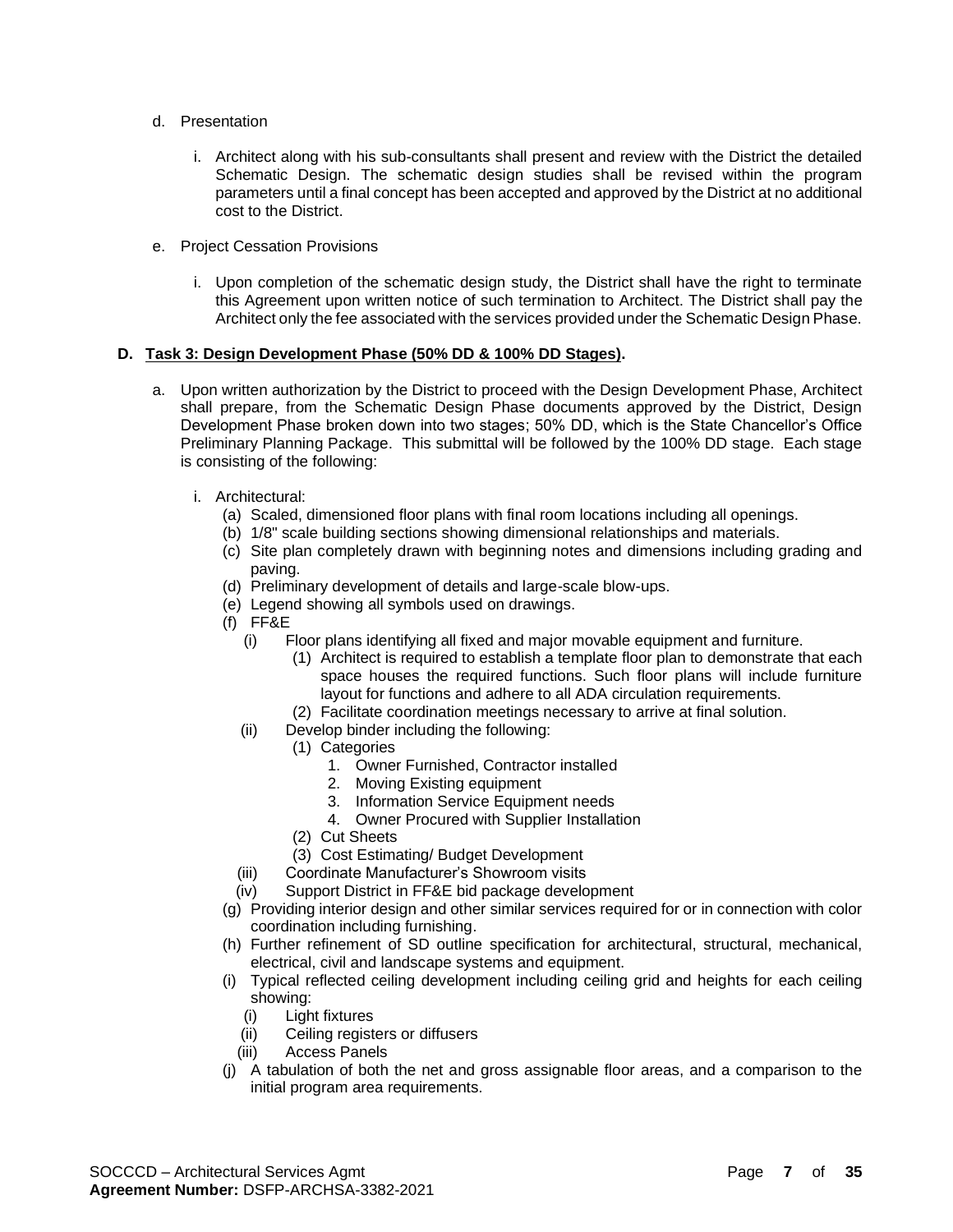- (k) Provide a binder with catalogue cut sheets of all selected equipment. Obtain sign off from District and College Director of Facilities on transmittal sheet.
- ii. Structural:
	- (a) Structural drawing with all major members located and sized.
	- (b) Establish final building and floor elevations.
	- (c) Preliminary specifications.
	- (d) Identify foundation requirement (fill requirement, piles, etc.) with associated soil pressure, water table and seismic center. Include necessary soil mitigation if required by soils report.
- iii. Mechanical:
	- (a) Heating and cooling load calculations and major duct or pipe runs substantially located and sized to interface with structural.
	- (b) Schedule major mechanical equipment indicating size and capacity.
	- (c) Devices in ceiling should be located. Begin coordination with electrical and architectural ceiling plans.
	- (d) Recommendations to acquire LEED® certification.
	- (e) Legend showing all symbols used on drawings.
	- (f) More developed outline specifications indicating quality level and manufacturer.
- iv. Electrical:
	- (a) All lighting fixtures should be located and scheduled showing all types and quantities of fixtures to be used, including proposed lighting levels for each usable space(s).
	- (b) All major electrical equipment should be scheduled indicating size and capacity.
	- (c) Complete electrical distribution including a one line diagram indicating final location of data/telephone, switchboards, communications, controls; (high and low voltage) motor control centers, panels, transformers and emergency generators, if required.
	- (d) Recommendations to acquire LEED® certification.
	- (e) Legend showing all symbols used on drawings.
	- (f) More developed outline specifications indicating quality level and manufacturer.
- v. Civil:
	- (a) Further refinement of SD drawings of points of connection and runs for utility systems for sewer, domestic water, storm drain, fire water, reclaimed water, and hydronic lines. Includes pipe sizes, materials, invert elevation location and description of manholes, clean outs, hookups, bedding and installation details.
	- (b) Further refinement of SD roadways, parking and storm drainage improvements. Includes details and large-scale drawings of curb and gutter, manhole, thrust blocks, paved parking and roadway sections.
	- (c) Outline specifications indicating quality level and manufacturer.
- vi. Landscape:
	- (a) Further refinement of SD concepts. Includes coordination of hardscape, landscape planting, ground cover and reclaimed water irrigation main distribution lines.
	- (b) Outline specifications indicating quality level and manufacturer.
- vii. CASp:
	- (a) Review all design documents for conformance with accessibility.
- viii. Specification:
	- (a) Continue to develop the District provided technical specifications, general condition specification and supplementary conditions.
- ix. Probable Cost:
	- (a) Design Development Probable Cost at 50% DD & 100% DD: Prepared by specification section, summarized by CSI category. The probable cost shall include unit costs of materials, labor and equipment. Sales tax, contractor's mark-ups shall be identified as a separate line item. Soft cost including estimated Architect fee and general conditions shall be listed separately. Probable costs shall include 12% Design Contingency at 50% DD & 10% Design Contingency at 100% DD.
- b. Meetings
	- i. During the Design Development Phase, the Architect shall be available for as many meetings as reasonably necessary as dictated by the District Project Manager that will convene to address specific design issues and to facilitate the decision-making process. Such meetings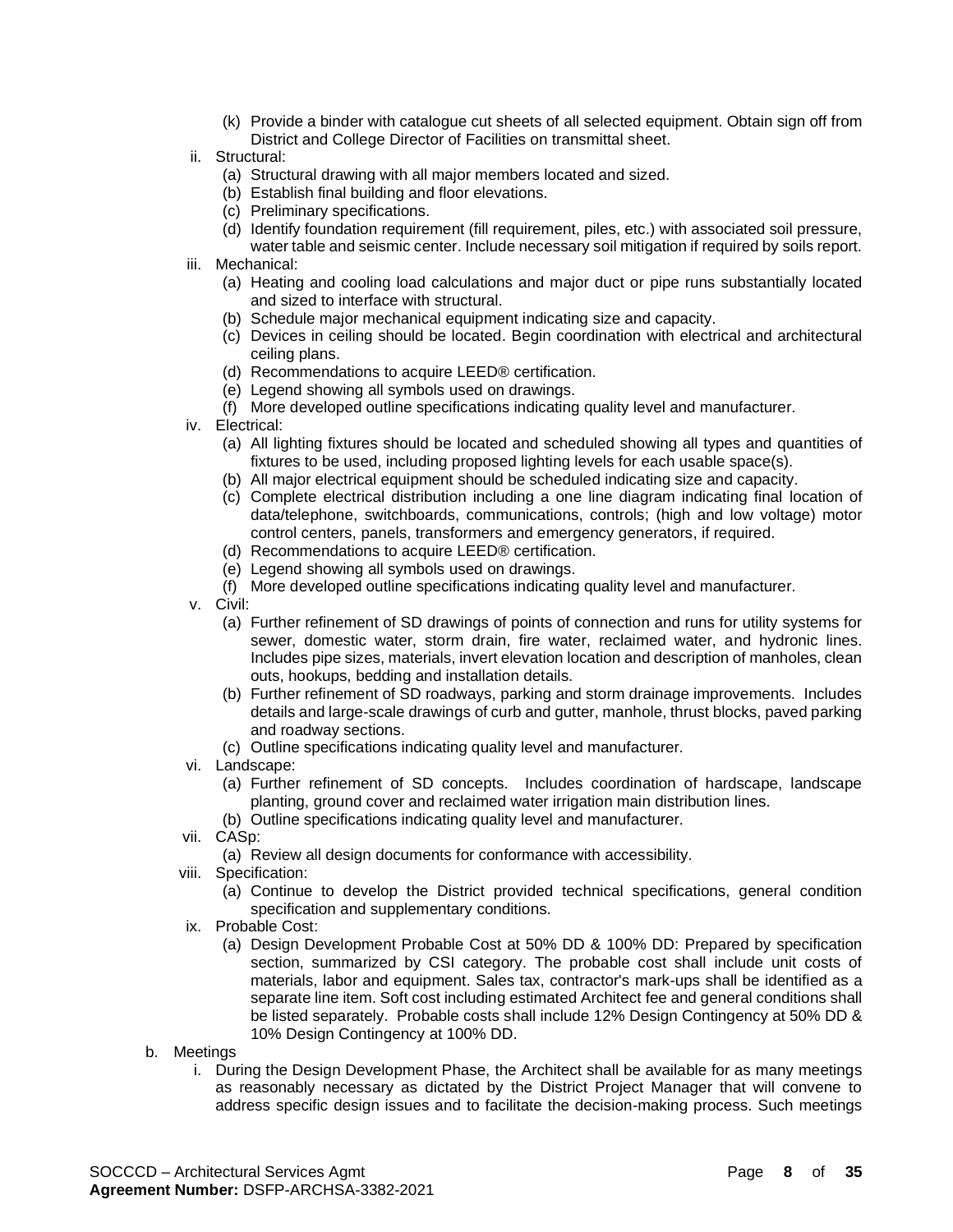will be held at the Project campus or remotely as stipulated by the District Project Manager. Documented decisions (not pending items) made at such meetings and subsequently approved by the District shall be binding. Any revisions or reconsiderations of such decisions affecting program, master plan and schematic design shall constitute a change in the scope of services of the Architect. District and Architect shall schedule progress meetings to coincide with the Architect's coordination meeting.

- c. Deliverables
	- i. In addition to the standard electronic deliverables, the Architect shall provide to the District the following quantities of materials resulting from the work of the Project:
		- (a) (8) Drawings from all professional disciplines as necessary to deliver the Project
		- (b) (3) Bid Package scoping recommendation
		- (c) (8) Binder of Catalogue Cut Sheets
		- (d) (8) Outline Specifications
		- (e) (2) Probable Cost
		- (f) (2) DSA File, including all correspondence, meeting notes, etc. to date
		- (g) (2) State Chancellor's Office Preliminary Planning Package

### **E. Task 4: Construction Document Phase.**

- a. Prepare construction documents in compliance with the appropriate applicable building codes, ordinances and other regulatory authorities. Upon written authorization from the District to proceed with the Construction Documents Phase, Architect shall prepare from Design Development Phase Documents approved by the District, a Construction Document consisting of the following:
	- i. Construction Documents (C/D) 50% Stage:
		- (a) Architectural:
			- (i) Site plan developed to show building location, all topographical elements and existing/proposed contour lines.
			- (ii) Elevations (exterior and interior), sections and floor plans corrected to reflect design development review comments.
			- (iii) Architectural details and large blow-ups underway.
			- (iv) Well-developed finish, door, and hardware schedules.
			- (v) Site utility plans underway.
			- (vi) Fixed equipment schedules, details and identification underway.
		- (vii) Reflected ceiling plans coordinated with floor plans and mechanical and electrical systems.
		- (viii) Color Boards with interior finish samples included for flooring, paint and wall finishes, doorframe and door finishes, casework, tile, countertops, etc.
		- (ix) Finalize any outstanding items for binder with catalogue cut sheets of all selected equipment. Obtain sign off from District and College Director of Facilities listing all added items on transmittal sheet.
		- (b) Structural:
			- (i) Structural floor plans and sections with detailing well advanced.
			- (ii) Structural footing and foundation plans, floor and roof framing plans with detailing well advanced.
			- (iii) Completed cover sheet with general notes, symbols and legends.
		- (c) Mechanical:
			- (i) Mechanical calculations virtually completed with all piping and ductwork sized.
			- (ii) Large scale mechanical details underway.
			- (iii) Mechanical equipment schedule substantially developed.
		- (d) Electrical:
			- (i) Lighting, power, signal and communication plans including all switching and controls. Fixture schedule and lighting details development underway.
			- (ii) Distribution information on all power consuming equipment; lighting and device branch wiring development underway. 20% spares must be included per new panel.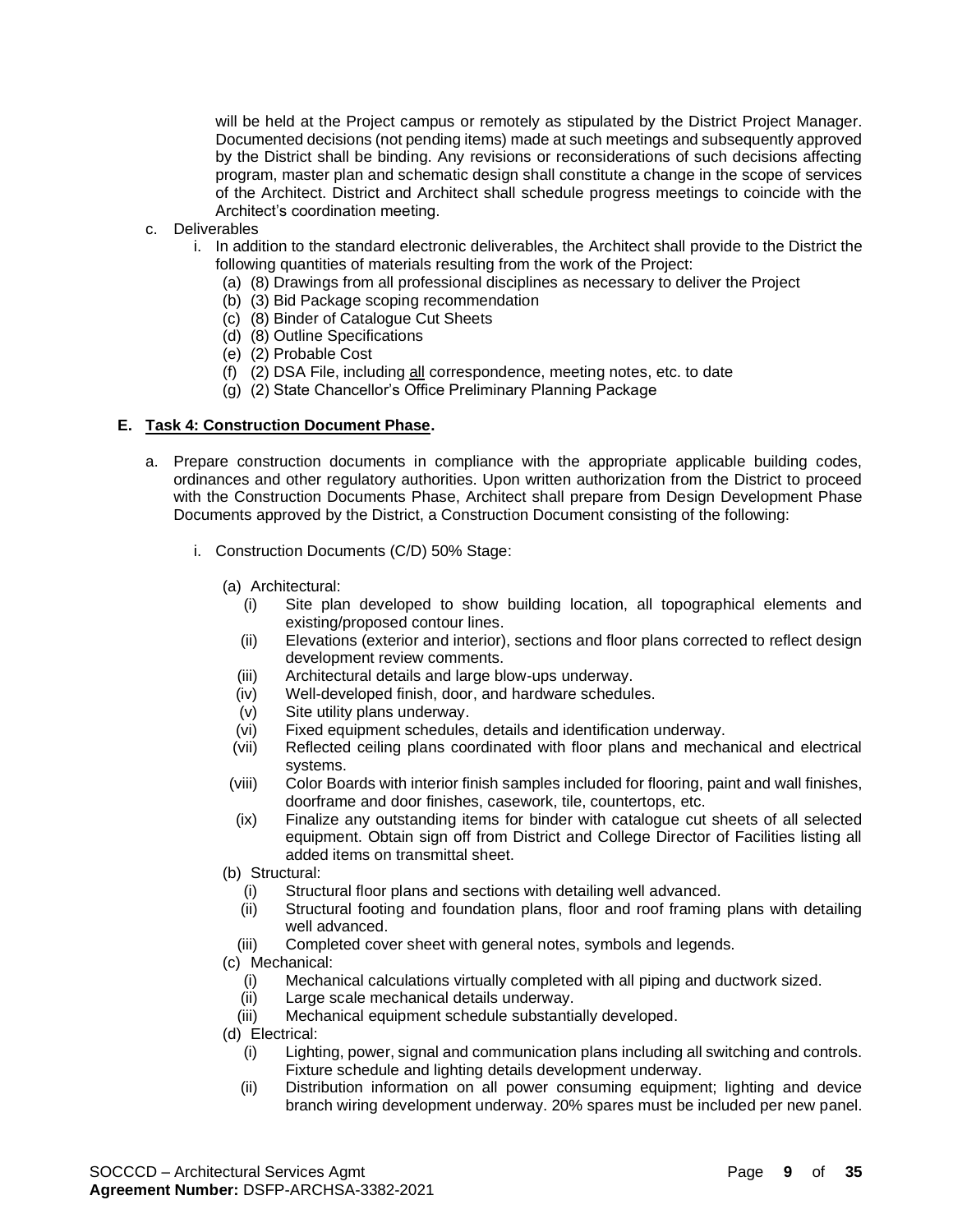- (iii) All electrical equipment schedules underway.
- (iv) Special system components should be approximately located on plans.
- (v) Completely develop the layout of data/telephone system, including equipment room layouts, raceway and conduit routing and outlet locations.
- (e) Civil:
	- (i) All site plans, site utilities, parking and roadway systems updated to reflect update comments from Design Development review.
	- (ii) Production of Stormwater Pollution Prevention Plan (SWPPP) document and filing with State Water quality Board.
- (f) Landscape:
	- (i) All landscape, hardscape and irrigation plans updated to reflect update comments from Design Development.
- (g) CASp:
	- (i) Review all design documents for conformance with accessibility.
- (h) Probable cost:
	- (i) Update and refine the Design Development Phase Probable cost sorted by approved scope for bid packages. Probable costs shall include 8% Design Contingency.
- (i) Specifications:
	- (i) Virtually complete development and preparation of technical specifications describing materials, systems and equipment, workmanship, quality and performance criteria required for the construction of the Project in CSI format.
	- (ii) Where articles, materials and equipment are identified by brand names, at least two names shall be used, and such names shall be followed by the words "or approved equal" in accordance with Public Contract Code, Section 3400. Specifications shall not contain restrictions that will limit competitive bids other than those required for maintenance convenience as approved by the District. Formal review of specifications by the District and corrections made as directed at no cost to the District.
- ii. Construction Documents (C/D) 75% Stage
	- (a) Architectural:
		- (i) Virtually complete site plan.
		- (ii) Virtually complete floor plan, elevations and sections.
		- (iii) Architectural details and large blow-ups near completion.
		- (iv) Finish door, and hardware schedules virtually complete, including most details.
		- (v) Site utility plan virtually complete.
		- (vi) Fixed equipment details and identification virtually complete.
	- (vii) Reflected ceiling plan virtually complete.
	- (viii) Provide Finish Schedule (with the exceptions of colors) identifying type of material and textures on walls, floors, doors, etc. Architect to recommend color selection for approval by the District.
	- (ix) All equipment catalog cuts.
	- (b) Structural:
		- (i) Completed structural floor plans and sections with detailing well advanced.
	- (c) Mechanical:
		- (i) Mechanical load calculations complete and all piping and ductwork sized.
		- (ii) Large scale mechanical details should be substantially complete.
		- (iii) Mechanical schedule for equipment substantially complete.
	- (d) Electrical:
		- (i) Lighting, power, signal and communication plan(s) should reflect all switching and controls. Fixture schedule(s) should be virtually complete.
		- (ii) Distribution information on all power consuming equipment; lighting and device branch wiring should be virtually complete.
		- (iii) All electrical equipment schedules should be virtually complete.
		- (iv) Special system components should be located on plans.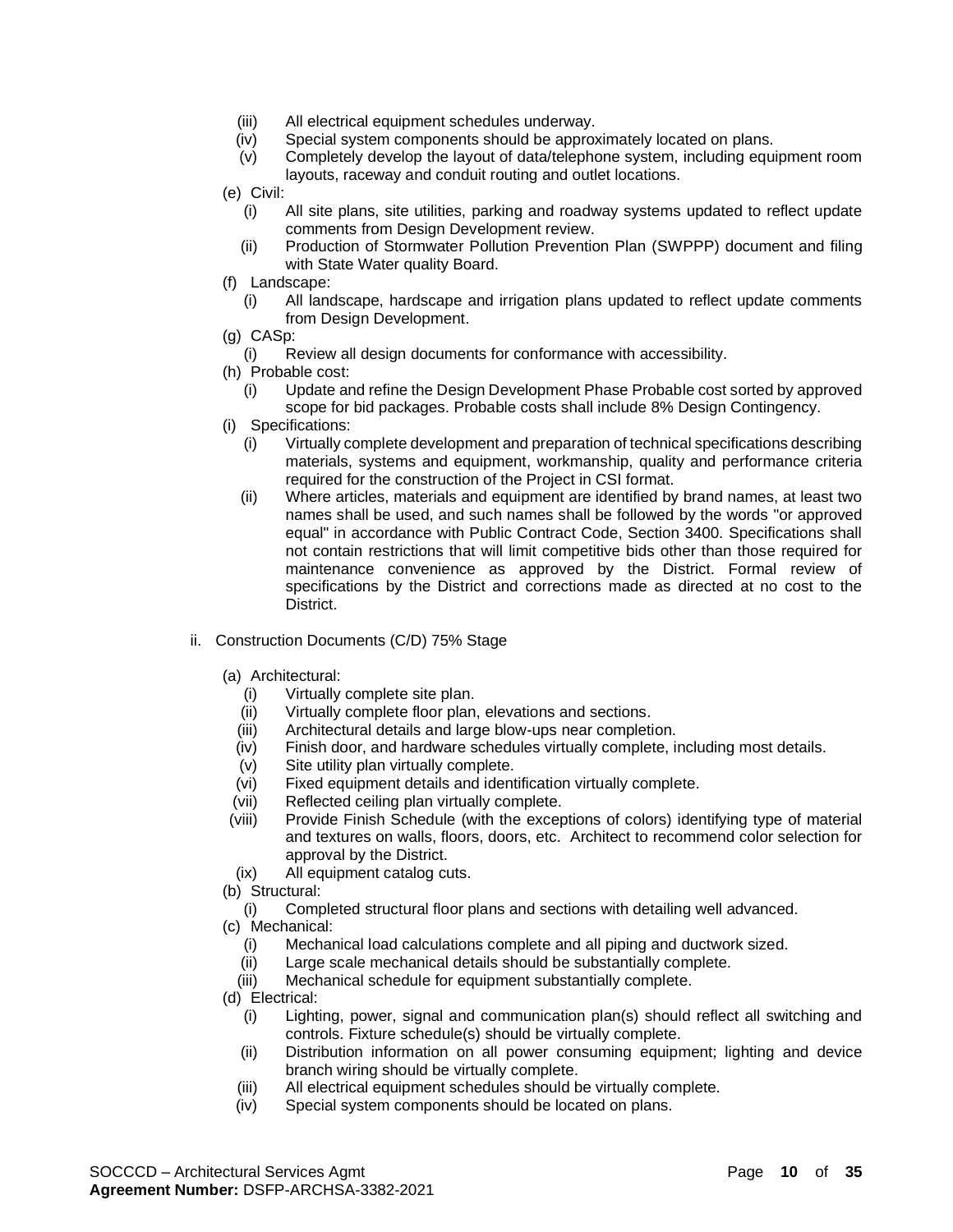- (e) Civil:
	- (i) All site plans, site utilities, parking and roadway systems updated to reflect update revisions from 50% CD's.
- (f) Landscape:
	- (i) All landscape, hardscape and irrigation plans updated to reflect update revisions from 50% CD's and completed.
- (g) CASp:
	- (i) Review all design documents for conformance with accessibility.
- (h) Specifications:
	- (i) Formal review of specifications by the District and Facilities/Maintenance group with corrections made as directed at no cost to the District.
- iii. Construction Documents (C/D) 100% Substantial Completion Stage
	- (a) Architectural:
		- (i) Completed site plan, floor plans, elevations and sections.
		- (ii) Architectural details and large blow-ups completed.
		- (iii) Finish, door and hardware schedules completed, including all details.
		- (iv) Site utility plans completed.
		- (v) Fixed equipment details and identification completed.
		- (vi) Reflected ceiling plans completed.
	- (b) Structural:
		- (i) Structural floor plans and sections with detailing completed.
		- (ii) Structural calculations completed.
	- (c) Mechanical:
		- (i) Large scale mechanical details completed.
		- (ii) Mechanical equipment schedules completed.
		- (iii) Completed electrical schematic for HVAC equipment.
		- (iv) Complete energy conservation calculations and report.
	- (d) Electrical:
		- (i) Lighting and power plan including all switching and controls. Fixture schedule and lighting details completed.
		- (ii) Distribution information on all power consuming equipment, including lighting, power, signal and communication device(s) branch wiring completed.
		- (iii) All electrical equipment schedules completed.
		- (iv) Special system components plans completed.
		- (v) Electrical load calculations completed.
	- (e) Civil:
		- (i) All site plans, site utilities, parking and roadway systems completed.
	- (f) Probable Cost:
		- (i) Update and refine the 50% Construction Document Probable cost. Probable costs shall include 5% Design Contingency. Architect shall to maintain a minimum 5% Design Contingency at DSA submittal stage
	- (g) Specifications:
		- (i) Complete development and preparation of technical specifications describing materials, systems and equipment, workmanship, quality and performance criteria required for the construction of the Project in CSI format.
		- (ii) Specifications shall not contain restrictions that will limit competitive bids other than those approved by the District as necessary to meet maintenance requirements.
		- (iii) At one hundred percent (100%), specifications shall be reviewed by the District to ensure compliance with required modifications and corrections made as directed at no cost to the District.

# **F. Task 5: Construction Documents (C/D) & State Chancellor's Office Working Drawings Final Stage.**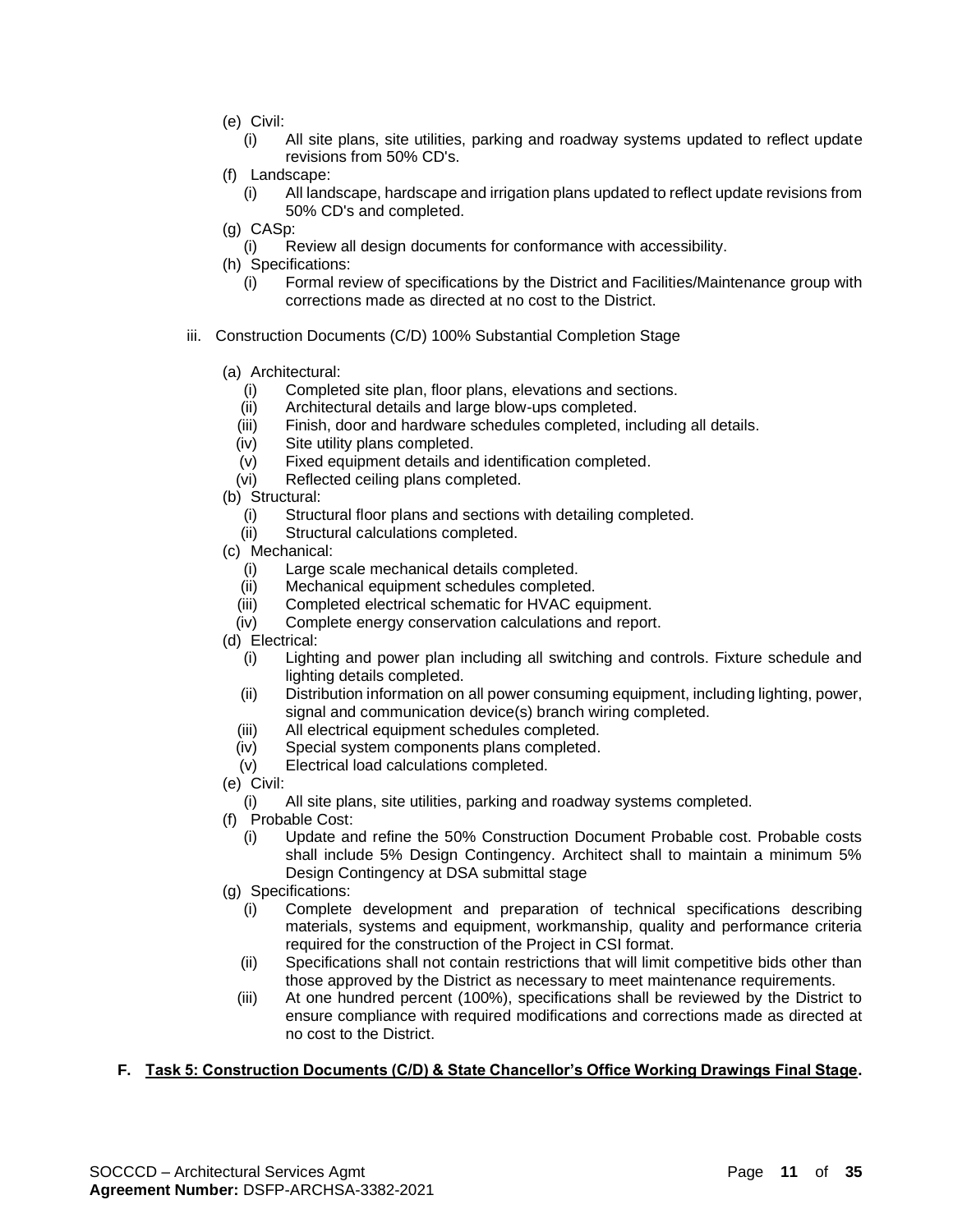- a. The construction documents final stage shall be for the purpose of the Architect incorporating all Regulatory Agencies' comments into the drawings, specifications, and probable cost. All corrections made by the Architect during this stage should be at no additional cost to the District. The final contract documents delivered to the District upon completion of the Architect's work shall consist of the following:
	- i. Drawings:
		- (a) All drawings with Architect/sub-consultant's State license stamp and DSA stamp.
	- ii. Specifications:
		- (a) Original technical specifications on reproducible masters or CD/DVD format if acceptable to District's reprographics firm in CSI format.
		- (b) Completely coordinated sub-consultant's work.
		- (c) Complete Working Drawings Package for the State Chancellor's Office Submittal
- b. Meetings
	- i. During the Construction Document Phase, the Architect shall be available for as many meetings as reasonably necessary as dictated by the District Project Manager and will convene to address specific design issues and to facilitate the decision-making process. Such meetings will normally be held at the Project campus or remotely as dictated by the District Project Manager. Documented decisions made at such meetings and subsequently approved by the District shall be binding. Any revisions or reconsiderations of such decisions shall constitute a change in the Scope of Architect Services.
	- ii. A minimum of two weeks prior to anticipated plan submission to the Division of the State Architect (DSA), the Architect shall convene a final design review conference to be attended by the District and all sub-consultants for the purpose of confirming readiness for submission. The Architect shall utilize the most current version of Form DSA-3, Project Submittal Checklist, to document the completeness of the submission. Status indicated on the checklist shall be verified by physical examination of the Project documents during the review conference. Any forms required to be submitted to DSA at the time of plan submission shall be reviewed in draft form at the design review conference. Should the Project not be considered sufficiently complete for submission to DSA, the Architect shall convene, at no additional cost to the District, an additional design review conference, after deficiencies from the initial conference have been resolved, to confirm readiness for submission.
- c. Deliverables
	- i. In addition to the standard electronic deliverables, the Architect shall provide to the District the following quantities of materials resulting from the work of the Project:
		- (a) (8) Fifty percent (50%) submittal  $-8$  copies of the fifty percent (50%) working drawings, 8 specifications, and 2 probable costs.
		- (b) (8) Seventy five percent  $(75%)$  submittal  $-8$  copies of the seventy five percent  $(75%)$ working drawings, 8 specifications and 8 sets of equipment cut sheets.
		- (c) (2) Statement of requirements for testing and inspection of service for compliance with construction documents and applicable codes. (Submit with 50% & 75% CD submittal).
		- (d) (8) One hundred percent (100%) submittal 8 copies of the one hundred percent (100%) working drawings, 8 specifications, two (2) engineering calculations and 2 probable costs.
		- (e) (1) DSA file including all correspondence, meeting, back check comments, checklists, etc. to date. (Submit with 100% CD submittal).
		- (f) (2) Number of copies of all required documents necessary for DSA submittal and approval.
		- (g) (2) A statement at each stage of CD review indicating any authorized changes made to the program from the last submittal and the cost impact of such changes on the previously approved Construction Budget. If no material changes occur, but costs are adjusted, clearly identify these changes for District review. (Submit with all submittals, 50%, 75%, and 100%).

# **G. Task 6: Bidding Phase.**

a. The development of the bidding procedure and the general condition of the construction contract shall be the joint responsibility of the District and the Architect. Architect shall assist the District in the prequalification process.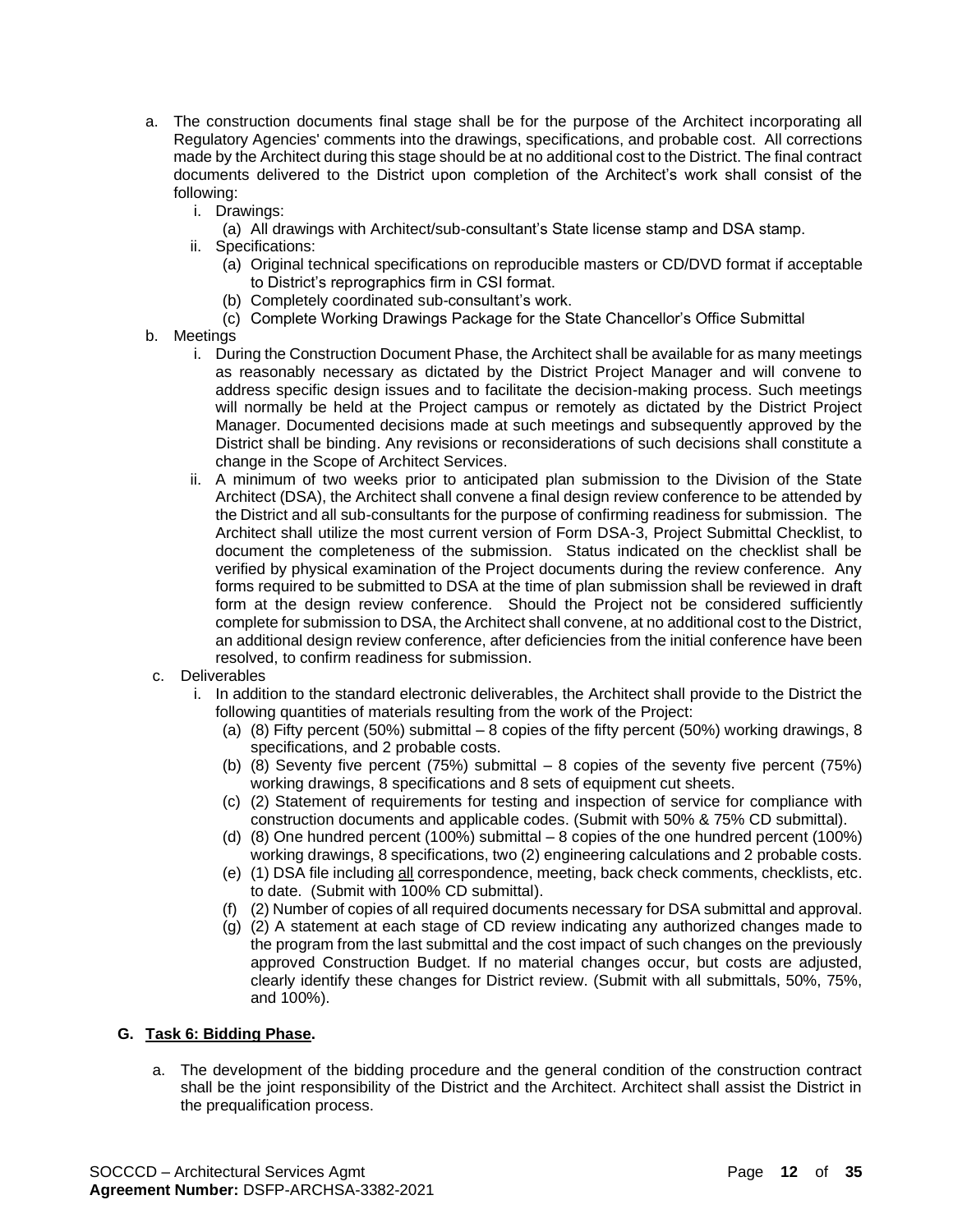- b. In the event that items requiring interpretation of the drawings or specifications are discovered during bidding period, said items shall be analyzed by the Architect for decision by the District as to the proper procedure required. Corrective action taken will be in the form of an addendum prepared by the Architect and reviewed by the District prior to release.
- c. Architect shall be present during the bid opening.

# **H. Task 7: Construction Phase**.

- a. The Architect's responsibility to provide Services for the Construction Phase under this Agreement commences with the award of the first prime Contract for Construction and terminates at the earlier of the issuance to the District of the final Certificate for Payment or sixty (60) days after the date of substantial completion of construction. All Construction Administration work required of the Architect shall be also be required of Architect's sub-consultants as pertains to their scope of work.
- b. During construction, the Architect shall furnish all necessary additional drawings for supplementing, clarifying and/or correcting purposes and for change orders required. Such drawings shall be at no additional cost unless designated as an additional service to the District. The drawings and contract wording for change orders shall be submitted to the District for distribution.
- c. The Architect will proceed with the services required by the Construction Administration Phase of this Agreement upon Board approval for award of construction bid.
- d. The Architect shall review and approve or take other appropriate action upon contractor's submittals such as: shop drawings, Project data, samples and change orders.
	- i. The Architect's action shall be taken within Ten (10) calendar days so as to cause no unreasonable delay in the work or in the construction of the District or of separate contractors, while allowing sufficient time in the Architect's professional judgment to permit adequate review. In no case shall the review period associated with a single, particular submittal exceed ten (10) calendar days from the receipt by the Architect.
- e. During the course of construction, all Requests for Information/Clarification must be responded to in a most expeditious manner so as not to impact and delay the construction progress.
- f. Drawings or change orders required due to actions of the District which are beyond the scope of the Architect's responsibilities, shall be considered extra services.
- g. Architect shall schedule weekly visits to the job site for on-site review of the construction of the Project and in coordination with the construction progress meetings. The purpose of these visits is to interpret or clarify in the Contract Documents and to monitor the progress of the Project.
- h. Architect shall provide the District with a digital photo survey of weekly progress consisting of no less than five photos related to overall, general progress and the appropriate number of photos necessary to document any field issues requiring resolution. Photos shall be emailed to the District's project manager with a narrative describing contents within 48 hours of the weekly meeting.
- i. The Architect shall not be required to make exhaustive or continuous on-site inspections to check the quality or quantity of the work. The Architect shall endeavor to guard the District against defects and deficiencies in the work. However, the Architect shall not be a guarantor of the contractor's performance.
- j. The Architect shall not be responsible for, nor have control or charge of, construction means, methods, techniques, sequences or procedures, or for safety precautions and programs in connection with the Project, and shall not be responsible for contractors' failure to carry out work in accordance with the Contract Documents. The Architect shall not be responsible for, nor have control over, the acts or omissions of the contractors, subcontractors, any of their agents or employees.
- k. Architect shall provide a log identifying all operations and maintenance manuals, and warranty documents for all equipment and installed systems. The Architect shall review contractor's submittal for completeness and submit to District.
- l. Architect provide a complete DSA file to the District, including all correspondence, meeting notes, back check comments, checklists, inspection affidavits, etc. to the District at acceptance.

# **I. Task 7: Close Out Phase.**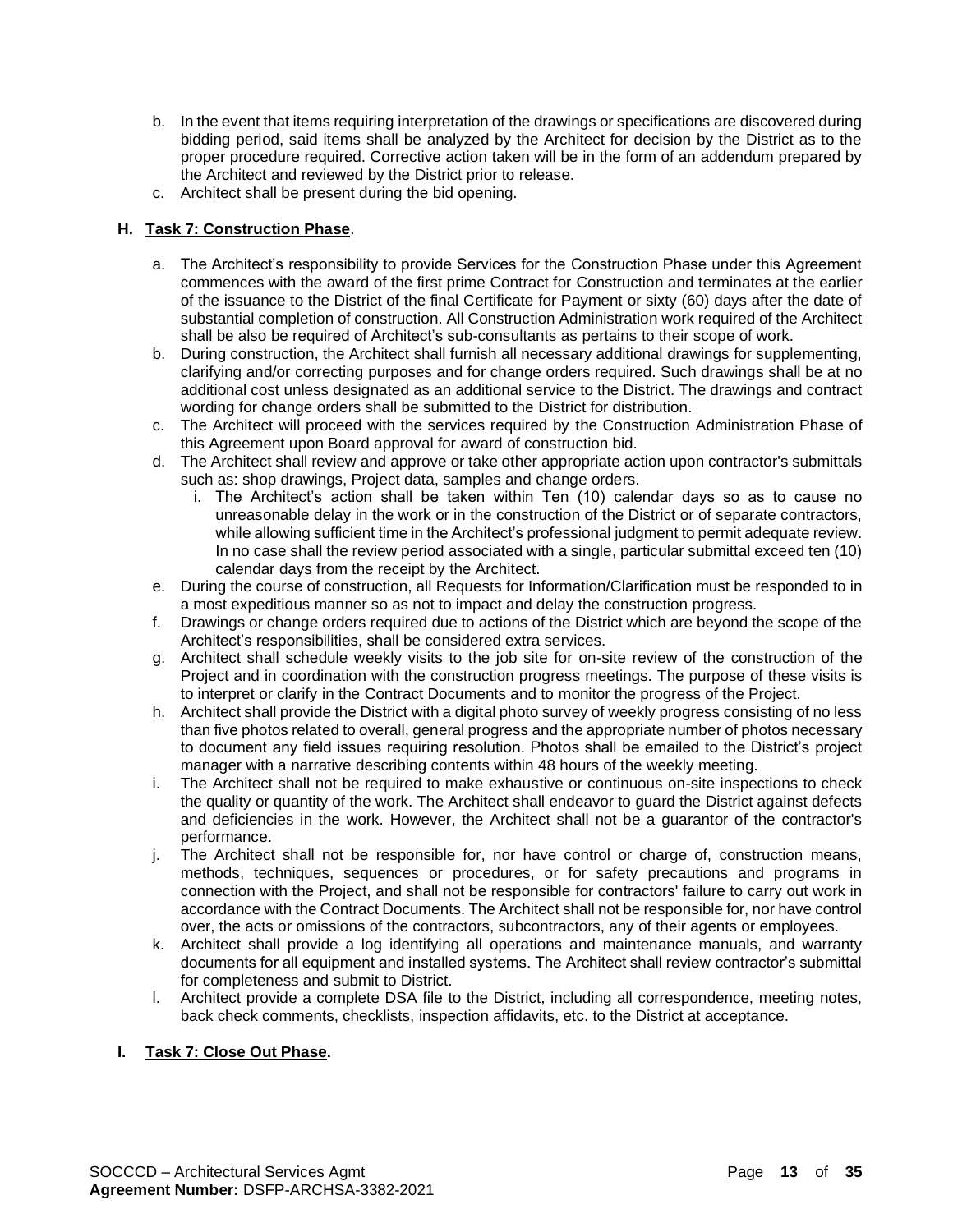- a. The Architect's responsibility to provide Services for the Close Out phase under this Agreement commences with the Contractor's request for a punch list walk and terminates at the close out the Project with the Division of the State Architect.
- b. Architect including consultants shall participate in/develop punch lists as appropriate to identify apparent deficiencies in construction following the acceptance of the contractor's work.
- c. Architect shall provide District and contractor with a comprehensive punch list itemizing all outstanding issues on an area by area basis.
- d. Architect shall walk with District and contractor to confirm that punch list items are completed. Architect may use original list with items highlighted to show those areas as still outstanding.
- e. Architect shall perform follow up walk for any punch list items that were outstanding.
- f. After the third punch list walk, if there remains any incomplete items, Architect shall provide to the District a cost analysis of all outstanding items.
- g. Architect shall evaluate the success of any required maintenance period upon completion of the timeframe. Architect will confirm that the requirements for the maintenance period were met with a follow up report to the District.
- h. Architect shall provide architectural/engineering advice to the District on start-up, break-in and debugging of facility systems and equipment; and participate in/develop punch lists including consultants as appropriate to identify apparent deficiencies in construction following the acceptance of the contractor's work.
- i. The Architect shall work with the District and their consultants in complete close out of the Project. This phase will be considered complete upon a complete submittal to the Division of the State Architect of all close out documentation.
- j. Architect shall perform a building walk one month prior to the one-year warranty period (as established by the Notice of Completion filed by the Board of Trustees) to evaluate the condition of all facilities/improvements. Architect shall meet with the maintenance and facilities representatives and make recommendations for which, if any, warranty items will be requested prior to warranty expiration.
- **J. Division of State Architects (DSA) and Department of Industrial Relations (DIR) Compliance.** The Architect shall comply with the following:
	- a. DSA and the Uniform/International Building Code (UBC/IBC). Architect shall have experience with DSA and shall be required to coordinate with the District and its consultants.
	- b. DIR requirements. Firms must pay prevailing wages to those labor classifications requiring the payment of prevailing wages. Questions concerning predetermined wage rates should be directed to [www.dir.ca.gov/DLSR/RWD](http://www.dir.ca.gov/DLSR/RWD) or to the following:

Department of Industrial Relations Division of Labor Statistics and Research Prevailing Wages Unit PO Box 420603 San Francisco, CA 94142 Phone (415) 703-4474

- **K. Coordination of Others.** The Architect shall coordinate efforts with the college, the college's designees, construction performed by separate contractors or by the District's own employees.
- **L. Compliance with Applicable Laws, Policies, Procedures, Rules & Regulations**. Architect shall comply with District's policies, procedures, rules, regulations and/or guidelines that include but are not limited to a smoke, alcohol, and controlled substances free campus, conflict of interest, workplace violence, code of conduct, harassment and discrimination prevention and drug-free environment.

Architect agrees to comply with all federal, state and local laws, rules, regulations, and ordinances that are now and may in the future become applicable to Architect, Architect's business, equipment and personnel engaged in Services covered by this Agreement or accruing out of the performance of such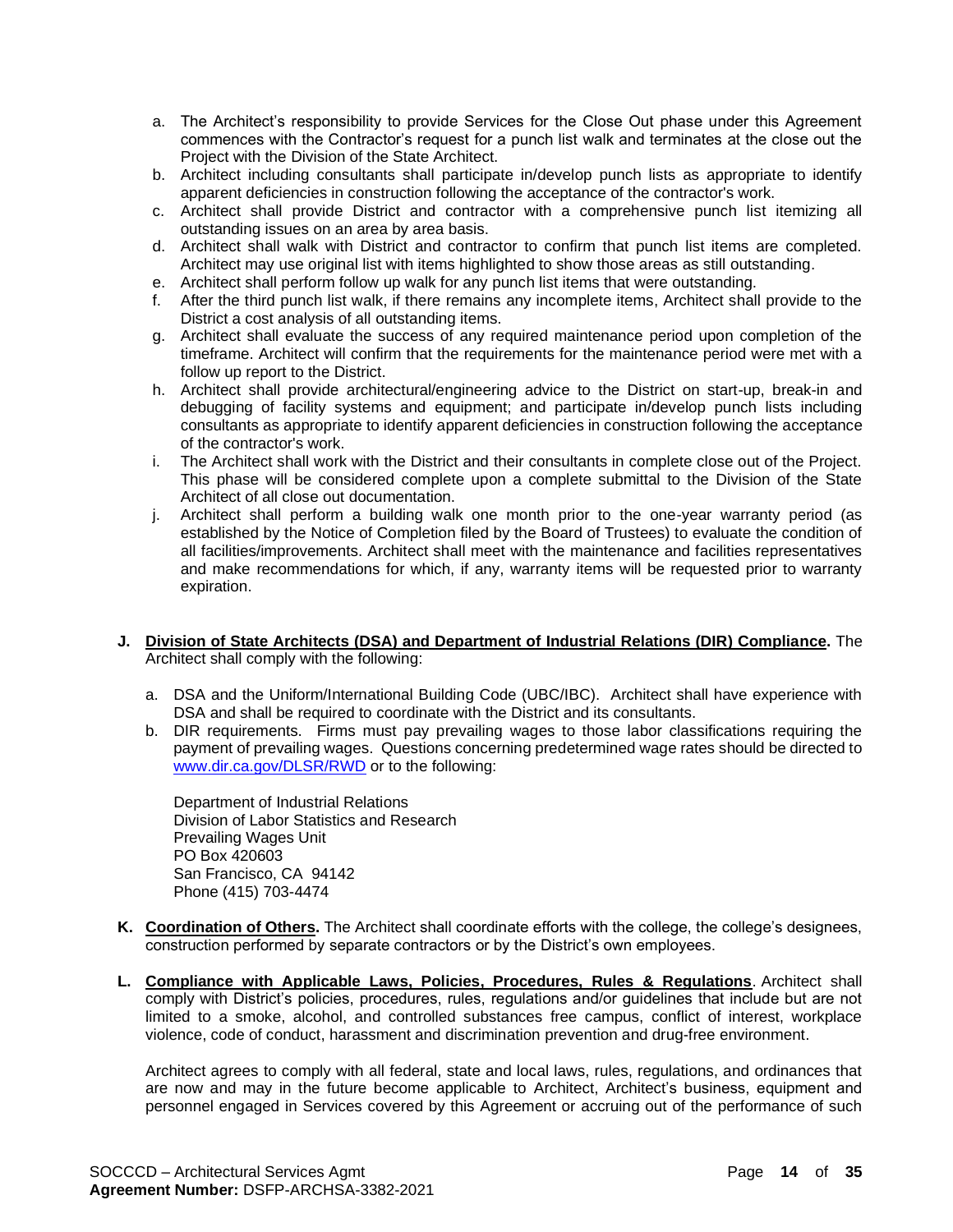Services. Additionally, Architect shall strictly comply with all health and safety guidelines consistent with Cal/OSHA and CDC.

COVID-19 Related Responsibilities. Architect shall respond to all potential COVID-19 exposure events immediately. If a possible COVID-19 infection or potential exposure event occurs involving Architect and any of its employees performing Services on District property pursuant to the terms of this Agreement, Architect shall immediately notify the District. While the confidentiality of all medical conditions must be maintained in accordance with applicable law, the District reserves the right to inform any District staff, employees, students, and/or visitors that an unnamed individual has been diagnosed with COVID-19 if any of the District's staff, employees, students, or visitors might have been exposed to the disease so such individual(s) may take measures to protect their own health.

Contractor and its subcontractors shall ensure that its employees will at all times comply with COVID-19 Addendum - *Contractor Protocols While on District Property During COVID-19 Pandemic*.

- **M. Existing Conditions.** The Architect shall investigate existing conditions or facilities and make measured drawings of such conditions or facilities.
- **N. Materials and Expenses.** Architect shall furnish, at their own expense, all labor, materials, equipment, supplies and other items necessary to complete the Services to be provided pursuant to this Agreement. The District shall not be liable to Architect for any costs or expenses paid or incurred by the Architect in performing Services for the District. The Architect's Services will be performed, findings obtained, reports and recommendations prepared in accordance with generally and currently accepted principles and practices of their profession.
- **O. Work Plan.** Work with District to finalize Project requirements:
	- a. Develop a list of all plans, specifications and other documents necessary to perform Services.
	- b. Ensure that scope of work conforms to the project plans and specifications.
- **P. Non-Responsibility.** Architect and Architect's consultants shall have no responsibility for:
	- a. The presence, handling, removal or disposal of or exposure of persons to hazardous materials in any form at the Project site, including, but not limited to, asbestos, asbestos products, polychlorinated biphenyl (PCB) or other toxic substances.
	- b. Ground contamination
	- c. Environmental Impact Report/CEQA declarations
	- d. Historical significance report
	- e. Soils Investigation/Geotechnical Hazard Report
	- f. Topographical survey

# **Q. Design Phase.**

- a. SDs to DDs. Based on the approved Programming Documents & Schematic Design Documents and any adjustments authorized by the District, the Architect shall prepare, for approval by the District, Design Development Documents & the State Chancellor's Office Preliminary Planning Package consisting of drawings and other documents to describe the size and character of the Project as to architectural, structural, mechanical and electrical systems, materials, and such other elements as may be appropriate.
- b. DDs to CDs. Based on the approved Design Development Documents and any further adjustments authorized by the District, the Architect shall prepare, for approval by the District, Construction Documents & the State Chancellor's Office Working Drawings Package consisting of drawings and specifications setting forth in detail the requirements for the construction of the Project.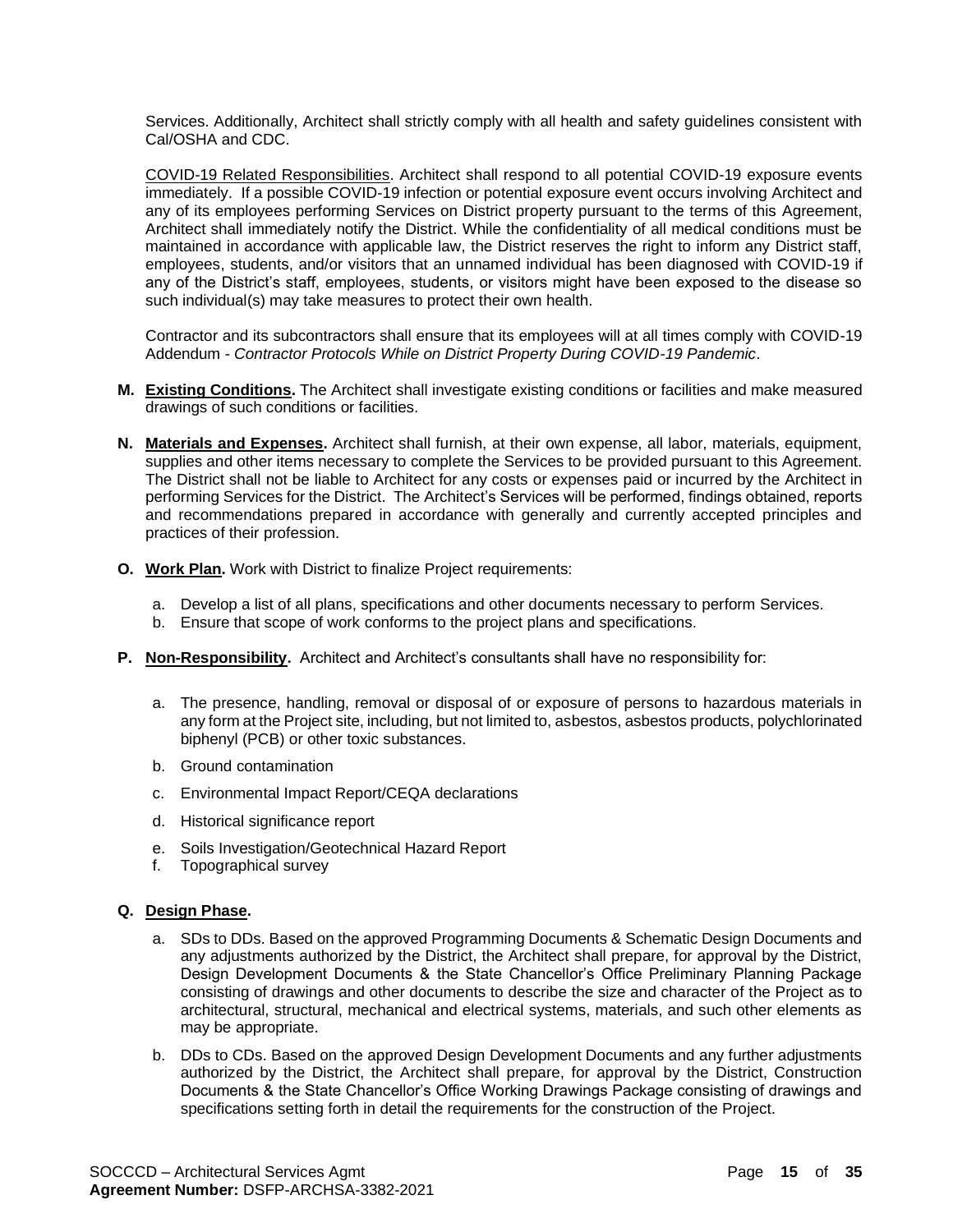**R. Coordination for Government Authorities.** The Architect shall file documents required for the approval of governmental authorities having jurisdiction over the Project including funding submittals with the District's assistance. Included in this filing shall be an energy modeling document for submittal to the State. The District shall pay all fees required by such governmental authorities.

A minimum of two weeks prior to anticipated plan submission to the Division of the State Architect (DSA), the Architect shall convene a final design review conference to be attended by the District and all subconsultants for the purpose of confirming readiness for submission. The Architect shall utilize the most current version of Form DSA-3, Project Submittal Checklist, to document the completeness of the submission. Status indicated on the checklist shall be verified by physical examination of the project documents during the review conference. Any forms required to be submitted to DSA at the time of plan submission shall be reviewed in draft form at the design review conference. Should the project not be considered sufficiently complete for submission to DSA, the Architect shall convene, at no additional cost to the District, an additional design review conference, after deficiencies from the initial conference have been resolved, to confirm readiness for submission.

- **S. Qualified Personnel.** The Architect shall provide enough qualified personnel to properly perform services required under this Agreement and District shall have the right to remove any of Architect's personnel from the Project.
- **T. Subconsultants.** The Architect has submitted a list of qualified engineers for the Project. Architect shall ensure that each engineer places his or her name, seal and signature on all drawings and specifications prepared by said engineer. The Architect is responsible for the management of their consultants in order to meet the terms of all phases of this Agreement. Nothing in the foregoing shall create any contractual relationship between District and any consultants employed by Architect under the terms of this Agreement. Architect is as responsible for the performance of its consultants as it would be if it had rendered these services itself.
- **U. Written Understanding.** The Architect shall ascertain the District's needs and the requirements of the Project and shall arrive at a mutual written understanding of such needs and requirements with the District, prior to drafting preliminary designs for the Project.
- **V. Written Records.** The Architect shall make a written record of all meetings, conferences, discussions and decisions made between or among the District, Architect and Contractor during all phases of the Project and concerning any material condition in the requirements, scope, performance and/or sequence of the work. The Architect shall provide a draft copy of such record to the District for review and comment, make adjustments and provide a final copy to the District and a copy to the Contractor upon request.
- **W. Schedule – Budget Analysis.** The Architect shall provide a written preliminary evaluation of the District's Project schedule and construction budget requirements, each in terms of the other and shall advise the District, in writing, of any adjustments to the estimate of Construction Cost. Such evaluation shall include alternative approaches to design and construction of the Project.
- **X. Construction Cost.** The construction cost shall be the total estimated cost to the District of all elements of the Project designed or specified by the Architect.
	- a. During the Schematic Design, and Design Development construction cost shall be determined by the District's budget for the Project. Construction costs will be assessed during the Design Development phase. At the District's discretion and upon approval, scope or budget may be adjusted if necessary for the Construction Document phase.
	- b. During the bidding phase, construction cost shall be determined by the lowest responsible bid.
	- c. During construction, construction cost shall be determined by the contract sum or as amended by any change orders approved by the District.
	- d. Construction costs are considered hard Project costs and therefore does not include the compensation of the Architect and Architect's consultants, or other costs which are the responsibility of the District.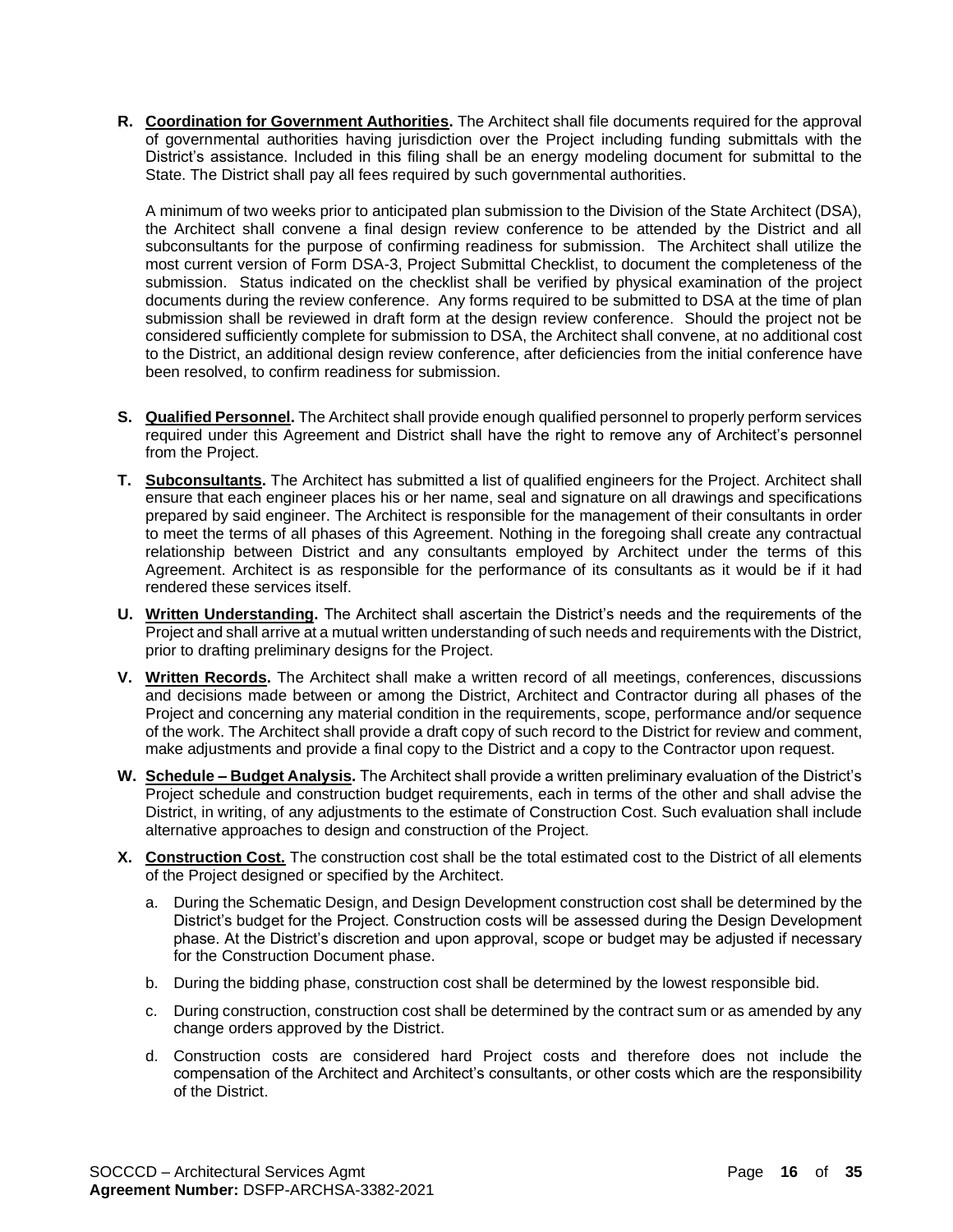- e. The Architect's evaluations of the District's Project budget, preliminary estimates of construction cost and detailed estimates of construction cost represent the Architect's best judgment as a professional familiar with the construction industry.
- f. Any Project budget or fixed limit of construction cost shall be adjusted, according to the most recent inflationary rate as reflected in ENR, if the bidding has not commenced within ninety (90) days after the Architect submits the DSA stamped set of Construction Documents to the District, to reflect changes in the general level of prices in the construction industry between the date of submission of the Construction Documents to the District and the date on which bids are sought for the Project.
- g. If the lowest bid received exceeds the fixed limit of construction cost, the District shall:
	- i. Give written approval of an increase of such fixed limit;
	- ii. Authorize rebidding of the Project within a reasonable time;
	- iii. If the Project is abandoned, terminate it in accordance this Agreement; or
	- iv. Cooperate in revising the Project scope and quality as required to reduce the construction cost. If the District chooses to proceed in accordance with this option, the Architect, without additional charge, shall modify the construction contract as necessary to comply with the fixed limit.
- **Y. Sustainability.** The Project shall be designed in accordance with the District sustainability requirements, for example to meet LEED Gold certification, and if certification is desired, paperwork for certification shall be complete by the Architect. Commissioning and Energy Modeling are outside the parameters of this Agreement and will be services employed by the District. These documents shall comply with all applicable laws, statutes, ordinances, codes, rules and regulations currently existing and as amended, enacted, issued or adopted in the future which are applicable to these documents.
- **Z. Building Codes.** The Architect shall prepare and submit to District an outline of applicable provisions of building codes that apply to this project. The outline shall include a written report and diagrammatic drawings which delineate the design criteria (e.g. exit paths, travel distances, required exits, rated walls, rated corridors, building occupancy, construction type, and fire zones.) This graphic documentation of the design criteria shall be updated with each subsequent submittal.
- **AA.Coordination for Geological Report.** The Architect shall develop and provide to the District all necessary documentation in order to submit the Geotechnical Report, provided by others, to the California Geological Survey (CGS) and coordinate follow up with Geotechnical Architect as necessary to obtain CGS approval in order to obtain Division of the State Architect stamped documents.
- **BB.Bid Prep.** The Architect shall prepare all necessary bidding information and bidding forms required by the District and shall assist the District in preparing the conditions of the Contractor's contract and coordinating same with the technical specifications. Plans or specifications, which include a requirement that the Contractor provide operation manuals and adequate training for the District in the operation of mechanical, electrical, heating and air conditioning systems installed by the Contractor, shall be part of the bid documents prepared by the Architect.
- **CC.Bid Marketing.** The Architect, following the District's approval of the Construction Documents and of the latest preliminary estimate of Construction Cost, shall assist the District in obtaining bids for the Project.
- **DD.Over-Budget at Bid.** If the lowest bid exceeds the budget for the Project (or exceeds the budget by a certain percentage), the Architect, in consultation with and at the direction of the District, shall provide such modifications in the Construction Documents as necessary to bring the cost of the Project within its budget.
- **EE. FF&E Selection and Procurement.** The Architect shall provide interior design and other similar services required for in connection with the selection, procurement and installation of furniture, fixtures and related equipment.
- FF. **Construction Administration**. The Architect shall provide administration of the construction contract. The Architect's responsibility to provide services for the construction of the Project commences with the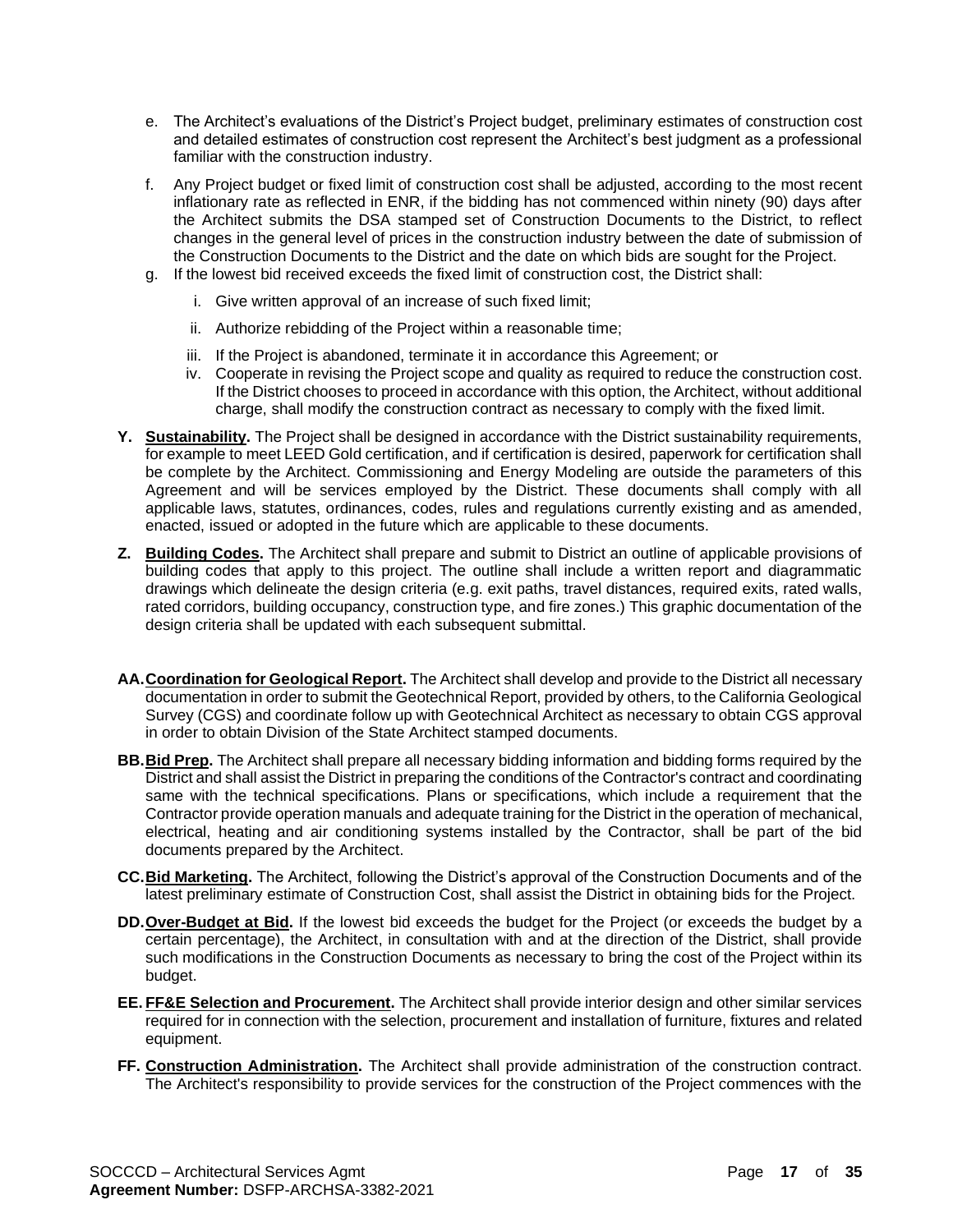award of a construction contract and terminates at the issuance to the District of the final certificate for payment by the Architect and the final close out acknowledgement by the Division of the State Architect.

- **GG. Evaluate Contractor Performance.** The Architect shall evaluate the performance of the Contractor under the requirements of the construction contract when requested in writing by the District.
- **HH.Submittals.** The Architect shall review and approve or take other appropriate action upon Contractor's submittals of shop drawings, product data, and samples for the purpose of checking for conformance with the construction contract. The Architect's action shall be taken as to cause no delay in the work, while allowing sufficient time in the Architect's professional judgment to permit adequate review and in no case exceed fifteen (15) days after receipt. When certification of performance characteristics of materials, systems or equipment is required by the construction contract, the Architect shall be entitled to rely upon such certification to establish that the materials, systems or equipment will meet the performance criteria required by the construction contract.
- **II. Substitutions.** The Architect shall provide services in connection with evaluating substitutions proposed by the Contractor, obtain written acceptance by the District for any changes to the original documents and making subsequent revisions to drawings, specifications and other documentation resulting there from.
- **JJ. District Representative.** The Architect shall be the District's representative during construction and shall advise and consult with the District until final payment to the Contractor is due. The Architect shall have authority to act on behalf of the District only to the extent provided in this Agreement unless otherwise modified in writing.
- **KK.Site Visits.** The Architect shall visit the site not less than once per week while work is in progress, and as often as necessary and appropriate to the stage of construction, to inspect the site and work; to familiarize himself/herself with the progress and quality of the work; and to determine for the District's benefit and protection if the work is proceeding in accordance with the construction contract and schedule. On the basis of on-site observations and inspections as an Architect, the Architect shall keep the District informed of the progress and quality of the work and he/she shall use reasonable care to guard the District against defects and deficiencies in the work and against the Contractor's failure to carry out the work in accordance with the construction contract and the schedule. The Architect shall provide services made necessary by major defect or deficiencies in the work of the Contractor which through reasonable care should have been discovered by the Architect and promptly reported to the District and Contractor but which he/she failed to do.
- **LL. Site Access.** The Architect shall have access to the work at all times.
- **MM. Certification of Payment.** The Architect shall review and certify the amounts due the Contractor. The Architect's certification for payment shall constitute a representation to the District, based on the Architect's observations and inspections at the site that the work has progressed to the point indicated, that quality of the work is in accordance with the construction contract and that the Contractor is entitled to payment in the amount certified.
- **NN.Reject Work.** The Architect shall reject work which does not conform to the construction contract. The Architect has authority to require additional inspection or testing of the work in accordance with the provisions of the construction contract, whether or not such work is fabricated, installed or completed.
- **OO. Change Orders.** The Architect shall prepare change orders with supporting documentation and data for the District's approval and execution in accordance with the construction contract, and may authorize minor changes in the work not involving an adjustment in the contract sum or an extension of time. The Architect shall evaluate and make written recommendations regarding Contractor's proposals for possible change orders. DSA change orders shall be submitted for approval on an on-going basis throughout the Project. Architect shall prepare a set of reproducible record drawings showing significant changes in the work made during construction based on marked-up prints, drawings and other data furnished by the Contractor to the Architect.
- **PP. Claim Evaluation.** The Architect shall evaluate and render written recommendations, within a reasonable time on all claims, disputes or other matters at issue between the District and Contractor relating to the execution or progress of the work as provided in the construction contract.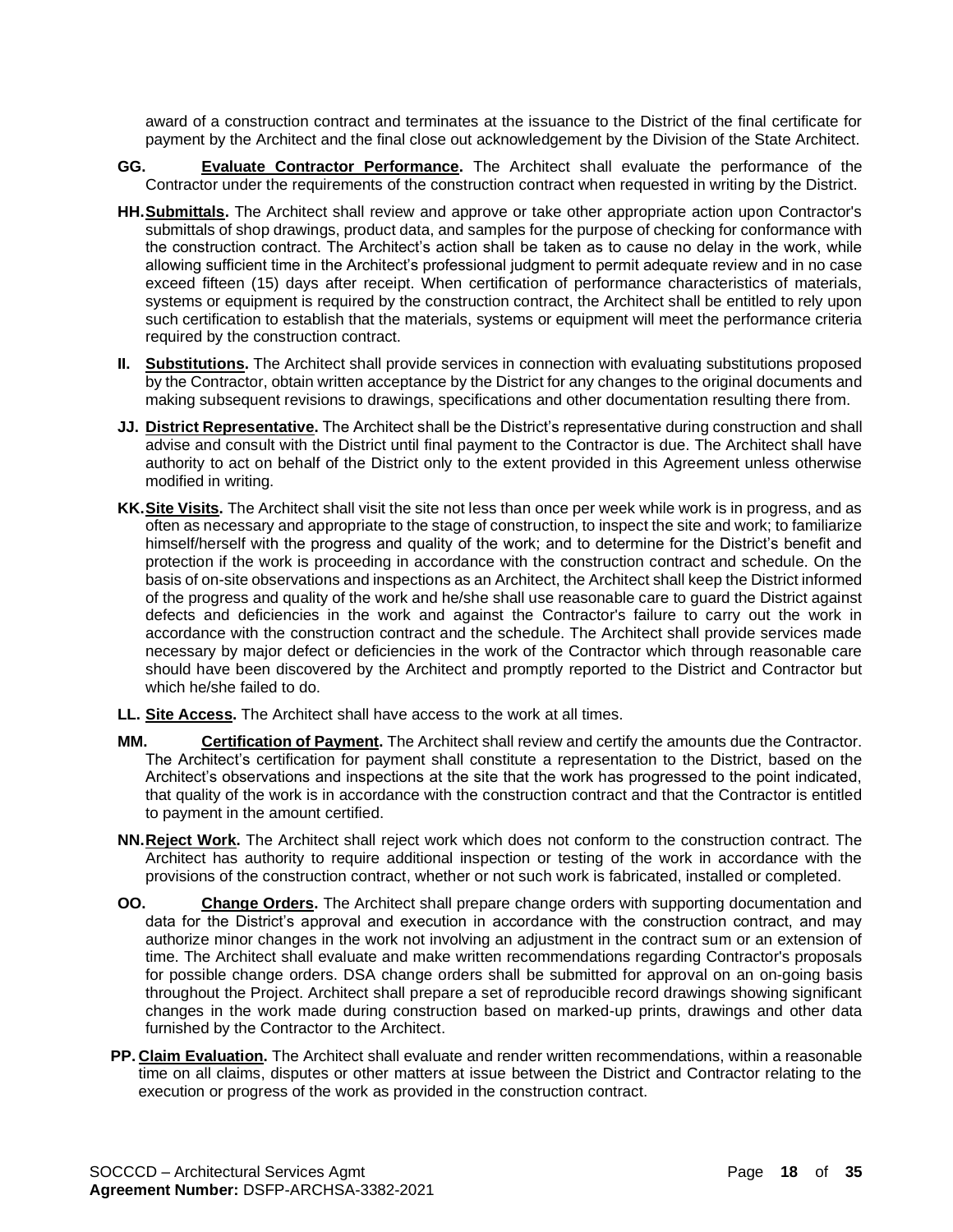- **QQ. Substantial Completion.** The Architect shall inspect the Project to determine the date of substantial completion and the date of final completion, receive and forward to the District for the District's review all written warranties and related documents required by the construction contract and issue a final certificate for payment upon compliance with the requirements of the construction contract.
- **RR.Record Drawings.** The Architect shall prepare a set of CAD drawings & BIM Model showing significant changes in the work made during construction based on marked up prints, drawings and other data furnished by the Contractor to the Architect. Architect is required to update the District provided mapping information including 2D drawings in AutoCad & Revit formats, PDF files, and 3D model. Architect to match the District's approved naming structure, layers, colors and attributes.
- **SS. Punch List.** The Architect's responsibility to provide Services for the Close Out phase under this Agreement commences with the Contractor's request for a punch list walk and terminates at the close out of the Project with the Division of the State Architect.
- **TT.** The Architect shall develop and confirm completion of comprehensive punch lists items including consultants as appropriate to identify apparent deficiencies in construction following the acceptance of the contractor's work.

**UU.**Architect shall coordinate with the Contractor and the Inspector of Record to obtain DSA Project close out.

# **2. ADDITIONAL ARCHITECTURAL SERVICES.**

- **A. District Authorized Additional Services.** Requests for additional services shall be made by the District in writing. This Agreement is not a pre-authorization for additional services. Architect shall be compensated for additional services in accordance with the provisions of the Agreement and the amounts indicated in Exhibit A. If the duration of Architect Services is extended, due to the District's need for Additional Services, the Architect shall be entitled to additional compensation as set forth in Exhibit A. Architects shall perform additional services only upon the approval and execution of an amendment to this Agreement by both parties. The Architect shall request payment for Additional Services in a separate line item on the same invoice submitted for services in a format pre-approved by the District.
- **B. Architect's Request for Additional Services.** Architect shall notify the District in writing of the need for additional services required due to circumstances beyond the Architect's control. Architect shall obtain written authorization from the District before rendering such services. Compensation for such services shall be compensated based on the amounts indicated in Exhibit A. Such services shall include:
	- a. Regulatory Revisions. Making material revisions in drawings, specifications or other documents when such revisions are required by the enactment or revision of laws, rules or regulations subsequent to the preparation of such documents.
	- b. Scope Change after Phase Approvals. Providing services required because of significant changes made in the Project after approval of each phase of the work including, but not limited to, size, quality, complexity, or the District's schedule, except for services and changes related to design errors or omissions.
	- c. Change Orders. Preparing drawings, specifications and other documentation and supporting data, and providing other services in connection with change orders required by causes beyond the control of the Architect.
	- d. Damage or Destruction. Providing consultation concerning replacement of work damaged by fire and furnishing services required in connection with the replacement of such work.
	- e. Contractor Default. Providing services made necessary by the default of the Contractor, by major defects or deficiencies in the work of the Contractor, or by failure of performance of either the District or Contractor under the construction contract.
	- f. Legal Services. Providing services in connection with an arbitration proceeding or legal proceeding except where the Architect is a party thereto.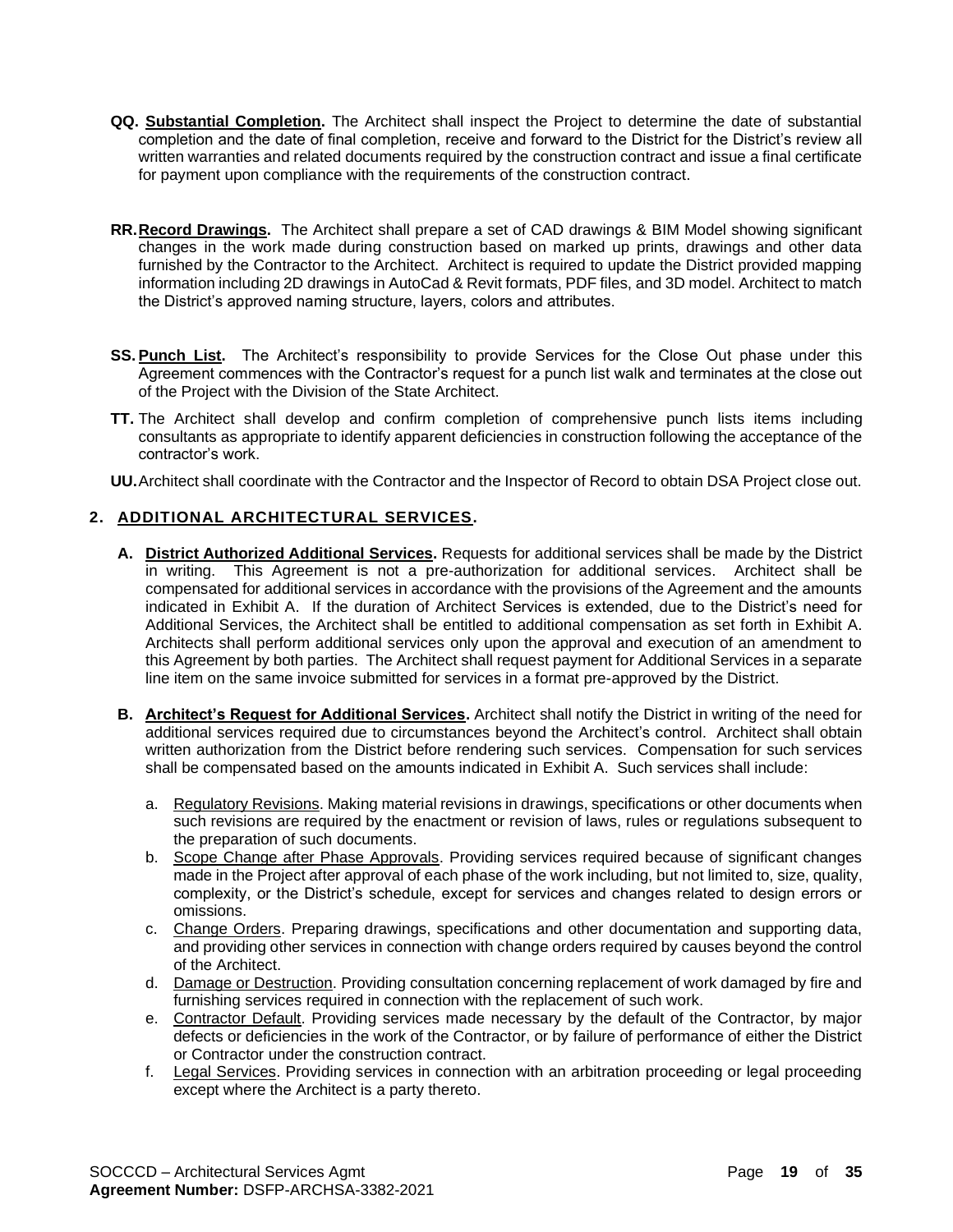- g. Architect Coordination. Providing services, other than coordination and incorporation of information into the design documents, in connection with the work of consultants retained by the District.
- h. Test and Balance. Providing assistance in the utilization of equipment or systems such as testing, adjusting and balancing, preparation of operation and maintenance manuals, training personnel for operation and maintenance and consultation during operation.
- **C. Construction Administration Add Service.** If authorized in writing by District, Architect shall provide one or more Project Representatives to assist in carrying out more extensive representation at the site than is described herein. The Project Representative(s) shall be selected, employed and directed by the Architect, and the Architect shall be compensated therefore as agreed by the District and Architect. Through the observations of such Project Representative(s), the Architect shall endeavor to provide further protection for the District against defects and deficiencies in the work, but the furnishing of such project representation shall not modify the rights, responsibilities or obligations of the Architect as described elsewhere in this Agreement. Such services shall be compensated based on the attached standard hourly rates.

# **3. TERM OF SERVICES.**

- **A. Time is of the Essence**. Time is of the essence in the performance of each Party's obligations under this Agreement, including without limitation Architect's performance of the service required hereunder and District's payment of all sums due to Architect.
- **B. Term.** This Agreement shall commence on **[[ Start Date ]]**. The Parties understand that the Services under this Agreement shall be diligently performed by the Architect for the anticipated construction timeframe of **[[ Anticipated Construction Duration Days/Months ]]**. The Architect's Agreement terminates at the issuance of the final Certificate for Payment to the District or 60 days after the date of substantial completion of construction.
- **C. Extension.** This term shall be extended at no cost to the District as result of delays caused directly by Architect's actions. The term may be extended due to construction delay other than those delays caused by Architect's actions.
- **D. Billing Rate.** Should services be necessary after the expiration of contract duration, they can be provided in accordance with the Billing Rates as provided in Exhibit A.
- **4. COMPENSATION TO THE CONSULTANT.** The District shall compensate the Architect as follows:
	- **A. Contract Price for Services.** The Contract Price for the Architect's performance of the Services under this Agreement shall be firm and fixed consisting of the following not to exceed lump sum prices:

| Task 1: Programming Phase                                            | \$<br>[[ Programming          |
|----------------------------------------------------------------------|-------------------------------|
|                                                                      | Amount II                     |
| Task 2: Schematic Design Phase                                       | \$<br>[[ Schematic            |
|                                                                      | Design Amount                 |
|                                                                      |                               |
| Task 3: Design Development Phase                                     | \$<br>[[ Design               |
|                                                                      | Development                   |
|                                                                      | Amount 1                      |
| Task 4: Construction Document (C/D) Phase                            | \$<br>[[ Construction         |
|                                                                      | <b>Document</b>               |
|                                                                      | Amount 1                      |
| Task 5: C/D & State Chancellor's Office Working Drawings Final Stage | \$<br>$\parallel$ C/D & State |
|                                                                      | Chancellor's                  |
|                                                                      | Office Working                |
|                                                                      | <b>Drawings Final</b>         |
|                                                                      | Stage Amount II               |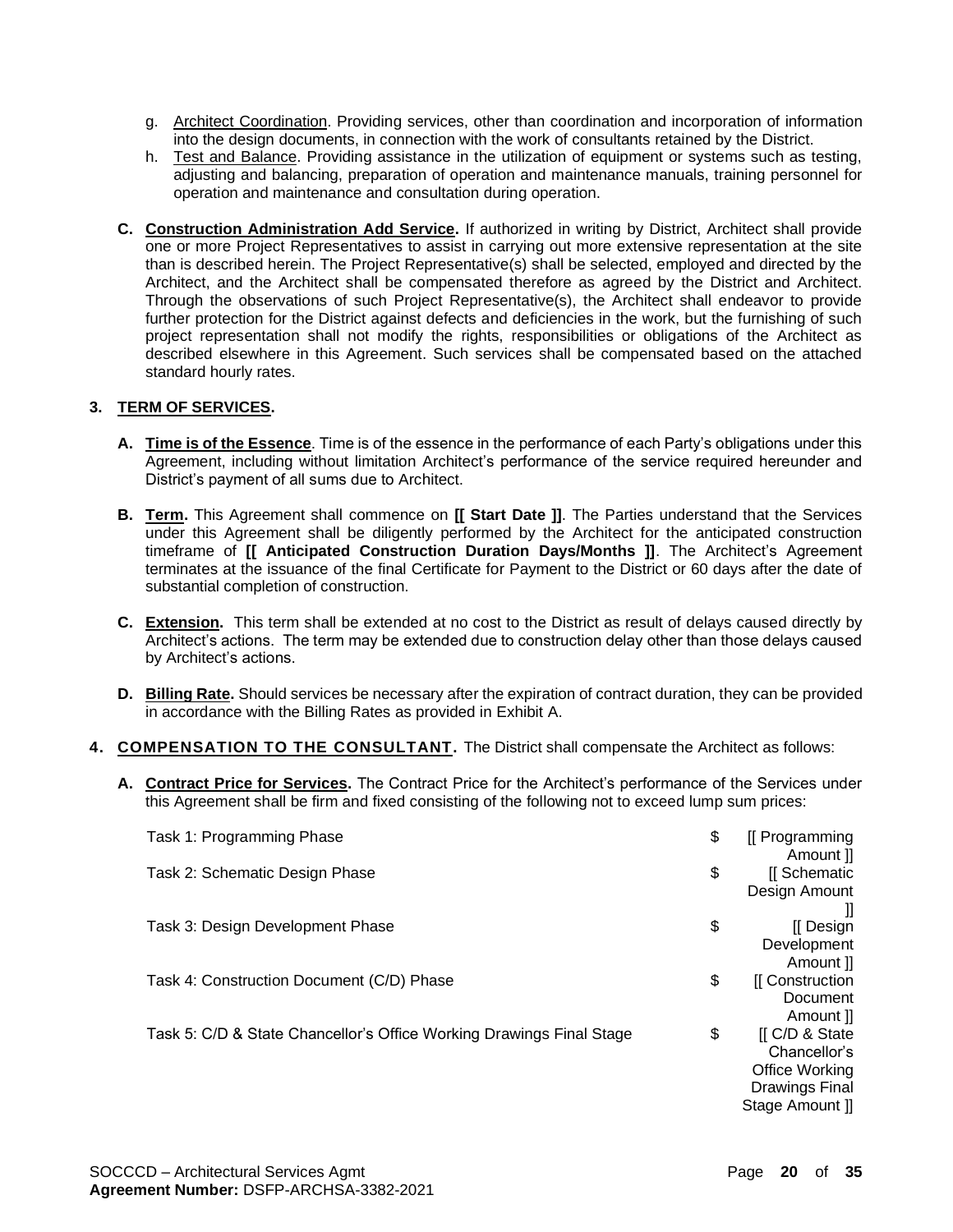| Task 6: Bidding Phase                | \$<br>[[ Bidding                  |
|--------------------------------------|-----------------------------------|
| <b>Task 7: Construction Phase</b>    | \$<br>Amount 1<br>[[ Construction |
| Task 8: Close Out Phase              | \$<br>Amount 1<br>[[ Close Out    |
|                                      | Amount 1                          |
| <b>District Controlled Allowance</b> | \$<br>[[ District<br>Controlled   |
|                                      | Allowance                         |
|                                      | Amount II                         |

District agrees to pay Architect, as full consideration and compensation for Architect's performance of the Work under this Agreement, a total amount not to exceed **[[ Contract Total Amount (Spelled Out) ]] Dollars (\$[[ Contract Total Amount ]])** ("Contract Amount"). Additional details: Final Fee and Rate Proposal (Attachment C).

- **B. Price Inclusions.** The Agreement Price is inclusive of personnel expenses (inclusive of all benefits and burdens), fees, labor, material, all direct and indirect cost, personnel expenses of any sub-consultant or subcontractor to the Consultant, travel for personnel to and from the Site, travel within the Counties of Los Angeles, Orange, Riverside, San Diego, San Bernardino, and Ventura, insurance and all other overhead/administrative expenses or costs and profit associated with performance of the Services, except for Allowable Reimbursable Expenses as described in the provision below. At no time shall meals be considered a reimbursable expense.
- **C. Payment in Full.** This compensation shall be compensation in full for all Services performed by the Architect under the terms of this Agreement, except where additional compensation is agreed upon between the Architect and District in writing as provided for as additional services.
- **D. Reimbursable Expenses.** Any expenses incurred by the Architect and Architect's employees in the interest of the Project shall require District's written approval before being incurred. The District shall not be liable to Architect for any costs or expenses paid or incurred by Architect and Architect's employees in performing Services for District, except reimbursable expenses that has been pre-approved in writing. Records of such expenses shall be provided to the District's review and approval. Reimbursable Expenses:
	- a. Are in addition to compensation for Basic and Additional Services and include expenses incurred by the Architect and Architect's employees and Architects in the interest of the Project.
	- b. Shall only be authorized, pre-approved and most economical transportation, air fare for out-of-town travel related to the Project; and fees paid for securing approval of authorities having jurisdiction over the Project. Architect's normal travel expense (including to and from the Project) and meals are excluded.
	- c. Expenses related to reproduction, (except those needed for the use of the Architect and their Architects or identified specifically as a deliverable), postage and handling of Drawings, Specifications and other documents.
	- d. Expense of renderings, models and mock-ups requested by the District if not part of Architect's Basic Services will be reimbursed.
	- e. There shall be no markups on reimbursable expenses.
- **E. Criteria and Billing for Extra Work.** The following extra services to this Agreement shall be performed by Architect if needed and requested by the District:
	- a. Providing Services that are outside Orange, Los Angeles, San Diego or Riverside County.
	- b. Provide Services that are beyond allowable daily hours.
	- c. Providing Services required in connection with replacement of such work because of damage caused by fire or other causes during construction.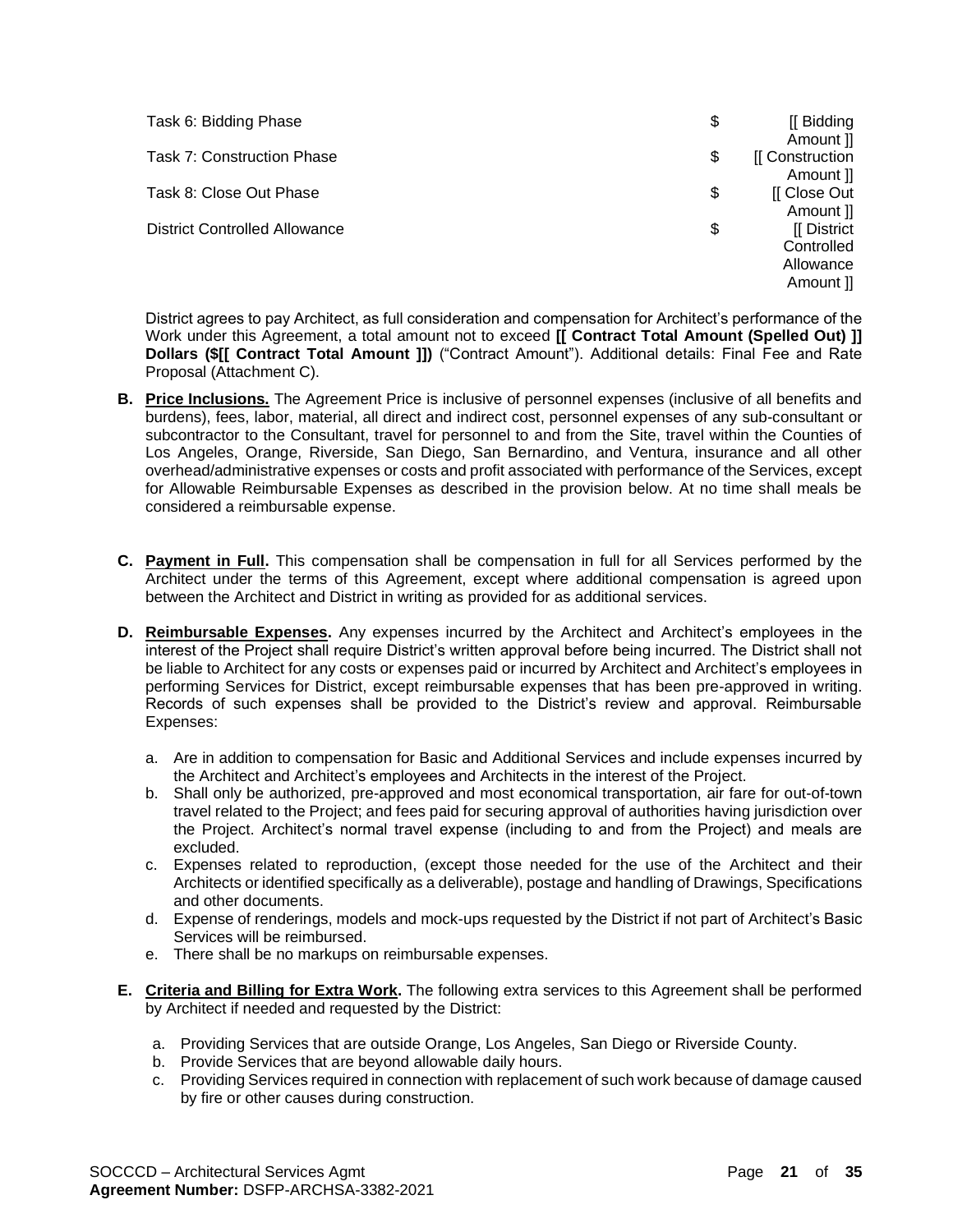- d. Providing Services made necessary because of construction contractor default.
- e. Fees for extra work shall not be paid in the event that the Architect is required to adjust performance as a result of the Division of the State Architect's definition of required knowledge.
- f. The fee per hour for extra work identified below shall be inclusive of all overhead, administrative, direct and indirect costs and profits. The hourly rates reflected in Exhibit A shall be effective as of the date of execution of this Agreement and shall remain firm through the entirety of the term.
- **F. Architect Monthly Billing Statements**. Architect shall submit monthly billing invoices to the District for payment of the Contract Price for Services, authorized Additional Services, and previously approved and allowable Reimbursable Expenses performed or incurred in the immediately prior month in a format previously approved by the District. Previously approved and allowable Reimbursable Expenses shall be itemized and evidence shall be provided of the cost or value of any Allowable Reimbursable Expense costs for which payment is requested by Architect. Services are to be invoiced by phase in accordance with percent complete.

Architect to send invoices to [AccountsPayable@socccd.edu](mailto:AccountsPayable@socccd.edu) and to the District Project Manager at [[ Project Manager Email ]] or mail to South Orange County Community College District, 28000 Marguerite Parkway, Mission Viejo, CA 92692, Attn: Accounts Payable. Payment shall be net 30 days upon satisfactory completion and acceptance of Services. If payment term differs, it must be noted in the Compensation to the Architect provision as stipulated herein. **To ensure prompt and accurate payment, all invoices related to this Agreement shall reference the following Agreement Number: DSFP-ARCHSA-3382-2021.**

- **G. Non-Waiver of Rights.** Neither the District's review, approval of, nor payment for, any of the Services required under this Agreement shall be construed to operate as a waiver of any rights under this Agreement, and Architect shall remain liable to the District in accordance with applicable law for all damages to the District caused by Architect's failure to perform any of the Services furnished under this Agreement.
- **H. District Payment of Contract Price.** Within 30 days of the date of the District's receipt of Architect's billing invoices, District will make payment to Architect of undisputed amounts of the Contract Price due for Services, authorized Additional Services, and Allowable Reimbursable Expenses.
- **I. Withholding Payment.** The District may, however, withhold or deduct from amounts otherwise due Architect hereunder if Architect shall fail to timely and completely perform material obligations to be performed on its part under this Agreement, with the amounts withheld or deducted being released after Architect has fully cured it failure of performance, less costs, damages or losses sustained by the District as a result of such failure of performance of a material obligation hereunder.
- **J. Late payments.** Invoices shall be on a form and in the format approved by the District. Payments are due and payable upon receipt of the Architect's invoice. Amounts unpaid 30 days after the invoice date shall bear interest at the legal rate prevailing at the time, at the site of the Project.
- **K. Schedule Delay.** To the extent that the time initially established for the completion of Architect's Services is exceeded or extended through no fault of the Architect, compensation for any Services rendered during the additional period of time may be computed at standard hourly rates as established in Exhibit A.

# **5. ARCHITECT'S SERVICES AND RESPONSIBILITIES.**

- **A. Statement of Services.** The Architect's Services shall consist of those Services performed by the Architect and Architect's employees as enumerated in this Agreement.
- **B. Standard of Care and Professional Conduct.** The Architect shall perform all Services hereunder in a professional manner, using the degree of care and skill ordinarily exercised by, and consistent with, the current professional practices and standards of a professional practicing in California. The Architect will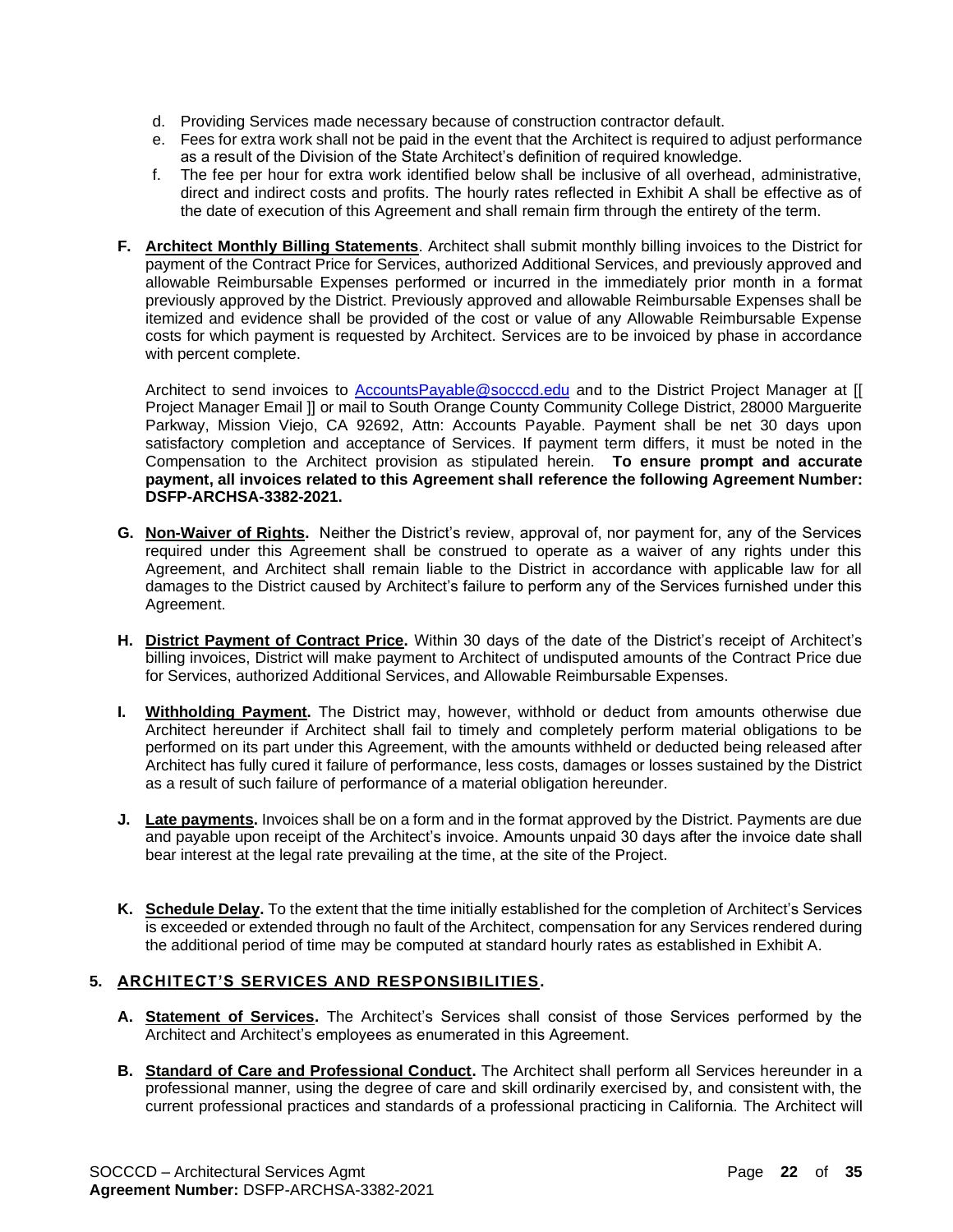furnish, at its expense, the Services that are set forth in this Agreement and represents that the Services are within the technical and professional areas of expertise of the Architect or any subconsultant the Architect has engaged or will engage to perform the Service(s). If the District desires, the District shall request in writing, the Architect to provide Services in addition to, or different from, the Services described herein. The Architect shall advise the District in writing of any Services that, in the Architect's opinion, lie outside of the technical and professional expertise of the Architect. The Services completed herein must meet the approval of the District and shall be subject to the District's general right of inspection to secure the satisfactory completion thereof.

Architect or Architect's employees, subconsultants, or volunteers who are determined by District to be uncooperative, incompetent, a threat to the adequate or timely completion of the Services described herein, a threat to the safety of persons or property, or any of Architect's employees, subconsultants, or volunteers who fail or refuse to perform the Services in a manner acceptable to the District, shall be promptly removed by the Architect and shall not be contracted to perform this or any future Services for the District.

- **C. Key Individual Assignment.** The Architect has been selected to perform the Services described herein because of the skills and expertise of key individuals. Architect assignment for this Project is referenced in the Communication provision as stipulated herein. The Architect shall designate [[ Name of Project Executive ]] as Project Executive, and [[ Name of Architect ]]. So long as their performance continues to be acceptable to the District, these named individuals shall remain in charge of the Project. Additionally, the Architect must furnish the name of all other key personnel in Architect's firm that will be associated with the Project.
- **D. Replacement of Key Individual.** If the designated project manager or any other designated lead or key person fails to perform to the satisfaction of the District, then upon written notice, the Architect will have 10 working days to remove that person from the Project and replace that person with one acceptable to the District after review of resume and/or interview.
- **E. Relationship of Architect to Other Project Participants.** Architect's Services hereunder shall be provided in conjunction with contracts between the District and: (a) the Architect; (b) the Contractor; (c) Test/Inspection Service Providers; and (d) others providing services in connection with the Project. The Architect is responsible for the adequacy and sufficiency of the Project design and the contents of Design Documents for the Project. Except as expressly set forth herein, neither this Agreement, nor Architect's rendition of Services hereunder shall be deemed Architect's assumption of responsibility for the adequacy or sufficiency of the Project design or the Design Documents for the Project, which are and remain that of the Architect. Architect shall coordinate all work with District consultants as necessary to complete contract requirements. The Architect shall be responsible for assisting the District with generally coordinating the services of the Inspector and Test/Inspection providers during the construction phase. The Architect is not responsible for the completeness or accuracy of the work product or services provided by the Inspector or Test/Inspection Service Providers.
- **F. Acceptance of Project Schedule.** The Architect shall accept the District's Project schedule for the performance of the Architect's Services. The schedule may be adjusted as the Project proceeds by mutual written agreement of the Parties and shall include allowances for time required for the District's review and for approval by authorities having jurisdiction over the Project. The time limits established by this schedule shall not, be exceeded by the Architect, except for reasonable cause, as established by the District.
- **6. INDEPENDENT CONTRACTOR.** Architect, in the performance of this Agreement, shall be and act as an independent contractor and not an employee of the District. Architect and its subconsultants, understand and agree that they shall not be considered officers, agents, employees, or volunteers of the District, and are not entitled to benefits of any kind or nature normally provided employees of the District and/or to which District's employees are normally entitled, including, but not limited to, State Unemployment Compensation or Workers' Compensation. Architect assumes the full responsibility of their actions and/or liabilities including those of their employees or agents as they relate to the Services to be provided under this Agreement. Architect shall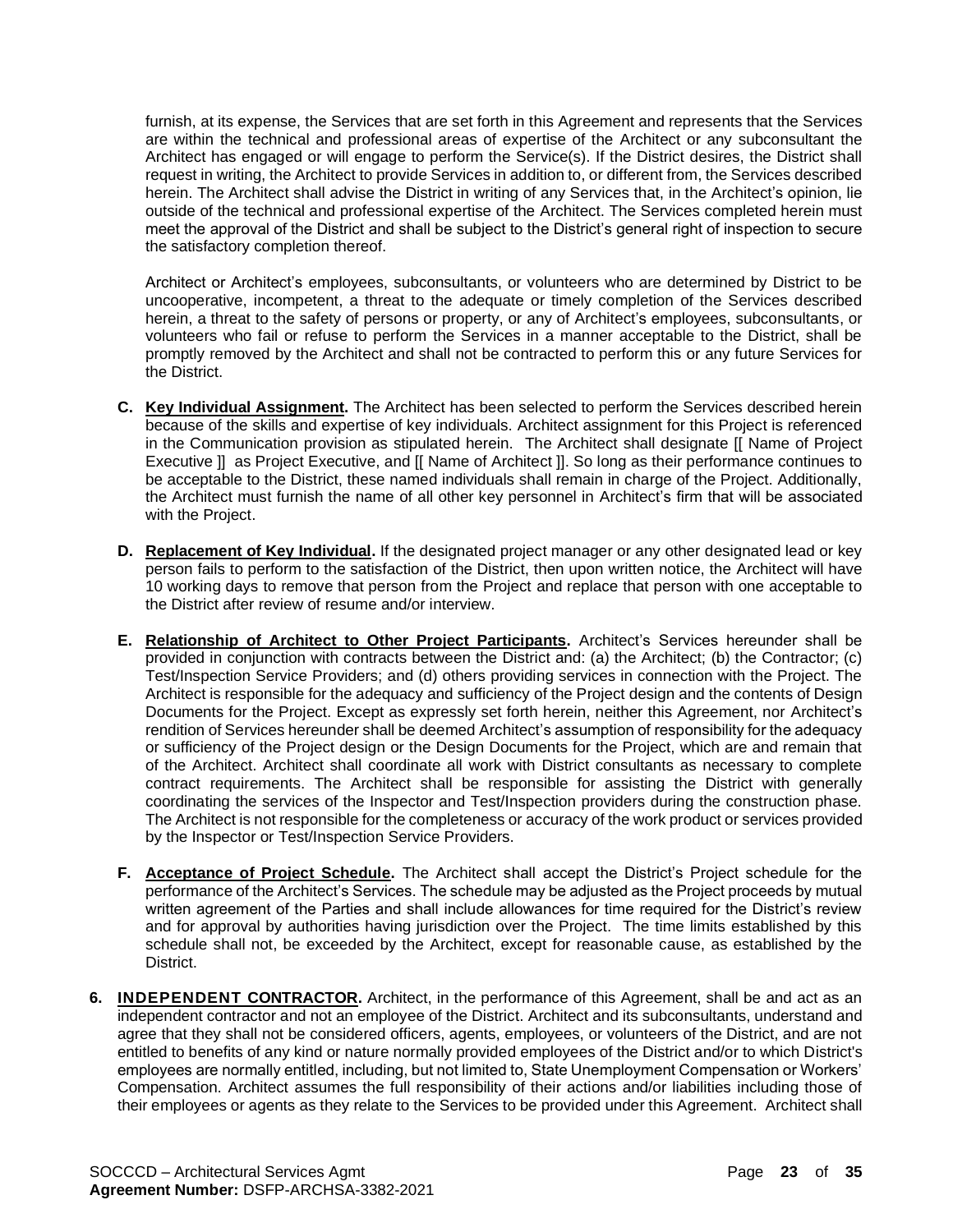assume full responsibility for withholding and payment of all federal, state, local and applicable income taxes; workers' compensation; contributions, including but not limited to, unemployment insurance and social security with respect to Architect and Architect's employees. Architect should be aware that the IRS regulations require District to report total income exceeding six hundred dollars (\$600) under this and any additional Agreements in any given year. The District will not withhold taxes, unemployment insurance or social security for Architect or Architect's employees or subconsultants. Architect agrees to defend, indemnify and hold the District, its Board of Trustees, officers, agents, employees, representatives, and volunteers harmless from and against any and all liability arising from any failure or alleged failure of Architect to withhold or pay any applicable tax, unemployment insurance or social security when due or any failure or alleged failure to comply with any applicable regulation applicable to Architect's employees or subconsultants.

# **7. HOLD HARMLESS & INDEMNIFICATION AND INSURANCE.**

- **A. Hold Harmless & Indemnification.** To the fullest extent permitted by law, the Architect and its subconsultants shall defend (with counsel of District's choosing), indemnify, and hold harmless the District, its Board of Trustees, officers, agents, employees, representatives, and volunteers (collectively "Indemnified Parties") from any and all claims, demands, causes of action, costs, expenses, liabilities, losses, in law or equity, property damage, personal injury, damages or injuries of any kind, including wrongful death, in any manner arising out of, pertaining to, or incident to any alleged acts, errors or omissions, negligence, recklessness or willful misconduct of Architect, its officials, officers, agents, employees, representatives, subconsultant, or volunteers, in connection with the performance of the Architect and/or its subconsultants' Services of this Agreement or obligations hereunder, including without limitation the payment of all consequential damages, expert witness fees, attorney's fees, and other related costs and expenses. In the event any article sold and delivered hereunder is covered by any patent, copyright, or application thereof, Architect and its subconsultants shall defend, indemnify, and hold harmless South Orange County Community College District, its Board of Trustees, officers, agents, employees, representatives, and volunteers from any and all losses, costs or expenses resulting from claims, suits or judgments rendered for violation of rights under such patents, copyright, or application. Architect and its subconsultants shall reimburse the District, its Board of Trustees, officers, agents, employees, representatives, and/or volunteers for all legal expenses and costs incurred by each of them in connection therewith or in enforcing the indemnity provided herein. This hold harmless and indemnification includes, but is not limited to, compensatory damages, regulatory fines, penalties, and extra-contractual liability. In no event shall the District, its Board of Trustees, officers, agents, employees, representatives, and/or volunteers be liable for any loss of Architect and/or its consultants' business, revenues or profits, or special, consequential, incidental, indirect or punitive damages of any nature, even if the District its Board of Trustees, officers, agents, employees, representatives, and/or volunteers have been advised in advance of the possibility of such damages.
	- a. Architect and its subconsultants' obligation to indemnify the District, its Board of Trustees, officers, agents, employees, representatives, and/or volunteers shall not be restricted to insurance proceeds, if any, received by the District, its Board of Trustees, officers, agents, employees, representatives, and/or volunteers.
	- b. The Parties understand and agree that this shall be the sole indemnity, as defined by California Civil Code § 2772, governing this Agreement. Any other indemnity that may be attached to this Agreement as an Exhibit shall be void and unenforceable between the Parties.
	- c. Neither termination of this Agreement nor completion of the acts to be performed under this Agreement shall release Architect and/or its subconsultants from their obligations to indemnify as to any claims or causes of action asserted so long as the event(s) upon which such claim or cause of action is predicated shall have occurred prior to the effective date of termination or completion.
- **B. Insurance.** The Architect and its subconsultants shall maintain in full force and effect throughout the term of this Agreement the following policies of insurance with no less than the limits set forth herein. District may adjust, Architect and its subconsultants' required minimum coverage limits set forth herein at the commencement of a renewal term by providing Architect and subconsultant (if applicable) written notice.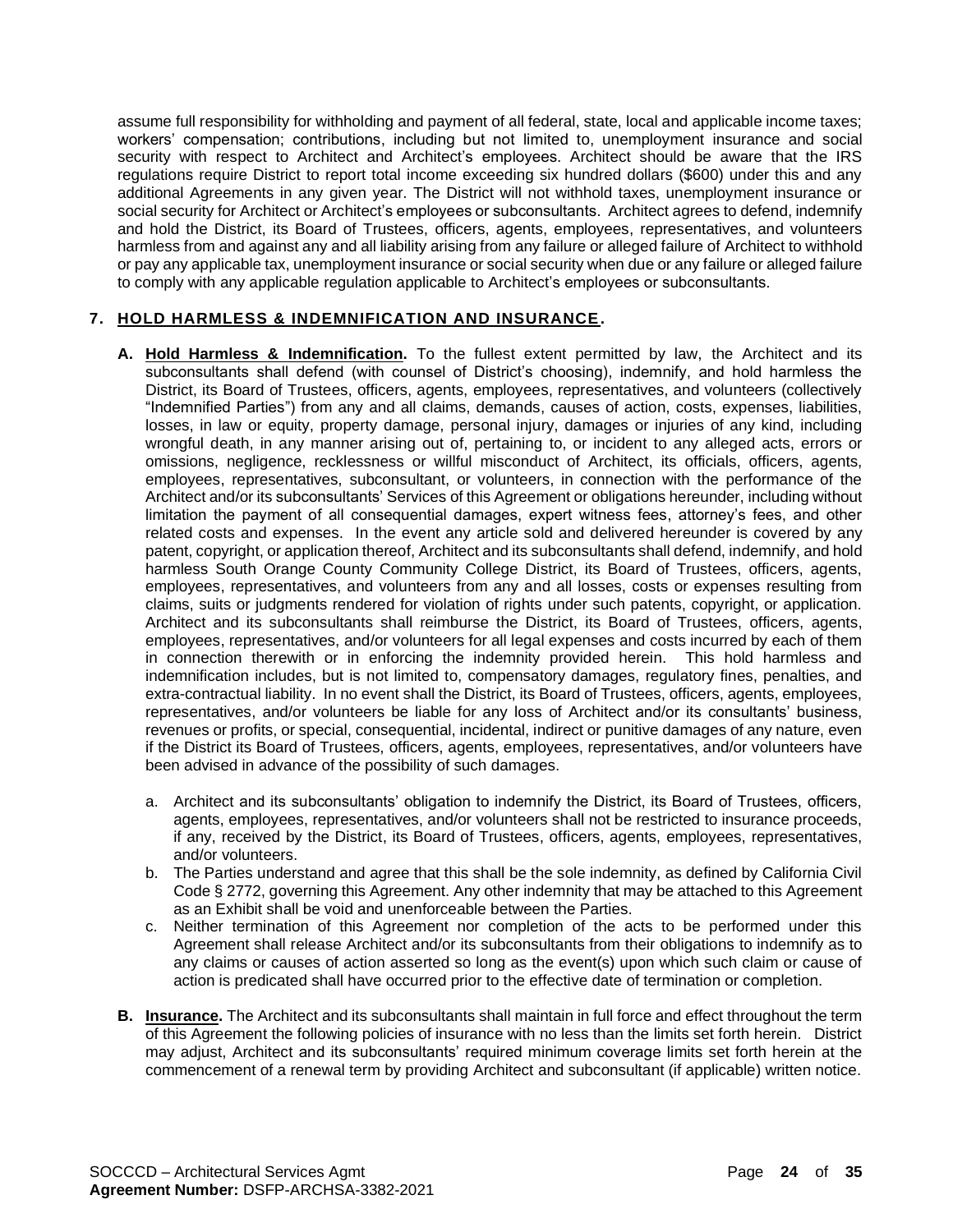- a. A.M. Best Financial Rating. Policies of insurance required herein shall be issued by insurers with an A.M. Best financial rating of A:VII or better.
- b. Admitted Carrier(s). Policies of insurance shall be afforded by insurers who are admitted licensed to transact business in the State of California.
- c. Workers' Compensation and Employer's Liability. In accordance with the laws of the State of California, Architect shall maintain Workers' Compensation insurance and Employer's Liability coverage with not less than One Million Dollars (\$1,000,000) for Each Accident, One Million Dollars (\$1,000,000) for Disease - Each Employee, and One Million Dollars (\$1,000,000) for Disease - Policy Limit.
- d. Commercial General Liability. Insurance with limits of not less than One Million Dollars (\$1,000,000) per occurrence and Two Million Dollars (\$2,000,000) general aggregate to cover losses including, but not limited to blanket contractual liability, broad form property damage, products & completed operations, personal injury, and wrongful death.
- e. Automobile Liability. Insurance with combined single limits of not less than One Million Dollars (\$1,000,000) per occurrence and Two Million Dollars (\$2,000,000) general aggregate to cover losses involving "Any Auto".
- f. Professional Liability aka Errors and Omissions. Architect and its subconsultants shall each procure and maintain throughout the term of this Agreement, Professional Liability insurance with limits of not less than One Million Dollars (\$1,000,000) per occurrence or claim and Two Million Dollars (\$2,000,000) general aggregate to cover against liability claims/lawsuits related to the professional Services as stated herein. If coverage is written on a claims made and reported form, such coverage shall contain an Extended Reporting Period (aka tail coverage) for a minimum of two (2) years following the termination date of this Agreement.
- g. Valuable Document Insurance. The Architect and its subconsultants shall carry adequate insurance on all drawings and specifications as may be required to protect the District in the amount of its full equity in those drawings and specifications.
- h. Additional Insured Endorsement. Architect and its subconsultants shall each issue District an endorsement naming District, its Board of Trustees, officers, agents, employees, representatives, invitees, and volunteers as Additional Insureds to Architect and its subconsultants' Commercial General Liability, Automobile Liability, and Valuable Document insurance policies.
- i. Primary and non-contributory endorsement. Architect and its subconsultants insurance coverage and limits shall be primary and any of the District's insurance coverage and limits shall be non-contributory.
- j. Waiver of Subrogation Endorsements. Architect and its subconsultants shall each issue District an endorsement waiving all rights of subrogation against the District, its Board of Trustees, officers, agents, employees, representatives, invitees, and volunteers with respect to Architect and subconsultant's commercial general liability, automobile liability, and workers' compensation policies.
- k. No Cancellation or Material Modification. Policies of insurance and accompanying endorsements required by this Agreement shall not be cancelled or materially modified, except upon thirty (30) days' advance written notice to District. Written notice of cancellation or material modification shall be from the insurer(s) issuing the policy(ies) of insurance to the District.
- l. Certificate(s) of Insurance and Endorsement(s). Certificate(s) and Endorsement(s) evidencing the required coverages and limits set forth herein shall be provided to District upon Architect's execution of this Agreement. **No work shall commence by Architect or its subconsultants until the required certificate(s) of insurance and endorsement(s) have been furnished to the District.** Should Architect or its subconsultant's insurance expire during the term of this Agreement, renewal certificate(s) of insurance and endorsement(s) shall be provided prior to the expiration of the policies or within 10 days of expiration. Failure of consultant or its subconsultants to furnish the required certificate(s) and endorsement(s) shall not be deemed a waiver of this provision by the Architect, as stated herein.

# **8. CONSULTANT'S WORK PRODUCT.**

**A. District Ownership of Documents.** The drawings, specifications, presentation materials including slides and models and other documents prepared by the Architect for this Project shall be and remain the property of the District. Such drawings and specifications and other documents supplied as herein required shall be the property of the District whether or not the work for which they were made is executed.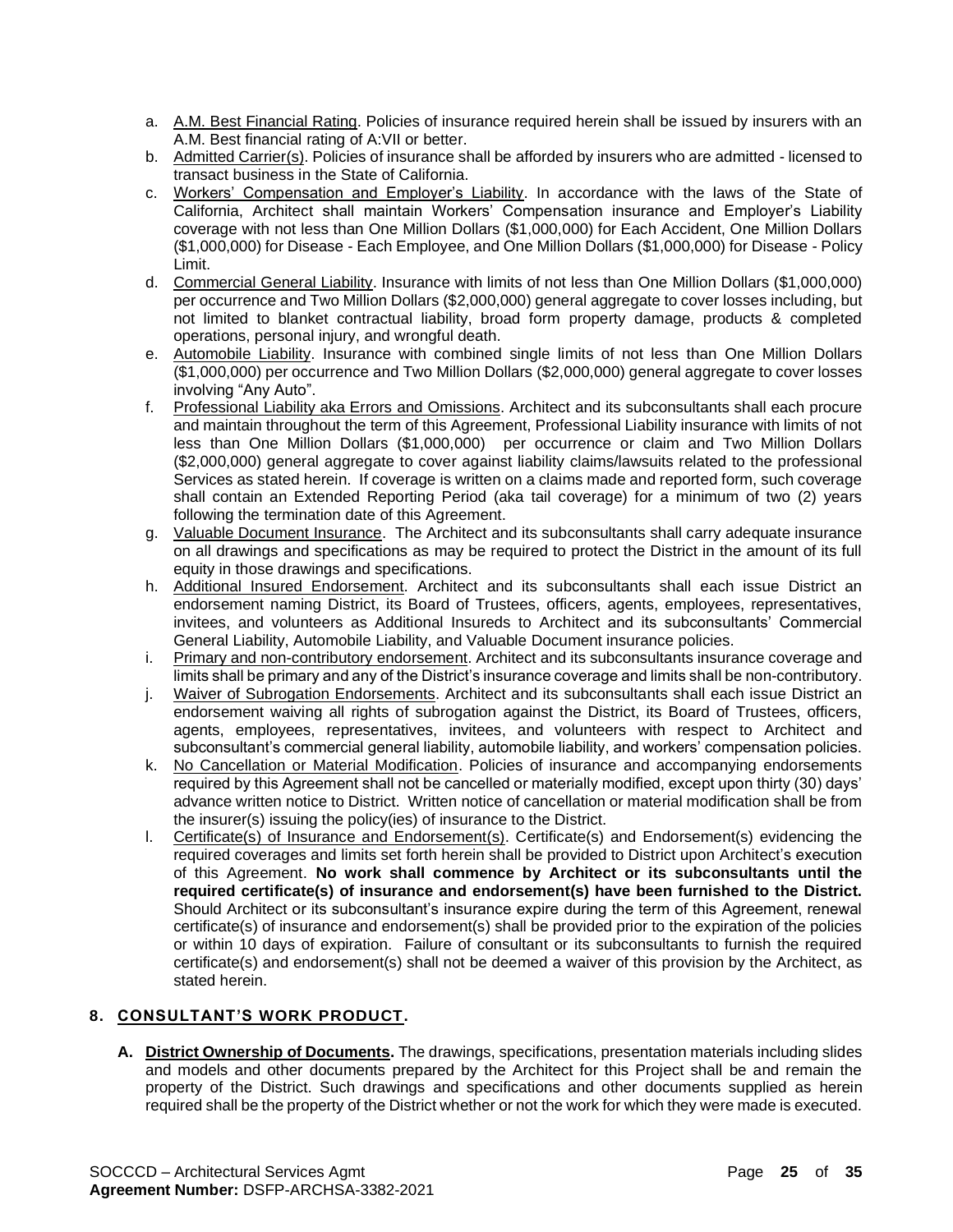Architect grants to District the right to reuse all or part of the fore mentioned drawings, specifications and other documents at its sole discretion for the construction of all or part of this or another project constructed for the District. If the drawings, specifications and/or other documents are reused for another project constructed for the District, then the District agrees that Architect shall not be responsible for any reuse of the drawings, specifications and/or other documents. The District is not bound by this Agreement to employ the services of Architect in the event such drawings, specifications and/or other documents are reused. Architect grants to the District the right to copy, use, modify, and reuse any and all copyrights and designs embodied in the plans, specifications and other documents prepared or caused to be prepared by the Architect pursuant to this Agreement.

- **B. Electronic Copy of Documents.** The Architect shall perform the work under this Agreement using insert BIM or CAD software and shall deliver electronic copy via CD, DVD or thumb drive in both the software format and PDF format upon submittal to the Division of the State Architect and upon Project completion, a reviewed set of the As-built documents, including minor corrections, if needed. If work is terminated prior to DSA submittal, a copy of the work completed to date shall be provided to the District.
- **C. Matters Produced Under this Agreement.** Architect understands and agrees that all matters produced under this Agreement shall become the property of District and cannot be used without District's express written permission. District shall have all rights, titles and interests in said matters, including the right to secure and maintain the copyright, trademark and/or patent of said matter in the name of the District. Architect consents to use of Architect's name in conjunction with the sale, use, performance, and distribution of the matters, for any purpose and in any medium.
- **D. Copyright/Trademark/Patent Materials**. Architect understands and agrees that all matters produced under this Agreement shall become the property of District and cannot be used without District's express written permission. District shall have all right, title and interest in said matters, including the right to secure and maintain the copyright, trademark and/or patent of said matter in the name of the District. Architect consents to use of Architect's name in conjunction with the sale, use, performance and distribution of the matters, for any purpose and in any medium for no monetary gains to the Architect.

Architect is responsible for arranging and paying for all rights and copyrights necessary and for all costs arising from the use of any material covered by copyright, patent, trademark or franchise. Architect agrees to defend, indemnify, and hold harmless the District from any claims or costs, including legal fees, which might arise from questionable use of any such material. The District reserves the right to require verification.

**E. Documentation.** The Architect shall make a written record of all meetings, conferences, discussions and decisions made between or among the District, Architect and Contractor during all phases of the Project and concerning any material condition in the requirements, scope, performance and/or sequence of the work. The Architect shall provide a draft copy of such record to the District for review and comment, make adjustments and provide a final copy to the District and a copy to the Contractor upon request.

# **9. TERMINATION OR SUSPENSION OF PROJECT.**

- **A. Termination for Convenience.** The District may, at any time, with or without reason, terminate this Agreement and compensate Architect only for Services satisfactorily rendered to the date of termination. Seven day written notice by District shall be sufficient to stop performance of Services by Architect. Notice shall be considered applicable as of the date established on the termination notice and deemed given when received by the Architect or no later than three days after the day of mailing, whichever is sooner.
- **B. Termination for Cause.** District may terminate this Agreement upon giving of written notice of intention to terminate for cause. Cause shall include: (a) material violation of this Agreement by the Architect; or (b) any act by Architect exposing the District to liability to others for personal injury or property damage; or (c) Architect is adjudged a bankrupt, Architect makes a general assignment for the benefit of creditors or a receiver is appointed on account of Architect's insolvency. Written notice by District shall contain the reasons for such intention to terminate and unless within ten days after service of such notice the condition or violation shall cease, or satisfactory arrangements for the correction thereof be made, this Agreement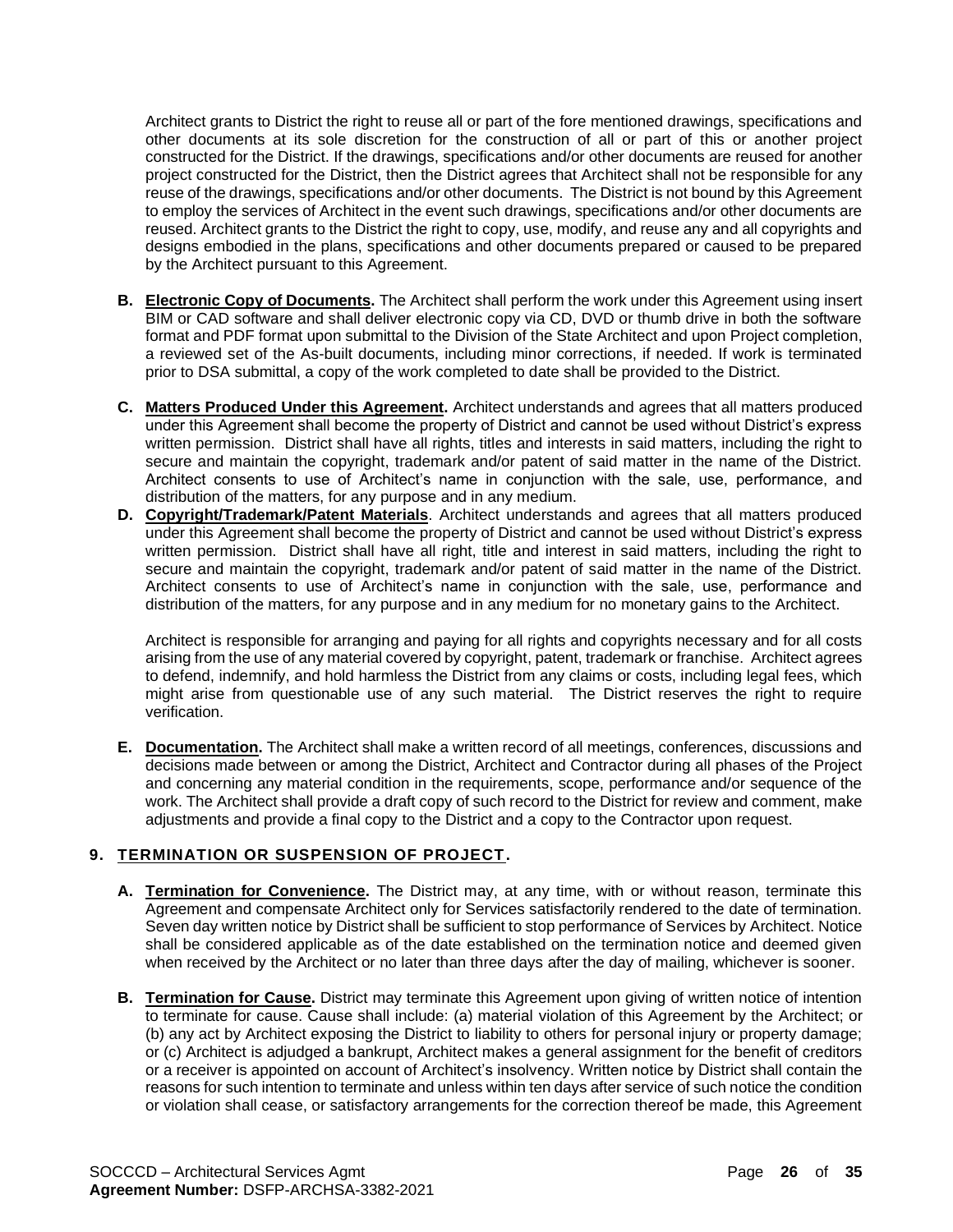shall upon the expiration of the ten days cease and terminate. In the event of such termination, the District may secure the required Services from another Architect. The foregoing provisions are in addition to and not a limitation of any other rights or remedies available to District. Written notice by District shall be deemed given when received by the other party or no later than three days after the day of mailing, whichever is sooner.

- **C. Suspension of Project.** The District may suspend this Agreement at any time without penalty by written notice to Architect of such suspension. The Suspension Notice shall set forth the reason for the suspension, the anticipated term of the suspension and shall be provided to the Architect not less than 15 days prior to the suspension date. If the Project is suspended by the District for more than 90 consecutive days, the Architect shall be compensated for Services satisfactorily performed prior to such suspension. When the Project is resumed, and upon District's review and approval, the Architect's compensation shall be equitably adjusted to provide for expenses incurred in the interruption and resumption of the Architect's Services.
- **D. Abandonment of Project.** If the District abandons the Project for more than ninety consecutive days, the Architect shall be compensated for Services satisfactorily performed prior to the abandonment. Upon mutual consent by both Parties this Agreement may terminated.
- **E. Non-Payment.** Except for the Withholding Payment provision, the District's failure to make payments to the Architect in accordance with this Agreement shall be considered substantial non-performance and cause for termination by the Architect.
	- a. In the event the District fails to make timely payment, the Architect may, upon seven (7) days written notice to the District, suspend performance of Services under this Agreement.
	- b. Unless payment in full is received by the Architect within seven (7) days of the date of the notice, the suspension shall take effect without further notice.
- **F. Architect Compensation.** The Architect shall be compensated for Services satisfactorily performed prior to a termination, which is not the fault of the Architect. The District shall pay the Architect only the fee associated with the Services provided, since the last billing and up until the notice of termination.
- **G. Liability for District Damages**. In the event of termination due to the fault of the Architect, Architect shall receive compensation due for Services satisfactorily rendered prior to the date of termination. The Architect is liable for all damages suffered by the District due to Architect's failure to perform as provided in the Agreement.

# **10. DISPUTES, MEDIATION, AND ARBITRATION.**

- **A. Mediation Requirements.** All claims, disputes, controversies, or breaches arising out of or relating to the Project or to this Agreement, shall be first attempted to be resolved through mediation. The District and Architect agree that, in the event that a dispute comes to litigation, the Architect shall be responsible for the District's legal expenses.
- **B. Arbitration.**If mediation is unsuccessful, claims, disputes, controversies, or breaches arising out of or relating to this Agreement shall be decided by arbitration in accordance with the American Arbitration Association then prevailing unless the Parties mutually agree otherwise.
	- a. No arbitration arising out of or relating to this Agreement shall include, by consolidation, joinder or in any other manner, any additional person not a party to this Agreement except by written consent containing a specific reference to this Agreement and signed by the Architect, District and any other person sought to be joined. Consent to arbitration involving an additional person or persons shall not constitute consent to arbitration of any dispute not described therein or with any person not named therein.
	- b. This Agreement to arbitrate shall be specifically enforceable under applicable law in Orange County, California court having jurisdiction thereof.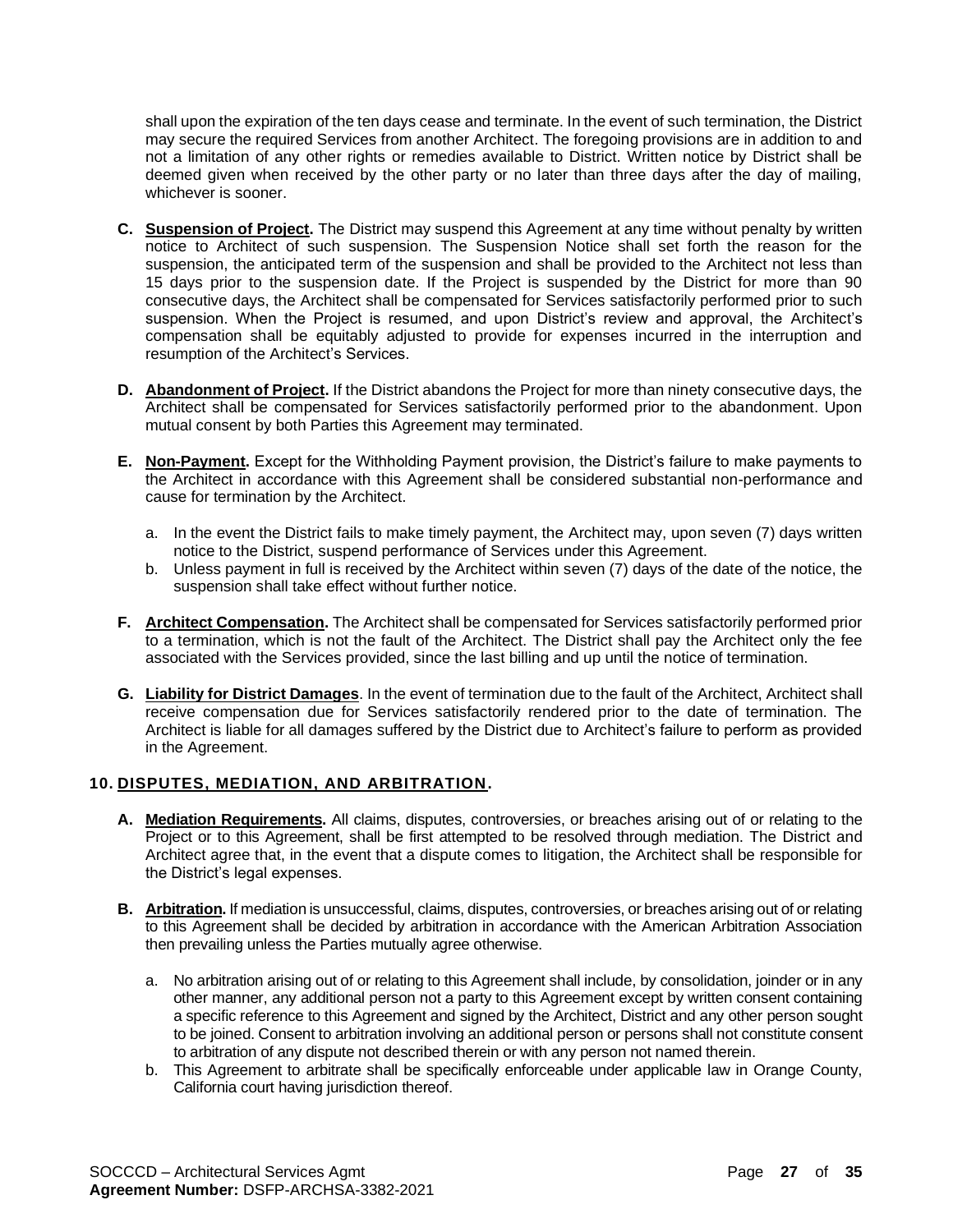- c. Notice of demand for arbitration shall be filed in writing with the other Party to this Agreement in accordance with the rules of the American Arbitration Association. The demand shall be made within a reasonable time after the claim, dispute or other matter in question has arisen. In no event shall the demand for arbitration be made after the date when institution of legal or equitable proceedings based upon such claim, dispute or other matter in questions would be barred by the applicable statutes of limitation.
- d. In any judicial proceeding to enforce this Agreement to arbitrate, the only issues to be determined shall be those set forth in 9 U.S.C. Section 4 Federal Arbitration Act and such issues shall be determined by the court without a jury. All other issues, such as, but not limited to, the ability to arbitrate, prerequisites to arbitration, compliance with contractual time limitations, applicability of indemnity clauses, clauses limiting damages and statutes of limitation shall be for the arbitrators whose decision thereon shall be final and binding. There shall be no interlocutory appeal of an order compelling arbitration.
- e. The award rendered by the arbitrators shall be final and judgment may be entered upon it in accordance with applicable law in any court having jurisdiction thereof.
- f. Unless otherwise provided, this Agreement shall be governed by the law of the state and county where the Project is located.
- **C. Services to Continue.** In the event of a dispute between the Parties as to performance of the Services, the interpretation of this Agreement, or payment or non-payment for Services performed or not performed, the Parties shall attempt to resolve the dispute. Pending resolution of the dispute, Architect agrees to continue to diligently perform and provide Services hereunder until completion of the Services. If the dispute is not resolved, Architect agrees it will neither rescind this Agreement nor stop the progress of the Services.

# **11. DISTRICT'S RESPONSIBILITIES.**

- **A. District Provided Information**. The District shall provide to the Architect full information regarding requirements for the Project, including information regarding the District's objectives, schedule, constraints and criteria. At the written request of the Architect, District shall provide Architect copies of applicable documents related to the Project.
- **B. District Representative.** The District shall appoint a representative authorized to act on the District's behalf with respect to the Project. The District or its authorized representative shall render decisions in a timely manner. Architect shall follow and accept directives from the District's designated representatives and not from other District employees or consultants. The District shall notify Architect in writing if, at its sole option, it makes a change in the District representatives. Unless modified by written notice by the District to the Architect, the primary District Representative is:

**Project Manager** [[ Project Manager ]] [[ Project Manager Email ]]

- **C. District Notification.** The District shall give prompt written notice to the Architect if the District becomes aware of any fault or defect in the Project or nonconformance with the construction Agreement. However, the District's failure or omission to do so shall not relieve the Architect of their responsibilities hereunder and the District shall have no duty to observe, inspect or investigate the Project.
- **D. Tests/Inspections.** The District shall retain Test/Inspection Service Providers to conduct Construction Phase tests/inspections of materials/equipment forming a part of the Project as required by applicable laws, codes, rules, regulations, or ordinances. Architect must coordinate Service efforts as needed.
- **E. District Architects.** Other consultants required or desired by the District in connection with the Project shall be retained and paid for by the District. Such other consultants include, but may not be limited to, legal counsel, insurance/surety consultants and audio-visual equipment/installation consultants.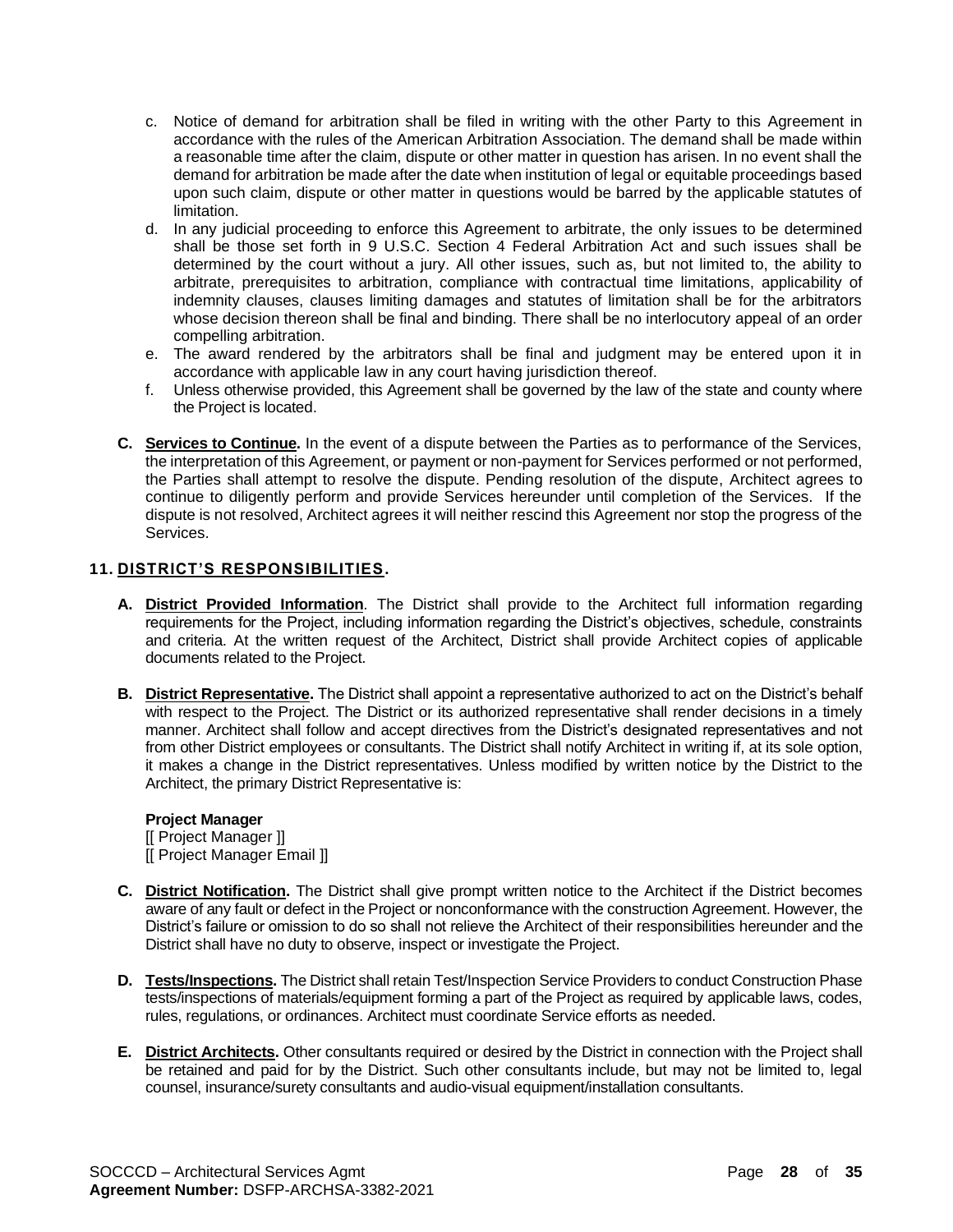#### **12. MISCELLANEOUS.**

**A. Representations and Warranties**. Architect and its subconsultants on its own behalf and on behalf of all of its employees, makes the following certifications, representations, and warranties for the benefit of the District. In addition, Architect and its subconsultants acknowledge and agree that the District, in deciding to engage Architect pursuant to this Agreement, is relying upon the truth and validity of the following certifications, representations and warranties and their effectiveness throughout the term of this Agreement and the course of Architect's engagement hereunder:

Architect and its employees are qualified in all respects to provide to the District all of the Services contemplated by this Agreement and, to the extent required by any applicable laws, Architect and its employees have all licenses, permits, qualifications, and/or governmental approvals that are legally required to perform the Services as described herein. Such licenses, permits, qualifications, and/or governmental approvals shall be maintained throughout the term of this Agreement.

Architect, in providing the Services and in otherwise carrying out its obligations to the District under this Agreement, shall, at all times, comply with all applicable federal, state, and local laws, rules, regulations, and ordinances, including workers' compensation and equal protection and non-discrimination laws. Architect shall be liable for all violations of such laws and regulations in connection with the Services as described herein.

**B. Equal Opportunity/Non-Discrimination.** Architect shall not discriminate against any individual with respect to their compensation, terms, conditions, or privileges of employment; or discriminate in any way which would deprive or tend to deprive any individual of employment opportunities or otherwise adversely affect their status as a consultant because of such individual's race, color, religion, sex, national origin, age, disability, medical condition, marital status, veteran status, or any other category protected by law.

Architect shall ensure that all Services and benefits rendered to the District, its Board of Trustees, officers, agents, employees, representatives, students, consultants/contractors and volunteers are provided free of any form of harassment and without regard to race, color, religion, sex, age, disability, medical condition, marital status, national origin, veteran status, or any other category protected by law. Architect shall comply with Americans with Disabilities Act and the Rehabilitation Act of 1973, as amended.

- **C. Certification Regarding the California Penal Code Section 290.** By executing this Agreement, Architect agrees to comply with the rules and regulations of the Sex Offender Registration Act, California Penal Code Section 290.95. Architect certifies and understands that every person required to register under Section 290 shall disclose their status as a registrant, upon application or acceptance of a position, to that person, group, or organization. Furthermore, no person who is required to register under Section 290 because of a conviction for a crime where the victim was a minor under sixteen (16) years of age shall be an employer, employee, or independent Architect, or act as a volunteer with any person, group, or organization in a capacity in which the registrant would be working directly and in an unaccompanied setting with minor children on more than an incidental and occasional basis or have supervision or disciplinary power over minor children. A violation of this section is a misdemeanor punishable by a fine not exceeding One Thousand Dollars (\$1,000), by imprisonment in a county jail not to exceed a period of six (6) months, or by both that fine and imprisonment.
- **D.** Background Check. Architect hereby certifies that Architect has never been charged with a felony, including any "violent felony" as defined in California Civil Code section 667.5(c) or serious felony defined by California Civil Code section 1192.7 prior to, or on the date of, this Agreement. Architect shall notify District in writing immediately if Architect is charged with any felony during the term of this Agreement in which case District may terminate this Agreement immediately. Architect further hereby authorizes the District or other organizations to conduct a comprehensive review of his/her background upon District's request. Architect hereby consents to the background check to the fullest extent permitted by law. Architect agrees to indemnify, defend and hold harmless the District from any claims, damages, harms, and costs, including legal and processing fees arising from the requirements of this Section, including any such issue arising from any felony Architect has been charged with, or is charged with, during this Agreement. Failure to complete any required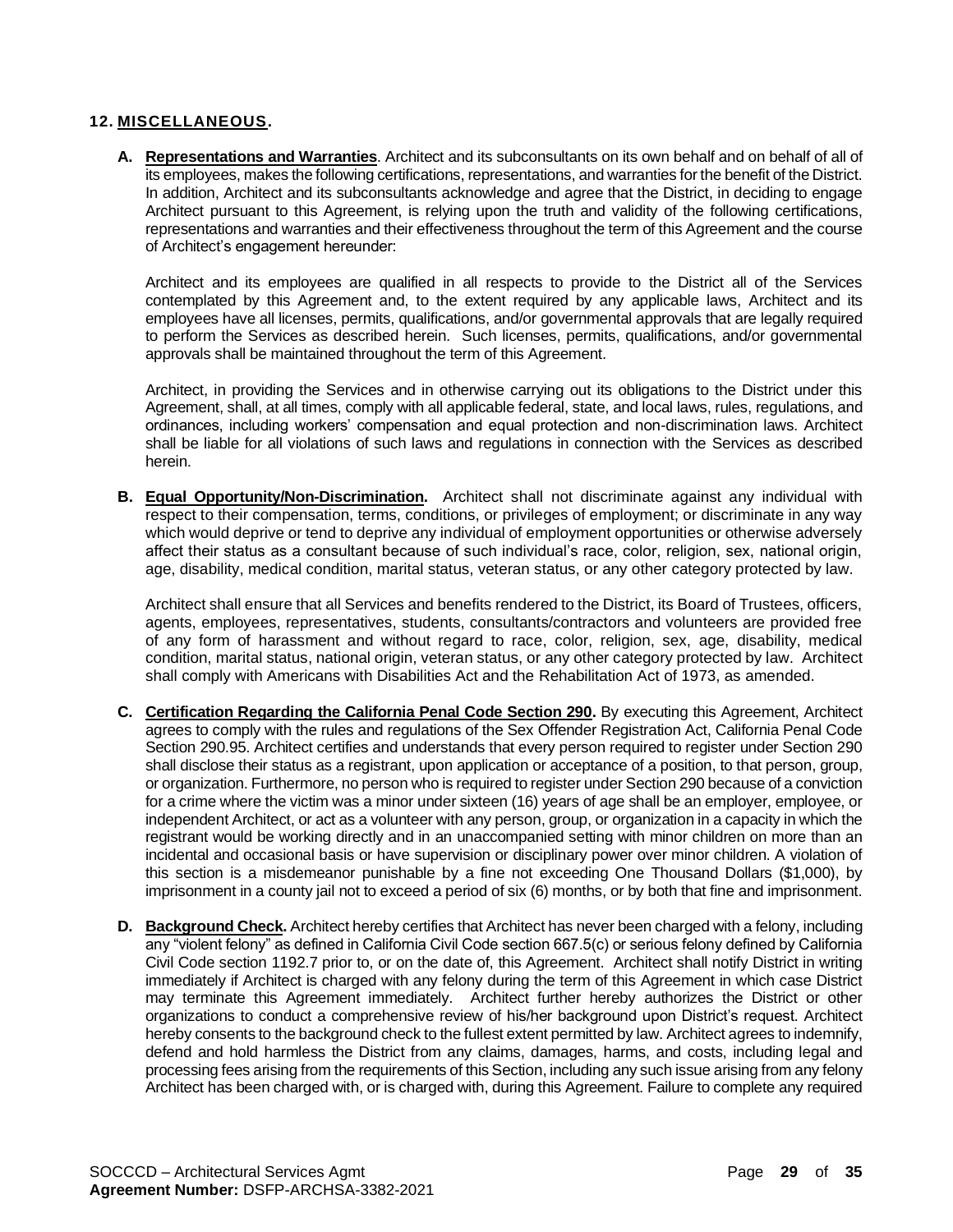step to provide the background check and information required herein upon District request within thirty (30) days shall be grounds for termination of this Agreement.

- **E. Audit and Inspection of Records.** At any time during the normal business hours and as often as District may deem necessary, Architect shall make available to District for examination at District's place of business as specified herein, all data, records, investigation reports and all other materials respecting matters covered by this Agreement and Architect will permit the District to audit, and to make audits of all invoices, materials, payroll, records of personnel and other data related to all matters covered by this Agreement.
- **F. Review, Approval, or Acceptance.** Review, approval or acceptance of Architect's Services whether by District or others, shall not relieve Architect from responsibility for accuracy of Architect's Services.
- **G. Cumulative Rights, Waiver, and Modification.** Duties and obligations imposed by this Agreement, and rights and obligations hereunder are in addition to and not in lieu of any imposed by or available at law or inequity. The failure of District or Architect to seek redress for violation of, or to insist upon, the strict performance of any term or condition of this Agreement shall not be deemed a waiver by that party of such term or condition, or prevent a subsequent similar act from again constituting a violation of such term or condition.
- **H. Employment with Public Agency.** If Architect is an employee of another public agency, Architect agrees that they will not receive salary or remuneration, other than vacation pay, for the actual time in which Services are actually being performed pursuant to this Agreement.
- **I. Governing Law.** The terms and conditions of this Agreement shall be governed by the laws of the State of California with jurisdiction/venue in Orange, California.
- **J. Force Majeure.** The Architect and District are excused from performance during the time and to the extent that they are prevented from obtaining, performing any act or rendering any Services required under this Agreement by a Force Majeure Event. If a Force Majeure Event caused the failure or delay beyond the Parties' control and which by the Parties' exercise of due diligence could not reasonably have been avoided, an extension of contract times in an amount equal to the time loss due to such delay shall be the Architect's sole and exclusive remedy for such delay. A "Force Majeure Event" shall mean events or circumstances occurring by acts of God, such as tornadoes, lightning, earthquakes, hurricanes, floods, or other natural disasters; epidemics; pandemics; quarantine restrictions; fire; strikes; lock-out; commandeering of materials, products, plants or facilities by the government; terrorist attacks; wars; riots; civil disturbances; or governmental acts, including sanction, embargo, and import or export regulation, or order; when satisfactory evidence thereof is presented to the other party, provided that it is satisfactorily established that the non-performance is not due to the fault or neglect of the party not performing.
- **K. Independent Contractor.** Architect, in the performance of this Agreement, shall be and act as an independent Architect and not an employee of the District. Architect and its subconsultants, understand and agree that they shall not be considered officers, agents, employees, or volunteers of the District, and are not entitled to benefits of any kind or nature normally provided employees of the District and/or to which District's employees are normally entitled, including, but not limited to, State Unemployment Compensation or Workers' Compensation. Architect assumes the full responsibility of their actions and/or liabilities including those of their employees or agents as they relate to the Services to be provided under this Agreement. Architect shall assume full responsibility for withholding and payment of all federal, state, local and applicable income taxes; workers' compensation; contributions, including but not limited to, unemployment insurance and social security with respect to Architect and Architect's employees. Architect should be aware that the IRS regulations require District to report total income exceeding six hundred dollars (\$600) under this and any additional Agreements in any given year. The District will not withhold taxes, unemployment insurance or social security for Architect or Architect's employees or subconsultants. Architect agrees to defend, indemnify and hold the District, its Board of Trustees, officers, agents, employees, representatives, and volunteers harmless from and against any and all liability arising from any failure or alleged failure of Architect to withhold or pay any applicable tax, unemployment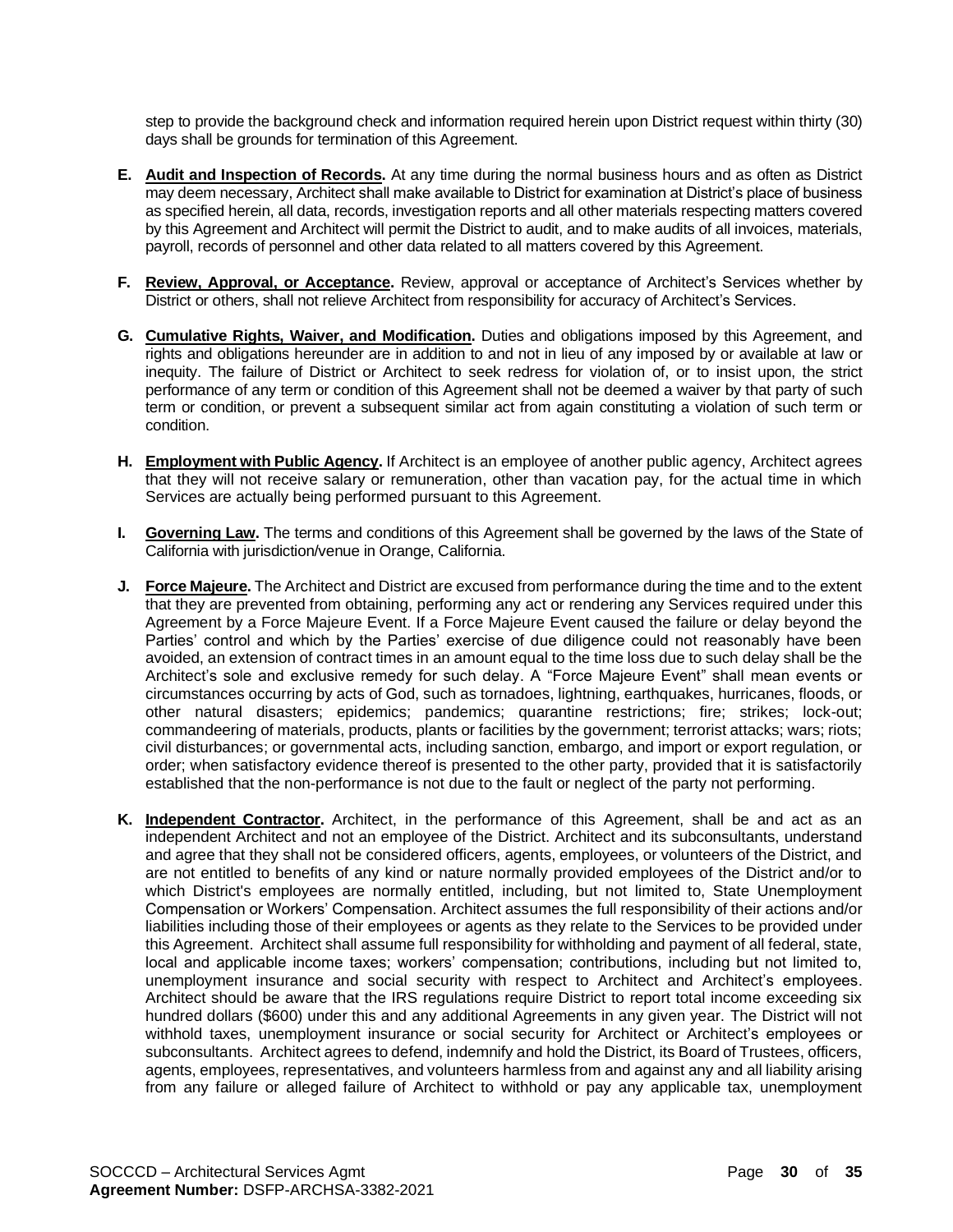insurance or social security when due or any failure or alleged failure to comply with any applicable regulation applicable to Architect's employees or subconsultants.

- **L. Assignment.** The obligations of the Architect pursuant to this Agreement shall not be assigned by the Architect without the express written approval of the District.
- **M.** Notices. All notices or demands to be given under this Agreement by either Party to the other Party shall be in writing and given either by: (a) personal service or (b) by U.S. Mail, mailed either by certified or registered mail, return receipt requested, with postage prepaid. Service shall be considered given when received, if personally served, or, if mailed, on the third day after deposit in any U.S. Post Office. The address to which notices or demands may be given by either Party may be changed by written notice given in accordance with the notice provisions of this Article. At the date of this Agreement:

| <b>DISTRICT:</b> | South Orange County Community College District<br>Priya Jerome, Exec. Dir.-Procurement, Central Srvs. & RM |  |
|------------------|------------------------------------------------------------------------------------------------------------|--|
|                  | 28000 Marguerite Parkway<br>Mission Viejo, CA 92692<br>(949) 582-4850 / purchasing-dept@socccd.edu         |  |

**Architect:**

(Primary Second Party Contact) ]]

|  |  | [[ Name (Primary Second Party) ]] |  |  |  |
|--|--|-----------------------------------|--|--|--|
|--|--|-----------------------------------|--|--|--|

[[ Contact Name (Primary Second Party Contact) ]]**,** [[ Contact Title

[[ Street Line 1 (Primary Second Party) ]]

[[ City/Town (Primary Second Party) ]], [[ State/Province (Primary Second Party) ]] [[ Postal Code (Primary Second Party) ]]

[[ Contact Phone Number (Primary Second Party Contact) ]] **/** [[ Contact E-mail (Primary Second Party Contact) ]]

A Party may change their designated representative and/or address for the purposes of receiving notices and communications under this Agreement by notifying the other Party of the change in writing and in the manner described in this Article.

**N. Communications.** Communication between the Parties shall be sent to the following addresses:

| <b>DISTRICT</b>               | <b>CONSULTANT</b>                          |
|-------------------------------|--------------------------------------------|
| [[ Project Manager ]]         | [[ Name (Primary Second Party) ]]          |
| South Orange County Community | [[ Name of Consultant ]]                   |
| College District              |                                            |
| 28000 Marguerite Parkway      | [[ Street Line 1 (Primary Second Party) ]] |
| Mission Viejo, CA 92692       | [[ City/Town (Primary Second Party) ]]     |
| [[ Project Manager Email ]]   | [[ Consultant Email ]]                     |
|                               |                                            |

# **O. Definitions.**

- a. Contract. An agreement for Construction Services awarded by the District to a Design Build Entity/Contractor/Architect for the construction of a portion of the Project.
- b. Design Documents. The drawings, specifications, calculations and other work product and instruments of service prepared by or on behalf of the Architect for the Project. Design Documents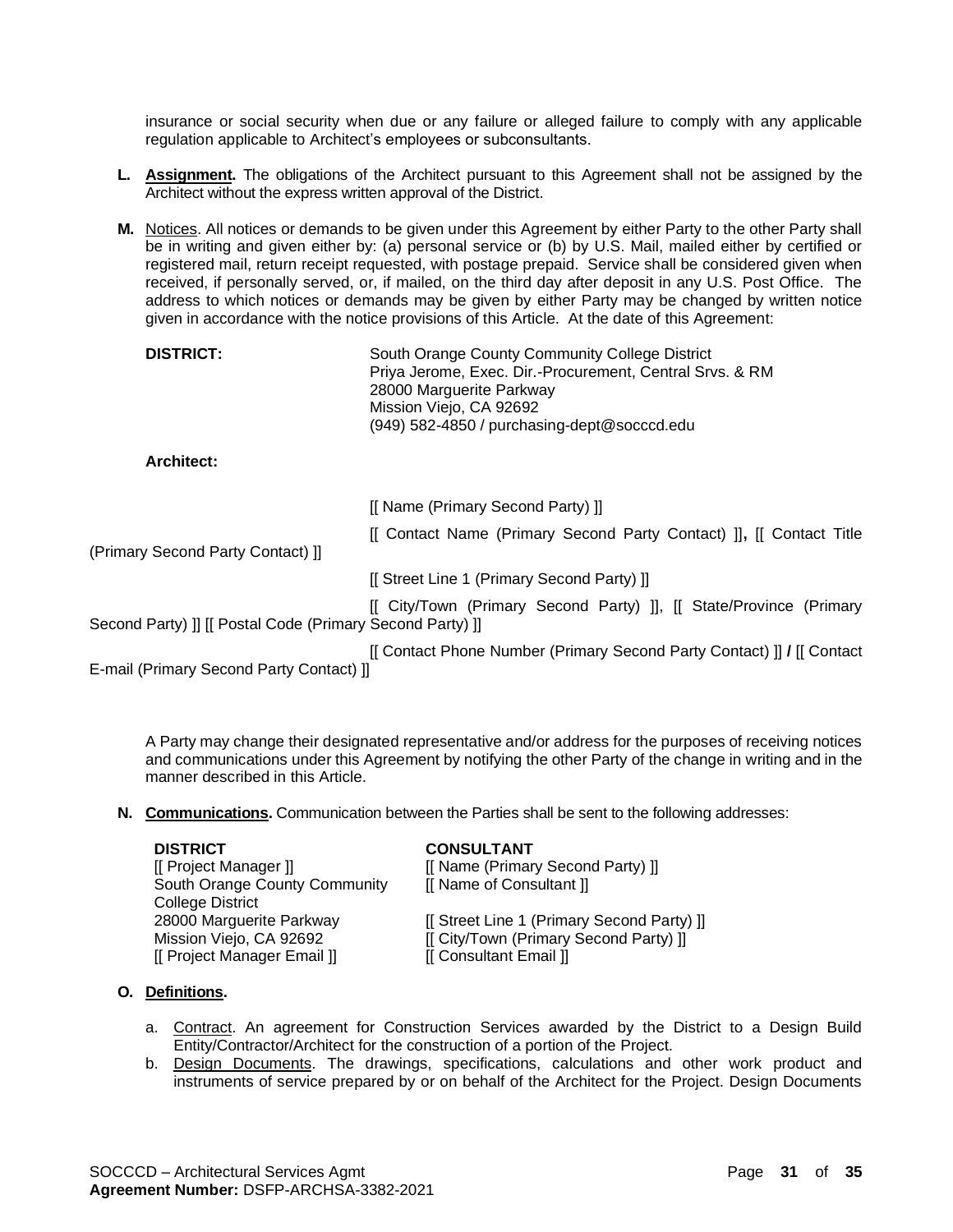include surveys, soil reports and other documents prepared for the Project by a licensed Architect or registered Engineer, under contract with the District.

- c. Submittals. Shop Drawings, Product Data, or Samples prepared or provided by a contractor or a subcontractor to a Contractor or suppliers illustrating some portion of work of the Project.
- d. Site. The physical area for construction and activities relating to construction of the Project.
- e. Construction Contract Documents. The Contract Documents issued by or on behalf of the District under an Agreement for construction of the Project. Construction Agreement Documents include all modifications issued by or on behalf of the District. Unless otherwise expressly stated, references to the Construction Agreement Documents are referenced to all of the Agreement Documents issued for the Contract awarded for Project construction.
- f. Substantial Completion. Substantial Completion is when the Services identified in the Agreement has been completed, including completion of all installation Services. Substantial Completion shall deemed to have been achieved when the Project can be used for its intended purposes, subject only to minor corrections, repairs or modifications.
- g. Final Completion. Final Completion is when all of the Services in the Agreement have been completed and installed (including items noted for correction, repair or modification upon Substantial Completion) and the Architect has completed all other obligations to be performed on its part under the Agreement.
- **P. Severability.** If any provision of this Agreement is deemed illegal, invalid unenforceable or void by any court of competent jurisdiction, such provision shall be deemed stricken and deleted here from, but all remaining provisions will remain and continue in full force and effect.
- **Q. Interpretation.** In interpreting this Agreement, it shall be deemed to have been prepared by the Parties jointly, and no ambiguity shall be resolved against District on the premise that it or its attorneys were responsible for drafting this Agreement or any provision hereof. The captions or heading set forth in this Agreement are for convenience only and in no way define, limit, or describe the scope or intent of any Articles or other provisions of this Agreement. Any reference in this Agreement to an Article, unless specified otherwise, shall be a reference to an Article of this Agreement.
- **R. Conflict of Interest.** Architect hereby represents, warrants and covenants that (i) at the time of execution of this Agreement, Architect has no interest and shall not acquire any interest in the future, whether direct or indirect, which would conflict in any manner or degree with the performance of Services under this Agreement; (ii) Architect has no business or financial interests which are in conflict with Architect's obligations to District under this Agreement; and (iii) Architect shall not employ in the performance of Services under this Agreement any person or entity having any such interests.
- **S. Certification Regarding Debarment, Suspension or Other Ineligibility.** (Applicable to all agreements funded in part or whole with federal funds).
	- a. By executing this contractual instrument, Architect agrees to comply with applicable federal suspension and debarment regulations, including, but not limited to, regulations implementing Executive Order 12549 (29 C.F.R. Part 98) (see Appendix 15).
	- b. By executing this contractual instrument, Architect certifies to the best of its knowledge and belief that it and its principals:
		- i. Are not presently debarred, suspended, proposed for debarment, declared ineligible, or voluntarily excluded from covered transactions by any federal department or agency;
		- ii. Have not, within a three-year period preceding the execution of this contractual instrument, been convicted of, or had a civil judgment rendered against them, for: (a) Commission of fraud or a criminal offense in connection with obtaining, attempting to obtain, or performing a public (Federal, State or Local) or private transaction or contract; (b) Violation of Federal or State antitrust statutes; (c) Commission of embezzlement, theft, forgery, bribery, falsification or destruction of records, making false statements, tax evasion, receiving stolen property, making false claims, or obstruction of justice; or (d) Commission of any other offense indicating a lack of business integrity or business honesty that seriously and directly affects Architect's present responsibility;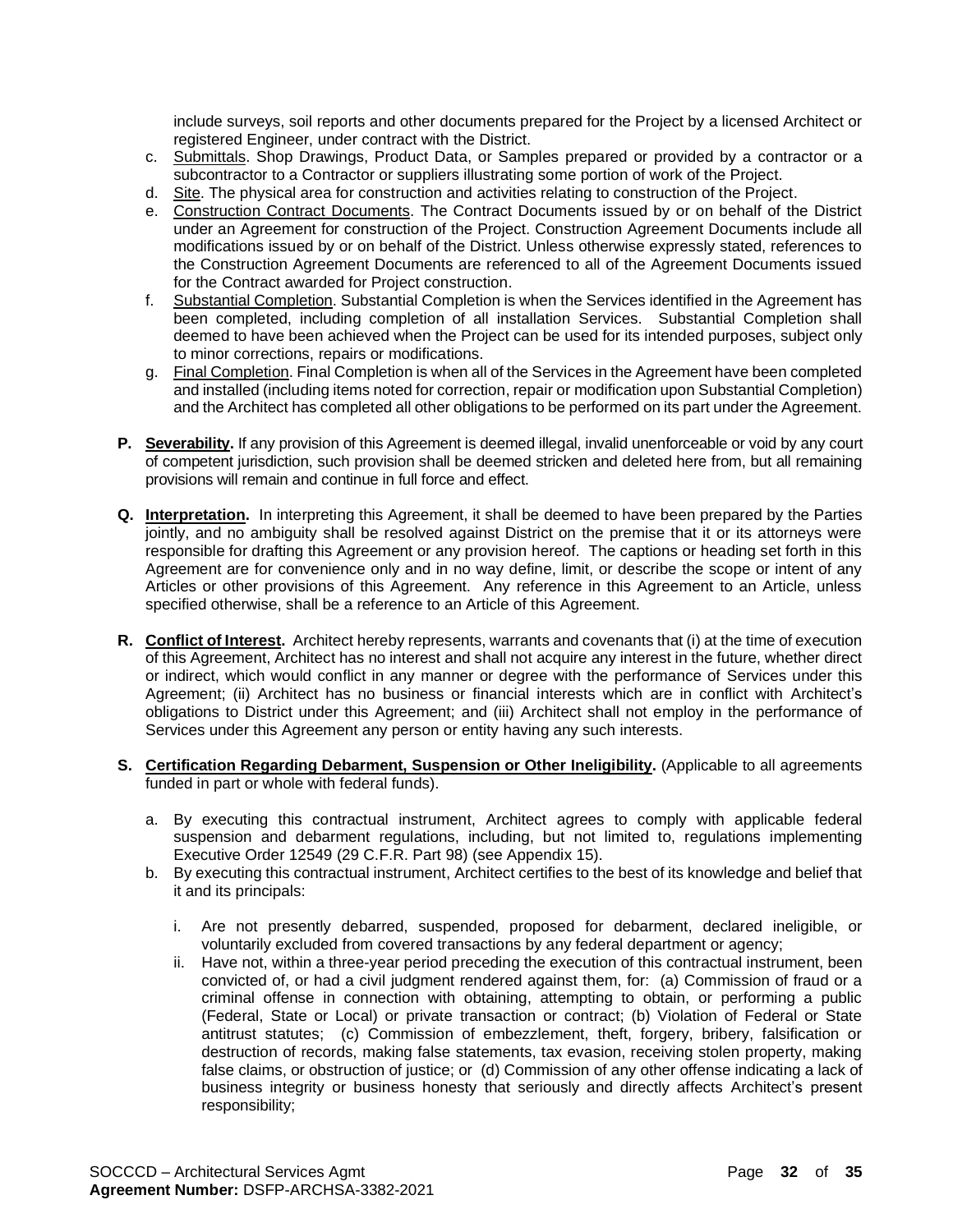- iii. Are not presently indicted for, or otherwise criminally or civilly charged by any government entity (Federal, State or Local), with commission of any of the offenses enumerated in b.2) above, of this certification; and
- iv. Have not, within a three-year period preceding the execution of this contractual instrument, had one or more public transaction (Federal, State or Local) terminated for cause or default.
- c. Shall not, except as otherwise provided under applicable federal regulations, knowingly enter into any lower tier covered transaction with a person who is proposed for debarment, debarred, suspended, declared ineligible, or voluntarily excluded by any federal department or agency from participation in such transaction; and
- d. Include in all lower tier covered transactions, and all solicitations for covered transactions, provisions substantially similar to those set forth herein.
- **T. Entire Agreement/Amendment**. The Agreement documents consist of this Agreement, any attachments referenced herein, and all amendments and/or modifications issued in writing, duly approved or ratified by the District's Board of Trustees, and executed by the Parties shall be interpreted to the benefit of the District. Conflicting provisions hereof, if any, shall prevail in the following descending order of precedence: (a) provisions set forth in this Agreement, (b) provisions set forth in any referenced attachments or exhibits to this Agreement attached or incorporated herein by reference. However, the Parties understand and agree that the service specified in the Agreement and any provisions set forth in any referenced attachments or exhibits to this Agreement is intended to cooperate and be complementary; provided further, however, that in the event of a conflict between the Agreement and the provisions set forth in any referenced attachments or exhibits, the Agreement shall control, unless the provisions set forth in any referenced attachments or exhibits to this Agreement provides the District with greater benefits or more expansive Work in which case the provisions set forth in any referenced attachments or exhibits to this Agreement shall complement the terms of this Agreement.
- **U. Supersedes.** This Agreement constitutes the entire Agreement between the parties to this Agreement and supersedes all prior and contemporaneous negotiations and understandings between the Parties whether oral or written expressed or implied in relation to the Services contemplated in this Agreement for this specific Project. No other Agreement or understanding concerning the same has been entered into or will be recognized.
- **V. Authority to Execute.** The individual(s) executing this Agreement on behalf of the Architect is/are duly and fully authorized to execute this Agreement on behalf of Architect and to bind the Architect to each and every term, condition, and covenant of this Agreement.
- **W. Approval by District's Board of Trustees.** Pursuant to Education Code Section 81655, this Agreement is not valid and does not constitute an enforceable obligation against the District unless and until District's Board of Trustees has approved or ratified this Agreement as evidenced by a motion duly passed and adopted by the Board of Trustees.

# **[SIGNATURE PAGE TO FOLLOW]**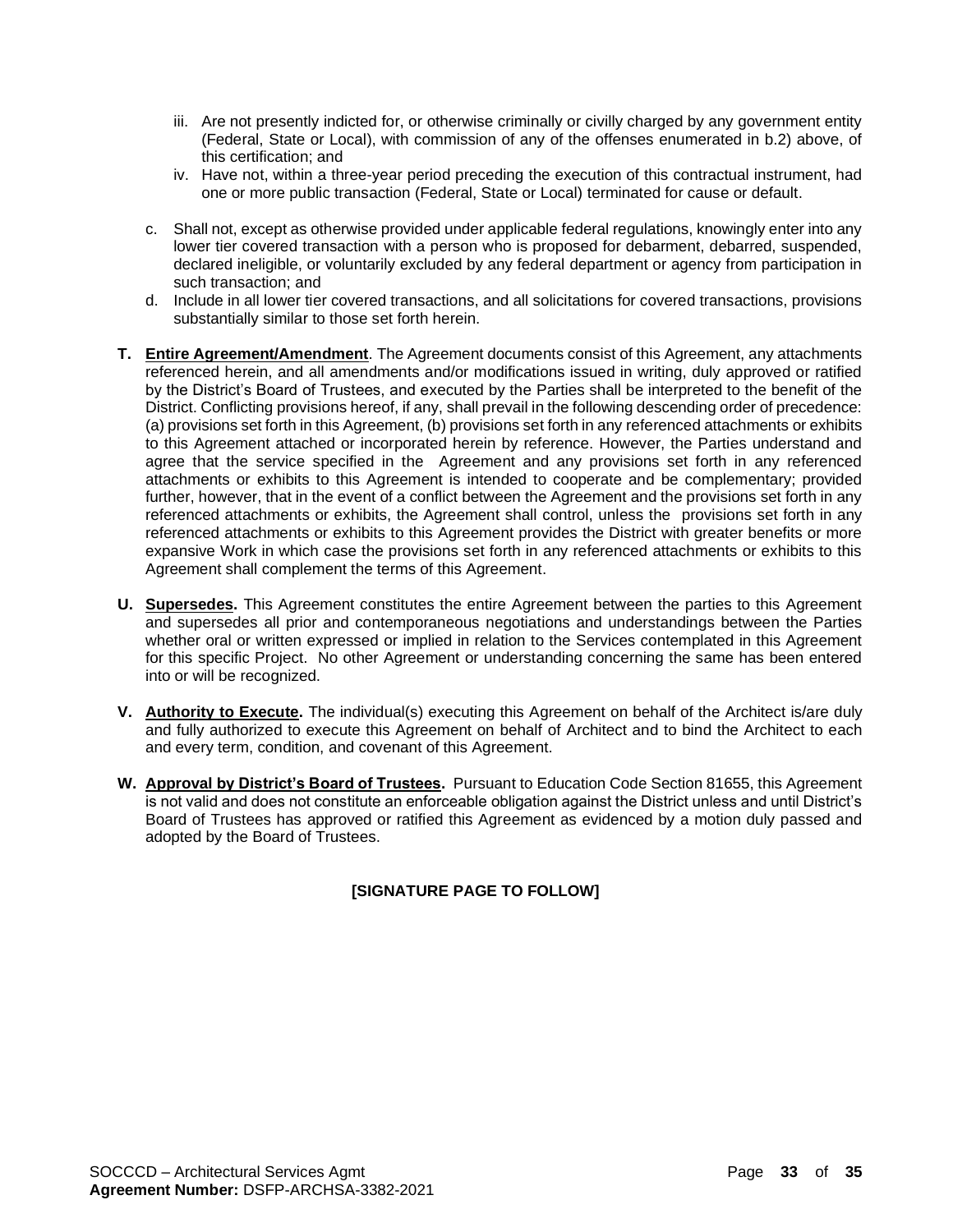This Agreement entered into as of the day and year first written above.

| [[ NAME (PRIMARY SECOND PARTY) ]] | <b>South Orange County Community College District</b> |
|-----------------------------------|-------------------------------------------------------|
| Signature:                        | Signature:                                            |
| Print Name:                       | Print Name:                                           |
| Title:                            | Title:                                                |
| Date:                             | Date:                                                 |